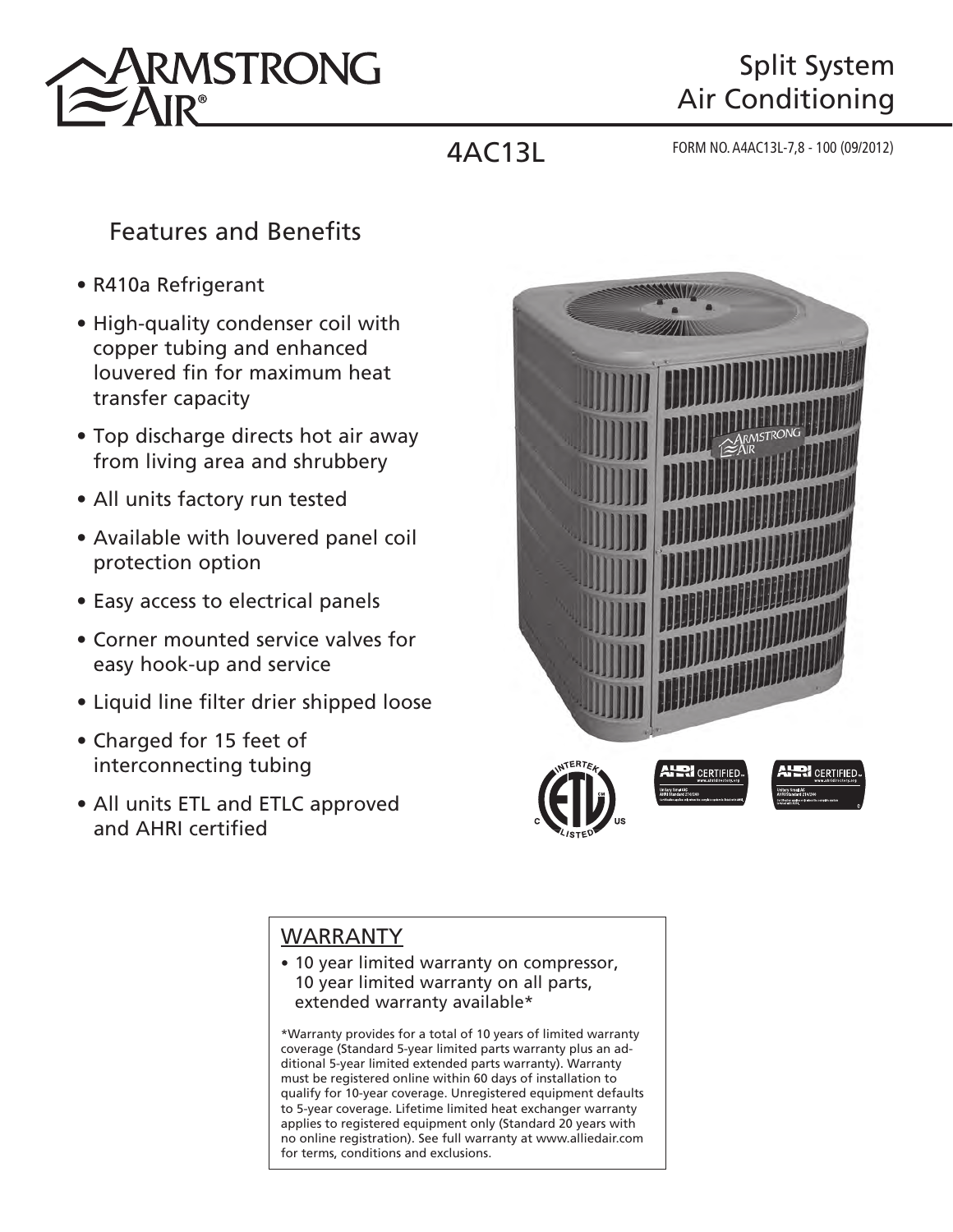#### Model Number Guide



### Electrical and Physical Data

|                | Voltage/     | Voltage | Min.              | Max.               |                         | Compressor                |                        | <b>Fan Motor</b>   |                    | Refrig.               | Shipping<br>Weight<br>(lbs.) |
|----------------|--------------|---------|-------------------|--------------------|-------------------------|---------------------------|------------------------|--------------------|--------------------|-----------------------|------------------------------|
| Model          | Hz/<br>Phase | Range   | Circuit<br>(Amps) | Fuse<br>$(Amps)$ † | Rated<br>Load<br>(Amps) | Locked<br>Rotor<br>(Amps) | Full<br>Load<br>(Amps) | Rated<br><b>HP</b> | Nom.<br><b>RPM</b> | Charge<br>$(oz.)$ † † | <b>Louvered</b>              |
| 4AC13*18P-7, 8 | 208-230/60/1 | 197-253 | 10.90             | 15                 | 8.1                     | 39                        | 0.7                    | 1/10               | 1010               | 62                    | 136                          |
| 4AC13*24P-7, 8 | 208-230/60/1 | 197-253 | 14.10             | 20                 | 10.7                    | 53                        | 0.7                    | 1/10               | 1010               | 63                    | 137                          |
| 4AC13*30P-7, 8 | 208-230/60/1 | 197-253 | 15.60             | 25                 | 11.6                    | 59                        | 1.1                    | 1/5                | 1090               | 82                    | 147                          |
| 4AC13*36P-7, 8 | 208-230/60/1 | 197-253 | 20.10             | 35                 | 15.2                    | 70                        | 1.1                    | 1/5                | 1090               | 84                    | 149                          |
| 4AC13*42P-7, 8 | 208-230/60/1 | 197-253 | 28.10             | 45                 | 21.1                    | 90                        | 1.7                    | 1/4                | 825                | 104                   | 194                          |
| 4AC13*48P-7, 8 | 208-230/60/1 | 197-253 | 31.90             | 50                 | 24.1                    | 100                       | 1.7                    | 1/4                | 825                | 124                   | 192                          |
| 4AC13*60P-7, 8 | 208-230/60/1 | 197-253 | 29.40             | 50                 | 22.1                    | 120                       | 1.7                    | 1/4                | 830                | 144                   | 205                          |

† Overcurrent protection device

† † Factory charge adequate for 15 feet of line set. Adjust per Installation Instructions.

#### Unit Dimensions & Sound Ratings

|                |                    | Dimensions         |                       | Sound            |
|----------------|--------------------|--------------------|-----------------------|------------------|
| Model          | A - width<br>(in.) | B - depth<br>(in.) | $C - height$<br>(in.) | Ratings<br>(dBa) |
| 4AC13*18P-7, 8 | 24.25              | 24.25              | 25                    | 74               |
| 4AC13*24P-7, 8 | 24.25              | 24.25              | 25                    | 74               |
| 4AC13*30P-7, 8 | 24.25              | 24.25              | 29                    | 74               |
| 4AC13*36P-7, 8 | 24.25              | 24.25              | 29                    | 74               |
| 4AC13*42P-7, 8 | 28.25              | 28.25              | 29                    | 79               |
| 4AC13*48P-7, 8 | 28.25              | 28.25              | 33                    | 79               |
| 4AC13*60P-7, 8 | 28.25              | 28.25              | 29                    | 80               |





Note: Dimensions listed are unit sizes w/o packaging

\* = Louvered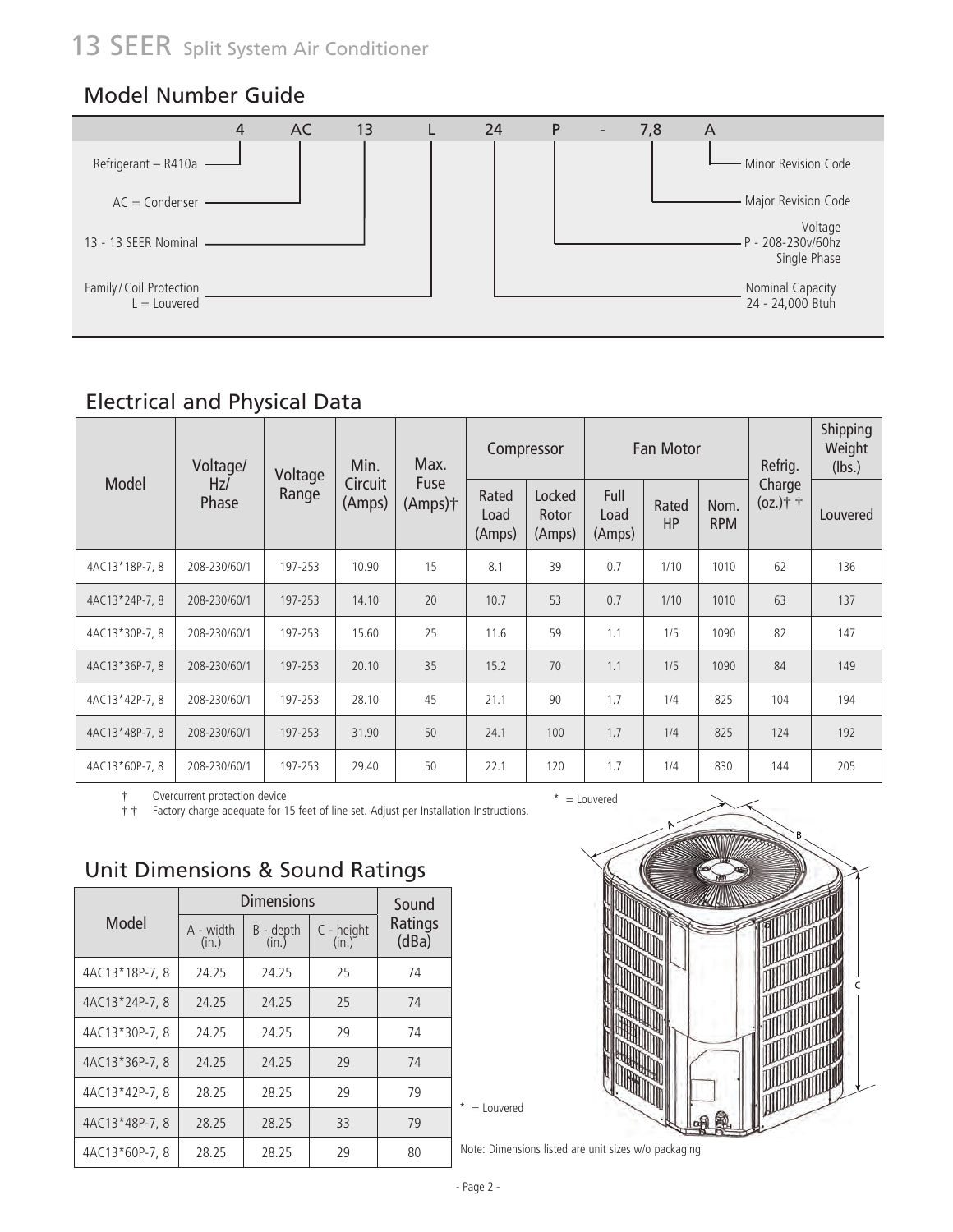### Cooling Performance with Evaporator Coils

|                    | Indoor<br>Model                     |             |       | Rated                                | Rated                |            |         | Connection | Refrigerant |        |         | Refrigerant<br>Line Size |                     | Indoor Metering<br>Device |
|--------------------|-------------------------------------|-------------|-------|--------------------------------------|----------------------|------------|---------|------------|-------------|--------|---------|--------------------------|---------------------|---------------------------|
| Outdoor<br>Model   |                                     | <b>SEER</b> | EER   | <b>AHRI</b><br>Capacity <sup>1</sup> | Sensible<br>Capacity | <b>CFM</b> | Outdoor |            |             | Indoor |         |                          |                     |                           |
|                    | Evaporator<br>Coil <sup>3</sup>     |             |       | <b>BTUH</b>                          | <b>BTUH</b>          |            | Suction | Liquid     | Suction     | Liquid | Suction | Liquid                   | Piston <sup>2</sup> | <b>TXV</b>                |
|                    | $E(C, H, M, U) 1P23(A, B) + TDR$    | 13.00       | 11.00 | 17600                                | 12800                | 650        | 5/8     | 3/8        | 3/4         | 3/8    | 5/8     | 3/8 or 1/4               | 0.053               | A4TXV01                   |
| 4AC13*18P-<br>7,8  | $E(C, M, U) 1 P24(A, B) + TDR$      | 13.00       | 11.00 | 17600                                | 12800                | 650        | 5/8     | 3/8        | 3/4         | 3/8    | 5/8     | 3/8 or 1/4               | 0.053               | A4TXV01                   |
|                    | $E(C, H, M, U) 1 P29A + TDR$        | 13.00       | 11.00 | 17600                                | 12800                | 650        | 5/8     | 3/8        | 3/4         | 3/8    | 5/8     | 3/8 or 1/4               | 0.053               | A4TXV01                   |
|                    | $E(C, H, M, U) 1P23(A, B) + TDR$    | 13.00       | 11.00 | 22800                                | 16800                | 800        | 5/8     | 3/8        | 3/4         | 3/8    | 5/8     | 3/8 or 1/4               | 0.057               | A4TXV01                   |
|                    | $E(C, M, U) 1P24(A, B) + TDR$       | 13.00       | 11.00 | 22800                                | 16800                | 800        | 5/8     | 3/8        | 3/4         | 3/8    | 5/8     | 3/8 or 1/4               | 0.057               | A4TXV01                   |
| 4AC13*24P-<br>7, 8 | $E(C, H, M, U)$ 1P29A+TDR           | 13.00       | 11.00 | 22800                                | 16800                | 800        | 5/8     | 3/8        | 3/4         | 3/8    | 5/8     | 3/8 or 1/4               | 0.057               | A4TXV01                   |
|                    | $E(C, M, U) 1P30(A, B) + TDR$       | 13.00       | 11.00 | 22800                                | 16800                | 800        | 5/8     | 3/8        | 3/4         | 3/8    | 5/8     | 3/8 or 1/4               | 0.057               | A4TXV01                   |
|                    | $E(C, H, M, U) 1P36(A, B, C) + TDR$ | 13.00       | 11.00 | 22800                                | 16800                | 800        | 5/8     | 3/8        | 3/4         | 3/8    | 5/8     | 3/8 or 1/4               | 0.057               | A4TXV01                   |
|                    | $E(C, H, M, U) 1P23(A, B) + TDR$    | 13.00       | 11.00 | 28000                                | 20400                | 1000       | 3/4     | 3/8        | 3/4         | 3/8    | 3/4     | 3/8                      | 0.063               | A4TXV01                   |
|                    | $E(C, M, U) 1 P24(A, B) + TDR$      | 13.00       | 11.00 | 28000                                | 20400                | 1000       | 3/4     | 3/8        | 3/4         | 3/8    | 3/4     | 3/8                      | 0.063               | A4TXV01                   |
| 4AC13*30P-<br>7,8  | $E(C, H, M, U)$ 1P29A+TDR           | 13.00       | 11.00 | 28000                                | 20400                | 1000       | 3/4     | 3/8        | 3/4         | 3/8    | 3/4     | 3/8                      | 0.063               | A4TXV01                   |
|                    | $E(C, M, U)$ 1P30(A,B)+TDR          | 13.00       | 11.00 | 28000                                | 20400                | 1000       | 3/4     | 3/8        | 3/4         | 3/8    | 3/4     | 3/8                      | 0.063               | A4TXV01                   |
|                    | $E(C, H, M, U) 1P36(A, B, C) + TDR$ | 13.00       | 11.00 | 28000                                | 20400                | 1000       | 3/4     | 3/8        | 3/4         | 3/8    | 3/4     | 3/8                      | 0.063               | A4TXV01                   |
|                    | $E(C, H, M, U) 1P36(B, C) + TDR$    | 13.00       | 11.00 | 34000                                | 25000                | 1200       | 3/4     | 3/8        | 7/8         | 3/8    | 3/4     | 3/8                      | 0.072               | A4TXV01                   |
| 4AC13*36P-<br>7, 8 | $E(C, H, M, U) 1P43(B, C) + TDR$    | 13.00       | 11.00 | 34000                                | 25000                | 1200       | 3/4     | 3/8        | 7/8         | 3/8    | 3/4     | 3/8                      | 0.072               | A4TXV01                   |
|                    | $E(C, H, M, U) 1 P 50C + TDR$       | 13.00       | 11.00 | 34000                                | 25000                | 1200       | 3/4     | 3/8        | 7/8         | 3/8    | 3/4     | 3/8                      | 0.072               | A4TXV01                   |
|                    | $E(C, H, M, U) 1P43C + TDR$         | 13.00       | 11.00 | 40000                                | 29200                | 1400       | 3/4     | 3/8        | 7/8         | 3/8    | 3/4     | 3/8                      | 0.075               | A4TXV01                   |
| 4AC13*42P-<br>7,8  | $E(C, H, U) 1P49C + TDR$            | 13.00       | 11.00 | 40000                                | 29200                | 1400       | 3/4     | 3/8        | 7/8         | 3/8    | 3/4     | 3/8                      | 0.075               | A4TXV01                   |
|                    | $E(C, H, M, U) 1P50C + TDR$         | 13.00       | 11.00 | 40000                                | 29200                | 1400       | 3/4     | 3/8        | 7/8         | 3/8    | 3/4     | 3/8                      | 0.075               | A4TXV01                   |
|                    | $E(C, H, U) 1P49C + TDR$            | 13.00       | 11.00 | 47000                                | 34300                | 1600       | 7/8     | 3/8        | 7/8         | 3/8    | 7/8     | 3/8                      | 0.082               | A4TXV02                   |
| 4AC13*48P-<br>7,8  | $E(C, H, U) 1 P62C + TDR$           | 13.00       | 11.00 | 47000                                | 34300                | 1600       | 7/8     | 3/8        | 7/8         | 3/8    | 7/8     | 3/8                      | 0.082               | A4TXV02                   |
|                    | $E(C, H, U) 1 P62D + TDR$           | 13.00       | 11.00 | 47000                                | 34300                | 1600       | 7/8     | 3/8        | 7/8         | 3/8    | 7/8     | 3/8                      | 0.082               | A4TXV02                   |
|                    | $E(C, H, U) 1P49C + TDR$            | 13.00       | 11.00 | 57000                                | 41000                | 1800       | 7/8     | 3/8        | 7/8         | 3/8    | 7/8     | 3/8                      | 0.090               | A4TXV02                   |
| 4AC13*60P-<br>7, 8 | $E(C, H, U) 1 P62C + TDR$           | 13.00       | 11.00 | 57000                                | 41000                | 1800       | 7/8     | 3/8        | 7/8         | 3/8    | 7/8     | 3/8                      | 0.090               | A4TXV02                   |
|                    | $E(C, H, U) 1 P62D + TDR$           | 13.00       | 11.00 | 57000                                | 41000                | 1800       | 7/8     | 3/8        | 7/8         | 3/8    | 7/8     | 3/8                      | 0.090               | A4TXV02                   |

1 Certified in accordance with Unitary Air Conditioner Certification Program, which is based on AHRI Standard 210/240.

2 Required to achieve AHRI rating.

3 A blower time delay relay is required to achieve AHRI rating. This feature is standard on all Allied Air Enterprises furnace and Air Handler products.

 $*$  = Louvered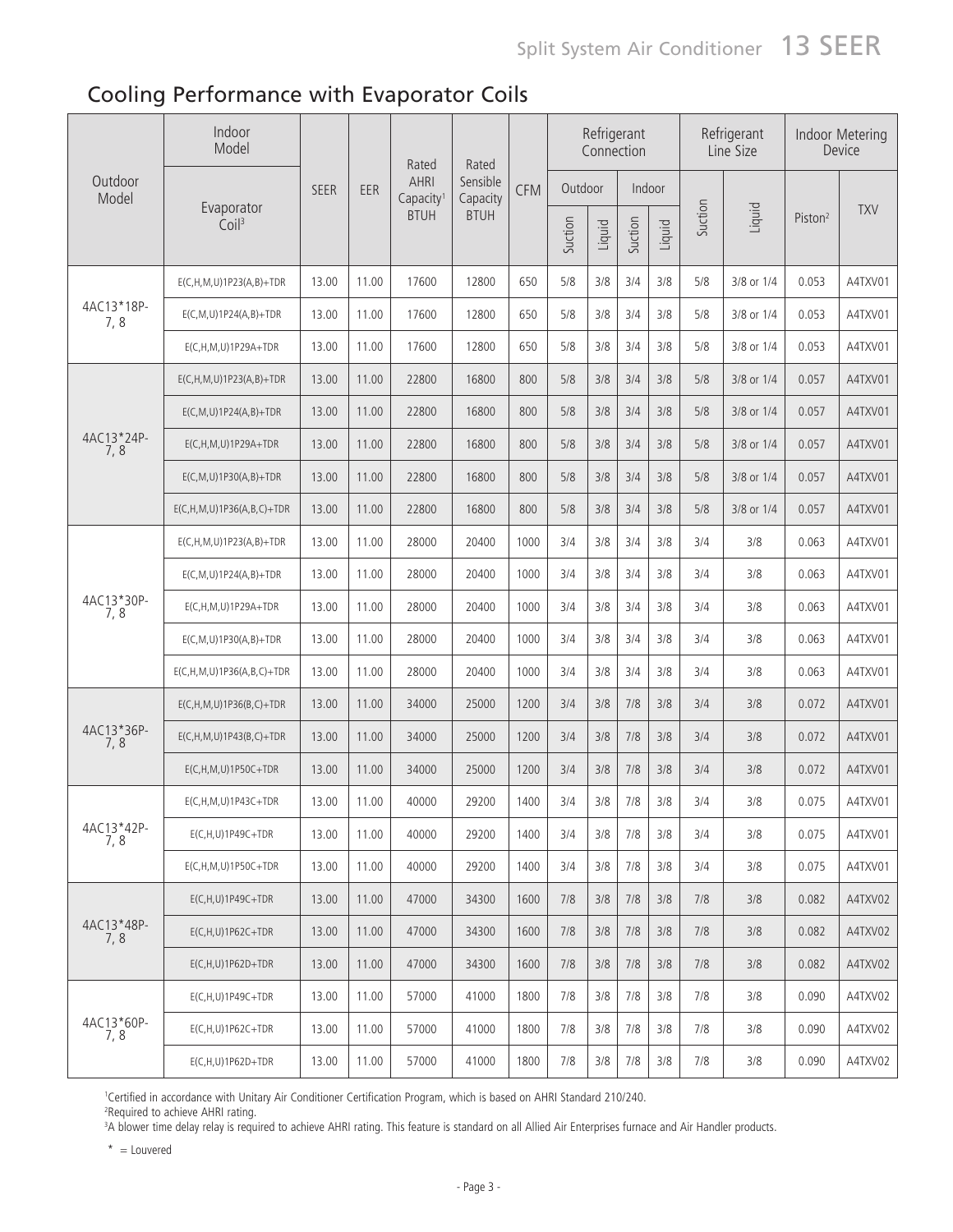|                  | Indoor<br>Model                               |                   |             |       |                                       |                               |            |         |        | Refrigerant<br>Connection |        |         | Refrigerant<br>Line Size |                     | <b>Indoor Expansion</b><br>Device |
|------------------|-----------------------------------------------|-------------------|-------------|-------|---------------------------------------|-------------------------------|------------|---------|--------|---------------------------|--------|---------|--------------------------|---------------------|-----------------------------------|
| Outdoor<br>Model | Evaporator                                    | Variable<br>Speed | <b>SEER</b> | EER   | Rated<br>ARI<br>Capacity <sup>1</sup> | Rated<br>Sensible<br>Capacity | <b>CFM</b> | Outdoor |        | Indoor                    |        |         |                          |                     |                                   |
|                  | Coil<br><b>or</b><br>Air Handler <sup>3</sup> | Furnace           |             |       | <b>BTUH</b>                           | <b>BTUH</b>                   |            | Suction | Liquid | Suction                   | Liquid | Suction | Liquid                   | Piston <sup>2</sup> | <b>TXV</b>                        |
|                  | BCS2M18C****P                                 |                   | 13.00       | 11.00 | 17600                                 | 12800                         | 650        | 5/8     | 3/8    | 3/4                       | 3/8    | 5/8     | 3/8 or 1/4               | 0.053               | A4TXV01                           |
|                  | BCS3M18C****P                                 |                   | 13.00       | 11.00 | 17600                                 | 12800                         | 650        | 5/8     | 3/8    | 3/4                       | 3/8    | 5/8     | 3/8 or 1/4               | 0.053               | A4TXV01                           |
|                  | BCE3M18C****P                                 |                   | 13.00       | 11.00 | 17600                                 | 12800                         | 650        | 5/8     | 3/8    | 3/4                       | 3/8    | 5/8     | 3/8 or 1/4               | 0.053               | A4TXV01                           |
|                  | BCS2M24V****P                                 |                   | 14.00       | 12.00 | 17600                                 | 12800                         | 650        | 5/8     | 3/8    | 3/4                       | 3/8    | 5/8     | 3/8 or 1/4               | 0.053               | A4TXV01                           |
|                  | E(C, H, M, U) 1P23B                           | EFV08BC           | 14.00       | 12.00 | 17600                                 | 12800                         | 650        | 5/8     | 3/8    | 3/4                       | 3/8    | 5/8     | 3/8 or 1/4               | 0.053               | A4TXV01                           |
|                  | E(C,H,M,U)1P23A                               | A80DF1E045A12     | 13.50       | 11.50 | 17600                                 | 12800                         | 650        | 5/8     | 3/8    | 3/4                       | 3/8    | 5/8     | 3/8 or 1/4               | 0.053               | A4TXV01                           |
|                  | E(C, H, M, U) 1P23B                           | A80DF1E070B12     | 14.00       | 12.00 | 17600                                 | 12800                         | 650        | 5/8     | 3/8    | 3/4                       | 3/8    | 5/8     | 3/8 or 1/4               | 0.053               | A4TXV01                           |
|                  | E(C, H, M, U) 1P23A                           | A80DF2V070A12     | 14.00       | 12.00 | 17600                                 | 12800                         | 650        | 5/8     | 3/8    | 3/4                       | 3/8    | 5/8     | 3/8 or 1/4               | 0.053               | A4TXV01                           |
|                  | E(C, H, M, U) 1P23A                           | A80UH1E045A12*    | 14.00       | 12.00 | 17600                                 | 12800                         | 650        | 5/8     | 3/8    | 3/4                       | 3/8    | 5/8     | 3/8 or 1/4               | 0.053               | A4TXV01                           |
|                  | E(C, H, M, U) 1 P 23 B                        | A80UH1E070B12*    | 14.00       | 12.00 | 17600                                 | 12800                         | 650        | 5/8     | 3/8    | 3/4                       | 3/8    | 5/8     | 3/8 or 1/4               | 0.053               | A4TXV01                           |
|                  | E(C, H, M, U) 1P23A                           | A80UH2V070A12     | 14.00       | 12.00 | 17600                                 | 12800                         | 650        | 5/8     | 3/8    | 3/4                       | 3/8    | 5/8     | 3/8 or 1/4               | 0.053               | A4TXV01                           |
|                  | E(C, H, M, U) 1 P 23 B                        | A80UH2V090B12     | 14.00       | 12.00 | 17600                                 | 12800                         | 650        | 5/8     | 3/8    | 3/4                       | 3/8    | 5/8     | 3/8 or 1/4               | 0.053               | A4TXV01                           |
|                  | E(C, H, M, U) 1 P 23 B                        | A80UH2V090B16     | 14.00       | 12.00 | 17600                                 | 12800                         | 650        | 5/8     | 3/8    | 3/4                       | 3/8    | 5/8     | 3/8 or 1/4               | 0.053               | A4TXV01                           |
|                  | E(C, H, M, U) 1 P 23 B                        | A95DF1E045B12S    | 13.50       | 11.50 | 17600                                 | 12800                         | 650        | 5/8     | 3/8    | 3/4                       | 3/8    | 5/8     | 3/8 or 1/4               | 0.053               | A4TXV01                           |
| 4AC13L           | E(C, H, M, U) 1 P 23 B                        | A95DF2V045B12S    | 14.00       | 12.00 | 17600                                 | 12800                         | 650        | 5/8     | 3/8    | 3/4                       | 3/8    | 5/8     | 3/8 or 1/4               | 0.053               | A4TXV01                           |
| 18P-7,8          | E(C, H, M, U) 1 P 23 B                        | A95DF2V070B16S    | 14.00       | 12.00 | 17600                                 | 12800                         | 650        | 5/8     | 3/8    | 3/4                       | 3/8    | 5/8     | 3/8 or 1/4               | 0.053               | A4TXV01                           |
|                  | E(C, H, M, U) 1 P 23 B                        | A95UH1E045B12S    | 13.50       | 11.50 | 17600                                 | 12800                         | 650        | 5/8     | 3/8    | 3/4                       | 3/8    | 5/8     | 3/8 or 1/4               | 0.053               | A4TXV01                           |
|                  | $E(C, H, M, U)$ 1P23B                         | A95UH1E070B12S    | 14.00       | 12.00 | 17600                                 | 12800                         | 650        | 5/8     | 3/8    | 3/4                       | 3/8    | 5/8     | 3/8 or 1/4               | 0.053               | A4TXV01                           |
|                  | $E(C, H, M, U)$ 1P23B                         | A95UH2V045B12S    | 14.00       | 12.00 | 17600                                 | 12800                         | 650        | 5/8     | 3/8    | 3/4                       | 3/8    | 5/8     | 3/8 or 1/4               | 0.053               | A4TXV01                           |
|                  | E(C, H, M, U) 1 P 23 B                        | A95UH2V070B12S    | 14.00       | 12.00 | 17600                                 | 12800                         | 650        | 5/8     | 3/8    | 3/4                       | 3/8    | 5/8     | 3/8 or 1/4               | 0.053               | A4TXV01                           |
|                  | E(C, H, M, U) 1 P 23 B                        | A97DSMV070B12     | 14.00       | 12.00 | 17600                                 | 12800                         | 650        | 5/8     | 3/8    | 3/4                       | 3/8    | 5/8     | 3/8 or 1/4               | 0.053               | A4TXV01                           |
|                  | E(C, H, M, U) 1P23B                           | A97USMV070B12     | 14.00       | 12.00 | 17600                                 | 12800                         | 650        | 5/8     | 3/8    | 3/4                       | 3/8    | 5/8     | 3/8 or 1/4               | 0.053               | A4TXV01                           |
|                  | $E(C, H, M, U)$ 1P23B                         | A96DFMV070B12     | 14.00       | 12.00 | 17600                                 | 12800                         | 650        | 5/8     | 3/8    | 3/4                       | 3/8    | 5/8     | 3/8 or 1/4               | 0.053               | A4TXV01                           |
|                  | E(C, H, M, U) 1P23B                           | A96UHMV070B12     | 14.00       | 12.00 | 17600                                 | 12800                         | 650        | 5/8     | 3/8    | 3/4                       | 3/8    | 5/8     | 3/8 or 1/4               | 0.053               | A4TXV01                           |
|                  | E(C, H, M, U) 1P23B                           | LB*80*84/95V14    | 14.00       | 12.00 | 17600                                 | 12800                         | 650        | 5/8     | 3/8    | 3/4                       | 3/8    | 5/8     | 3/8 or 1/4               | 0.053               | A4TXV01                           |
|                  | E(C, H, M, U) 1P23B                           | LH*80*84/95V12    | 14.00       | 12.00 | 17600                                 | 12800                         | 650        | 5/8     | 3/8    | 3/4                       | 3/8    | 5/8     | 3/8 or 1/4               | 0.053               | A4TXV01                           |
|                  | E(C, H, M, U) 1 P 23 B                        | LUF80*57/72V12    | 14.00       | 12.00 | 17600                                 | 12800                         | 650        | 5/8     | 3/8    | 3/4                       | 3/8    | 5/8     | 3/8 or 1/4               | 0.053               | A4TXV01                           |
|                  | $E(C, H, M, U)$ 1P23B                         | LUF80*84/95V14    | 14.00       | 12.00 | 17600                                 | 12800                         | 650        | 5/8     | 3/8    | 3/4                       | 3/8    | 5/8     | 3/8 or 1/4               | 0.053               | A4TXV01                           |
|                  | E(C, H, M, U) 1P24B                           | EFV08BC           | 14.00       | 12.00 | 17600                                 | 12800                         | 650        | 5/8     | 3/8    | 3/4                       | 3/8    | 5/8     | 3/8 or 1/4               | 0.053               | A4TXV01                           |
|                  | E(C,H,M,U)1P24A                               | A80DF1E045A12     | 14.00       | 12.00 | 17600                                 | 12800                         | 650        | 5/8     | 3/8    | 3/4                       | 3/8    | 5/8     | 3/8 or 1/4               | 0.053               | A4TXV01                           |

Note:

10 Certified in accordance with Unitary Air Conditioner Certification Program, which is based on AHRI Standard 210/240<br><sup>2</sup> Pequired to achieve AHRI rating 15 NA (Not Applicable) is in the piston column, then TXV is require

<sup>2</sup> Required to achieve AHRI rating. If NA (Not Applicable) is in the piston column, then TXV is required.<br><sup>3</sup> A blower time delay relay is required to achieve AHRI rating. This feature is standard on all Allied Air Enterp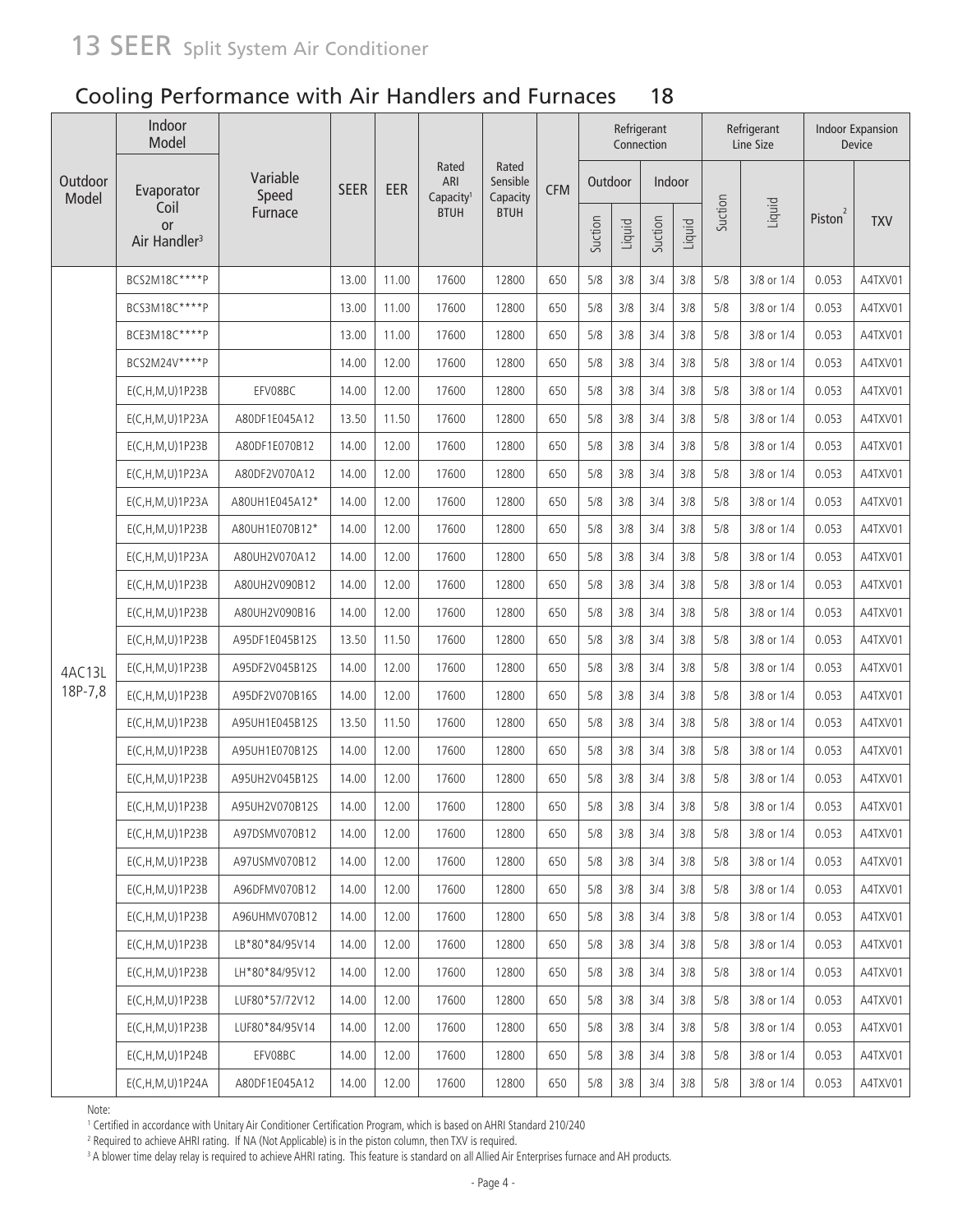|                  | Indoor<br>Model                |                   |             |       |                                       |                               |            |         |        | Refrigerant<br>Connection |        |         | Refrigerant<br>Line Size |                     | <b>Indoor Expansion</b><br>Device |
|------------------|--------------------------------|-------------------|-------------|-------|---------------------------------------|-------------------------------|------------|---------|--------|---------------------------|--------|---------|--------------------------|---------------------|-----------------------------------|
| Outdoor<br>Model | Evaporator<br>Coil             | Variable<br>Speed | <b>SEER</b> | EER   | Rated<br>ARI<br>Capacity <sup>1</sup> | Rated<br>Sensible<br>Capacity | <b>CFM</b> | Outdoor |        | Indoor                    |        |         |                          |                     |                                   |
|                  | or<br>Air Handler <sup>3</sup> | Furnace           |             |       | <b>BTUH</b>                           | <b>BTUH</b>                   |            | Suction | Liquid | Suction                   | Liquid | Suction | Liquid                   | Piston <sup>2</sup> | <b>TXV</b>                        |
|                  | E(C,H,M,U)1P24B                | A80DF1E070B12     | 14.00       | 12.00 | 17600                                 | 12800                         | 650        | 5/8     | 3/8    | 3/4                       | 3/8    | 5/8     | 3/8 or 1/4               | 0.053               | A4TXV01                           |
|                  | E(C,H,M,U)1P24A                | A80DF2V070A12     | 14.00       | 12.00 | 17600                                 | 12800                         | 650        | 5/8     | 3/8    | 3/4                       | 3/8    | 5/8     | 3/8 or 1/4               | 0.053               | A4TXV01                           |
|                  | E(C, H, M, U) 1P24A            | A80UH1E045A12*    | 14.00       | 12.00 | 17600                                 | 12800                         | 650        | 5/8     | 3/8    | 3/4                       | 3/8    | 5/8     | 3/8 or 1/4               | 0.053               | A4TXV01                           |
|                  | E(C, H, M, U) 1P24B            | A80UH1E070B12*    | 14.00       | 12.00 | 17600                                 | 12800                         | 650        | 5/8     | 3/8    | 3/4                       | 3/8    | 5/8     | 3/8 or 1/4               | 0.053               | A4TXV01                           |
|                  | E(C, H, M, U) 1P24A            | A80UH2V070A12     | 14.00       | 12.00 | 17600                                 | 12800                         | 650        | 5/8     | 3/8    | 3/4                       | 3/8    | 5/8     | 3/8 or 1/4               | 0.053               | A4TXV01                           |
|                  | E(C, H, M, U) 1P24B            | A80UH2V090B12     | 14.00       | 12.00 | 17600                                 | 12800                         | 650        | 5/8     | 3/8    | 3/4                       | 3/8    | 5/8     | 3/8 or 1/4               | 0.053               | A4TXV01                           |
|                  | E(C, H, M, U) 1P24B            | A80UH2V090B16     | 14.00       | 12.00 | 17600                                 | 12800                         | 650        | 5/8     | 3/8    | 3/4                       | 3/8    | 5/8     | 3/8 or 1/4               | 0.053               | A4TXV01                           |
|                  | E(C, H, M, U) 1P24B            | A95DF1E045B12S    | 13.50       | 11.00 | 17600                                 | 12800                         | 650        | 5/8     | 3/8    | 3/4                       | 3/8    | 5/8     | 3/8 or 1/4               | 0.053               | A4TXV01                           |
|                  | $E(C, H, M, U)$ 1P24B          | A95DF2V045B12S    | 14.00       | 12.00 | 17600                                 | 12800                         | 650        | 5/8     | 3/8    | 3/4                       | 3/8    | 5/8     | 3/8 or 1/4               | 0.053               | A4TXV01                           |
|                  | E(C, H, M, U) 1P24B            | A95DF2V070B16S    | 14.00       | 12.00 | 17600                                 | 12800                         | 650        | 5/8     | 3/8    | 3/4                       | 3/8    | 5/8     | 3/8 or 1/4               | 0.053               | A4TXV01                           |
|                  | E(C, H, M, U) 1P24B            | A95UH1E045B12S    | 13.50       | 11.00 | 17600                                 | 12800                         | 650        | 5/8     | 3/8    | 3/4                       | 3/8    | 5/8     | 3/8 or 1/4               | 0.053               | A4TXV01                           |
|                  | E(C, H, M, U) 1P24B            | A95UH1E070B12S    | 14.00       | 12.00 | 17600                                 | 12800                         | 650        | 5/8     | 3/8    | 3/4                       | 3/8    | 5/8     | 3/8 or 1/4               | 0.053               | A4TXV01                           |
|                  | $E(C, H, M, U)$ 1P24B          | A95UH2V045B12S    | 14.00       | 12.00 | 17600                                 | 12800                         | 650        | 5/8     | 3/8    | 3/4                       | 3/8    | 5/8     | 3/8 or 1/4               | 0.053               | A4TXV01                           |
|                  | E(C,H,M,U)1P24B                | A95UH2V070B12S    | 14.00       | 12.00 | 17600                                 | 12800                         | 650        | 5/8     | 3/8    | 3/4                       | 3/8    | 5/8     | 3/8 or 1/4               | 0.053               | A4TXV01                           |
| 4AC13L           | E(C, H, M, U) 1P24B            | A97DSMV070B12     | 14.00       | 12.00 | 17600                                 | 12800                         | 650        | 5/8     | 3/8    | 3/4                       | 3/8    | 5/8     | 3/8 or 1/4               | 0.053               | A4TXV01                           |
| 18P-7,8          | $E(C, H, M, U)$ 1P24B          | A97USMV070B12     | 14.00       | 12.00 | 17600                                 | 12800                         | 650        | 5/8     | 3/8    | 3/4                       | 3/8    | 5/8     | 3/8 or 1/4               | 0.053               | A4TXV01                           |
|                  | E(C, H, M, U) 1P24B            | A96DFMV070B12     | 14.00       | 12.00 | 17600                                 | 12800                         | 650        | 5/8     | 3/8    | 3/4                       | 3/8    | 5/8     | 3/8 or 1/4               | 0.053               | A4TXV01                           |
|                  | $E(C, H, M, U)$ 1P24B          | A96UHMV070B12     | 14.00       | 12.00 | 17600                                 | 12800                         | 650        | 5/8     | 3/8    | 3/4                       | 3/8    | 5/8     | 3/8 or 1/4               | 0.053               | A4TXV01                           |
|                  | E(C,H,M,U)1P24B                | LB*80*84/95V14    | 14.00       | 12.00 | 17600                                 | 12800                         | 650        | 5/8     | 3/8    | 3/4                       | 3/8    | 5/8     | 3/8 or 1/4               | 0.053               | A4TXV01                           |
|                  | E(C,H,M,U)1P24B                | LH*80*84/95V12    | 14.00       | 12.00 | 17600                                 | 12800                         | 650        | 5/8     | 3/8    | 3/4                       | 3/8    | 5/8     | 3/8 or 1/4               | 0.053               | A4TXV01                           |
|                  | E(C, H, M, U) 1P24B            | LUF80*57/72V12    | 14.00       | 12.00 | 17600                                 | 12800                         | 650        | 5/8     | 3/8    | 3/4                       | 3/8    | 5/8     | 3/8 or 1/4               | 0.053               | A4TXV01                           |
|                  | E(C, H, M, U) 1P24B            | LUF80*84/95V14    | 14.00       | 12.00 | 17600                                 | 12800                         | 650        | 5/8     | 3/8    | 3/4                       | 3/8    | 5/8     | 3/8 or 1/4               | 0.053               | A4TXV01                           |
|                  | $E(C, H, M, U)$ 1P29B          | EFV08BC           | 14.00       | 12.00 | 17600                                 | 12800                         | 650        | 5/8     | 3/8    | 3/4                       | 3/8    | 5/8     | 3/8 or 1/4               | 0.053               | A4TXV01                           |
|                  | E(C, H, M, U) 1 P 29 A         | A80DF1E045A12     | 14.00       | 12.00 | 17600                                 | 12800                         | 650        | 5/8     | 3/8    | 3/4                       | 3/8    | 5/8     | 3/8 or 1/4               | 0.053               | A4TXV01                           |
|                  | $E(C, H, M, U)$ 1P29B          | A80DF1E070B12     | 14.00       | 12.00 | 17600                                 | 12800                         | 650        | 5/8     | 3/8    | 3/4                       | 3/8    | 5/8     | 3/8 or 1/4               | 0.053               | A4TXV01                           |
|                  | E(C, H, M, U) 1 P 29A          | A80DF2V070A12     | 14.00       | 12.00 | 17600                                 | 12800                         | 650        | 5/8     | 3/8    | 3/4                       | 3/8    | 5/8     | 3/8 or 1/4               | 0.053               | A4TXV01                           |
|                  | E(C,H,M,U)1P29A                | A80UH1E045A12*    | 14.00       | 12.00 | 17600                                 | 12800                         | 650        | 5/8     | 3/8    | 3/4                       | 3/8    | 5/8     | 3/8 or 1/4               | 0.053               | A4TXV01                           |
|                  | $E(C, H, M, U)$ 1P29B          | A80UH1E070B12*    | 14.00       | 12.00 | 17600                                 | 12800                         | 650        | 5/8     | 3/8    | 3/4                       | 3/8    | 5/8     | 3/8 or 1/4               | 0.053               | A4TXV01                           |
|                  | E(C, H, M, U) 1 P 29 A         | A80UH2V070A12     | 14.00       | 12.00 | 17600                                 | 12800                         | 650        | 5/8     | 3/8    | 3/4                       | 3/8    | 5/8     | 3/8 or 1/4               | 0.053               | A4TXV01                           |
|                  | $E(C, H, M, U)$ 1P29B          | A80UH2V090B12     | 14.00       | 12.00 | 17600                                 | 12800                         | 650        | $5/8$   | 3/8    | 3/4                       | 3/8    | 5/8     | 3/8 or 1/4               | 0.053               | A4TXV01                           |

Note:

1000.<br>1 Certified in accordance with Unitary Air Conditioner Certification Program, which is based on AHRI Standard 210/240<br>2 Required to achieve AHRI rating . If NA (Not Applicable) is in the piston column, then TXV is re

 $^2$  Required to achieve AHRI rating. If NA (Not Applicable) is in the piston column, then TXV is required.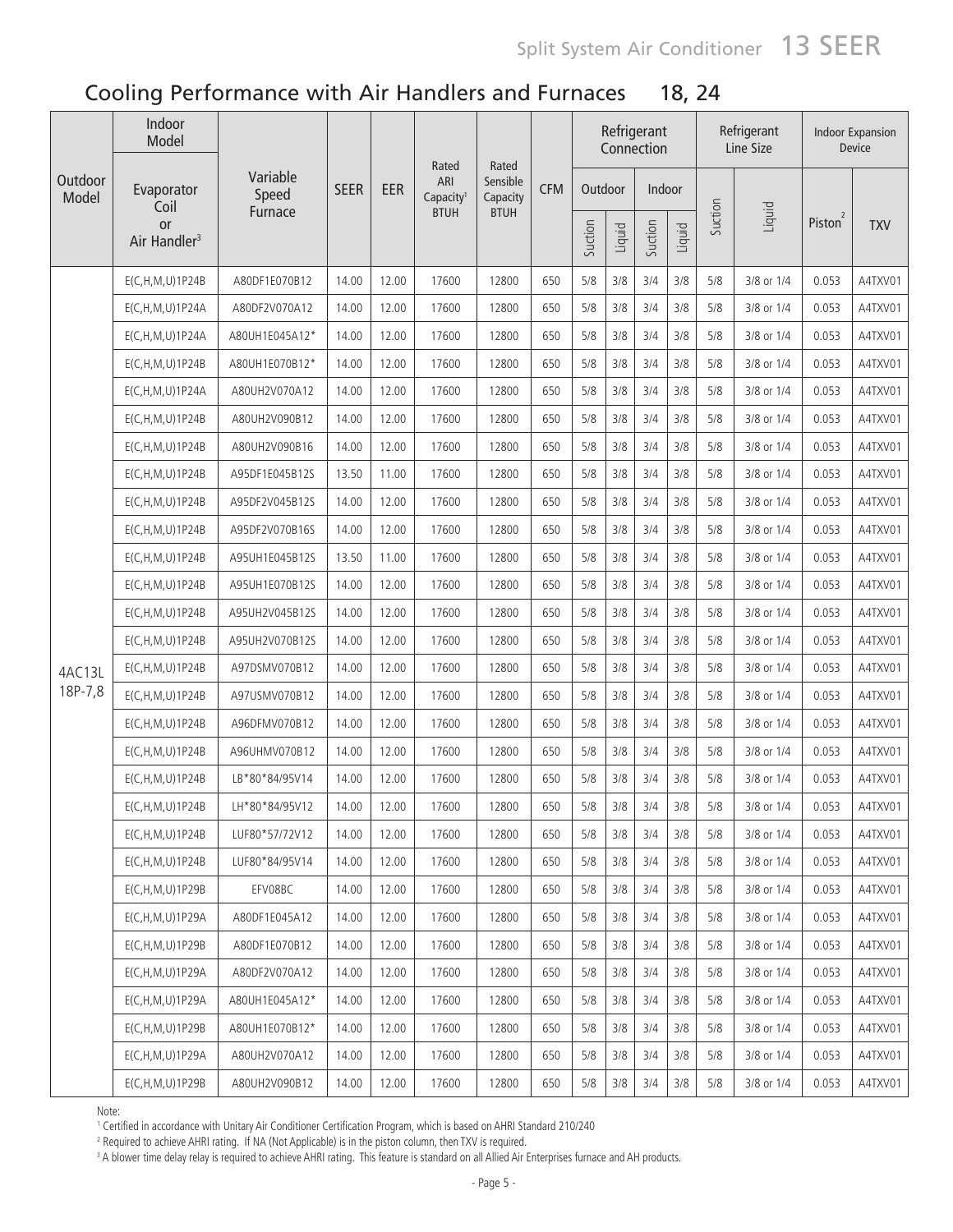|                  | Indoor<br>Model                       |                   |             |       |                                       |                               |            |         |        | Refrigerant<br>Connection |        |         | Refrigerant<br>Line Size |                     | Indoor<br>Expansion<br>Device |
|------------------|---------------------------------------|-------------------|-------------|-------|---------------------------------------|-------------------------------|------------|---------|--------|---------------------------|--------|---------|--------------------------|---------------------|-------------------------------|
| Outdoor<br>Model | Evaporator<br>Coil                    | Variable<br>Speed | <b>SEER</b> | EER   | Rated<br>ARI<br>Capacity <sup>1</sup> | Rated<br>Sensible<br>Capacity | <b>CFM</b> | Outdoor |        | Indoor                    |        |         |                          |                     |                               |
|                  | <b>or</b><br>Air Handler <sup>3</sup> | Furnace           |             |       | <b>BTUH</b>                           | <b>BTUH</b>                   |            | Suction | Liquid | Suction                   | Liquid | Suction | Liquid                   | Piston <sup>2</sup> | <b>TXV</b>                    |
|                  | E(C,H,M,U)1P29B                       | A80UH2V090B16     | 14.00       | 12.00 | 17600                                 | 12800                         | 650        | 5/8     | 3/8    | 3/4                       | 3/8    | 5/8     | 3/8 or 1/4               | 0.053               | A4TXV01                       |
|                  | E(C, H, M, U) 1P29B                   | A95DF1E045B12S    | 13.50       | 11.50 | 17600                                 | 12800                         | 650        | 5/8     | 3/8    | 3/4                       | 3/8    | 5/8     | 3/8 or 1/4               | 0.053               | A4TXV01                       |
|                  | E(C,H,M,U)1P29B                       | A95DF2V045B12S    | 14.00       | 12.00 | 17600                                 | 12800                         | 650        | 5/8     | 3/8    | 3/4                       | 3/8    | 5/8     | 3/8 or 1/4               | 0.053               | A4TXV01                       |
|                  | E(C, H, M, U) 1P29B                   | A95DF2V070B16S    | 14.00       | 12.00 | 17600                                 | 12800                         | 650        | 5/8     | 3/8    | 3/4                       | 3/8    | 5/8     | 3/8 or 1/4               | 0.053               | A4TXV01                       |
|                  | $E(C, H, M, U)$ 1P29B                 | A95UH1E045B12S    | 14.00       | 12.00 | 17600                                 | 12800                         | 650        | 5/8     | 3/8    | 3/4                       | 3/8    | 5/8     | 3/8 or 1/4               | 0.053               | A4TXV01                       |
|                  | E(C,H,M,U)1P29B                       | A95UH1E070B12S    | 14.00       | 12.00 | 17600                                 | 12800                         | 650        | 5/8     | 3/8    | 3/4                       | 3/8    | 5/8     | 3/8 or 1/4               | 0.053               | A4TXV01                       |
|                  | $E(C, H, M, U)$ 1P29B                 | A95UH2V045B12S    | 14.00       | 12.00 | 17600                                 | 12800                         | 650        | 5/8     | 3/8    | 3/4                       | 3/8    | 5/8     | 3/8 or 1/4               | 0.053               | A4TXV01                       |
| 4AC13L           | E(C, H, M, U) 1P29B                   | A95UH2V070B12S    | 14.00       | 12.00 | 17600                                 | 12800                         | 650        | 5/8     | 3/8    | 3/4                       | 3/8    | 5/8     | 3/8 or 1/4               | 0.053               | A4TXV01                       |
| 18P-7,8          | E(C,H,M,U)1P29B                       | A97DSMV070B12     | 14.00       | 12.00 | 17600                                 | 12800                         | 650        | 5/8     | 3/8    | 3/4                       | 3/8    | 5/8     | 3/8 or 1/4               | 0.053               | A4TXV01                       |
|                  | $E(C, H, M, U)$ 1P29B                 | A97USMV070B12     | 14.00       | 12.00 | 17600                                 | 12800                         | 650        | 5/8     | 3/8    | 3/4                       | 3/8    | 5/8     | 3/8 or 1/4               | 0.053               | A4TXV01                       |
|                  | $E(C, H, M, U)$ 1P29B                 | A96DFMV070B12     | 14.00       | 12.00 | 17600                                 | 12800                         | 650        | 5/8     | 3/8    | 3/4                       | 3/8    | 5/8     | 3/8 or 1/4               | 0.053               | A4TXV01                       |
|                  | E(C, H, M, U) 1P29B                   | A96UHMV070B12     | 14.00       | 12.00 | 17600                                 | 12800                         | 650        | 5/8     | 3/8    | 3/4                       | 3/8    | 5/8     | 3/8 or 1/4               | 0.053               | A4TXV01                       |
|                  | E(C,H,M,U)1P29B                       | LB*80*84/95V14    | 14.00       | 12.00 | 17600                                 | 12800                         | 650        | 5/8     | 3/8    | 3/4                       | 3/8    | 5/8     | 3/8 or 1/4               | 0.053               | A4TXV01                       |
|                  | E(C,H,M,U)1P29B                       | LH*80*84/95V12    | 14.00       | 12.00 | 17600                                 | 12800                         | 650        | 5/8     | 3/8    | 3/4                       | 3/8    | 5/8     | 3/8 or 1/4               | 0.053               | A4TXV01                       |
|                  | E(C,H,M,U)1P29B                       | LUF80*57/72V12    | 14.00       | 12.00 | 17600                                 | 12800                         | 650        | 5/8     | 3/8    | 3/4                       | 3/8    | 5/8     | 3/8 or 1/4               | 0.053               | A4TXV01                       |
|                  | E(C,H,M,U)1P29B                       | LUF80*84/95V14    | 14.00       | 12.00 | 17600                                 | 12800                         | 650        | 5/8     | 3/8    | 3/4                       | 3/8    | 5/8     | 3/8 or 1/4               | 0.053               | A4TXV01                       |
|                  | BCS2M24C****P                         |                   | 13.00       | 11.00 | 22800                                 | 16800                         | 800        | 5/8     | 3/8    | 3/4                       | 3/8    | 5/8     | 3/8 or 1/4               | 0.057               | A4TXV01                       |
|                  | BCS3M24C****P                         |                   | 13.00       | 11.00 | 22800                                 | 16800                         | 800        | 5/8     | 3/8    | 3/4                       | 3/8    | 5/8     | 3/8 or 1/4               | 0.057               | A4TXV01                       |
|                  | BCE3M24C****P                         |                   | 13.00       | 11.00 | 22800                                 | 16800                         | 800        | 5/8     | 3/8    | 3/4                       | 3/8    | 5/8     | 3/8 or 1/4               | 0.057               | A4TXV01                       |
|                  | BCS2M24V****P                         |                   | 14.00       | 12.00 | 22800                                 | 16800                         | 800        | 5/8     | 3/8    | 3/4                       | 3/8    | 5/8     | 3/8 or 1/4               | 0.057               | A4TXV01                       |
|                  | E(C, H, M, U) 1 P 23 B                | EFV08BC           | 14.00       | 12.00 | 22800                                 | 16800                         | 800        | $5/8$   | 3/8    | 3/4                       | 3/8    | 5/8     | 3/8 or 1/4               | 0.057               | A4TXV01                       |
|                  | E(C, H, M, U) 1P23A                   | A80DF1E045A12     | 13.50       | 11.00 | 22800                                 | 16800                         | 800        | 5/8     | 3/8    | 3/4                       | 3/8    | 5/8     | 3/8 or 1/4               | 0.057               | A4TXV01                       |
| 4AC13L           | E(C, H, M, U) 1 P 23 A                | A80DF2V070A12     | 14.00       | 12.00 | 22800                                 | 16800                         | 800        | 5/8     | 3/8    | 3/4                       | 3/8    | 5/8     | 3/8 or 1/4               | 0.057               | A4TXV01                       |
| 24P-7,8          | E(C, H, M, U) 1P23B                   | A80DF2V090B16     | 14.00       | 12.00 | 22800                                 | 16800                         | 800        | 5/8     | 3/8    | 3/4                       | 3/8    | 5/8     | 3/8 or 1/4               | 0.057               | A4TXV01                       |
|                  | E(C, H, M, U) 1 P 23 A                | A80UH1E045A12*    | 13.50       | 11.00 | 22800                                 | 16800                         | 800        | 5/8     | 3/8    | 3/4                       | 3/8    | 5/8     | 3/8 or 1/4               | 0.057               | A4TXV01                       |
|                  | E(C, H, M, U) 1P23B                   | A80UH1E070B12*    | 13.50       | 11.00 | 22800                                 | 16800                         | 800        | 5/8     | 3/8    | 3/4                       | 3/8    | 5/8     | 3/8 or 1/4               | 0.057               | A4TXV01                       |
|                  | E(C, H, M, U) 1 P 23 A                | A80UH2V070A12     | 13.50       | 11.00 | 22800                                 | 16800                         | 800        | 5/8     | 3/8    | 3/4                       | 3/8    | 5/8     | 3/8 or 1/4               | 0.057               | A4TXV01                       |
|                  | E(C, H, M, U) 1P23B                   | A80UH2V090B12     | 13.50       | 11.00 | 22800                                 | 16800                         | 800        | 5/8     | 3/8    | 3/4                       | 3/8    | 5/8     | 3/8 or 1/4               | 0.057               | A4TXV01                       |
|                  | E(C, H, M, U) 1P23B                   | A80UH2V090B16     | 13.50       | 11.00 | 22800                                 | 16800                         | 800        | 5/8     | 3/8    | 3/4                       | 3/8    | 5/8     | 3/8 or 1/4               | 0.057               | A4TXV01                       |
|                  | E(C, H, M, U) 1P23B                   | A95DF2V045B12S    | 14.00       | 12.00 | 22800                                 | 16800                         | 800        | 5/8     | 3/8    | 3/4                       | 3/8    | 5/8     | 3/8 or 1/4               | 0.057               | A4TXV01                       |

Note:

.......<br>1 Certified in accordance with Unitary Air Conditioner Certification Program, which is based on AHRI Standard 210/240<br>2 Beguired to achieve AHRI rating . If NA (Not Applicable) is in the piston column, then TXV is

<sup>2</sup> Required to achieve AHRI rating. If NA (Not Applicable) is in the piston column, then TXV is required.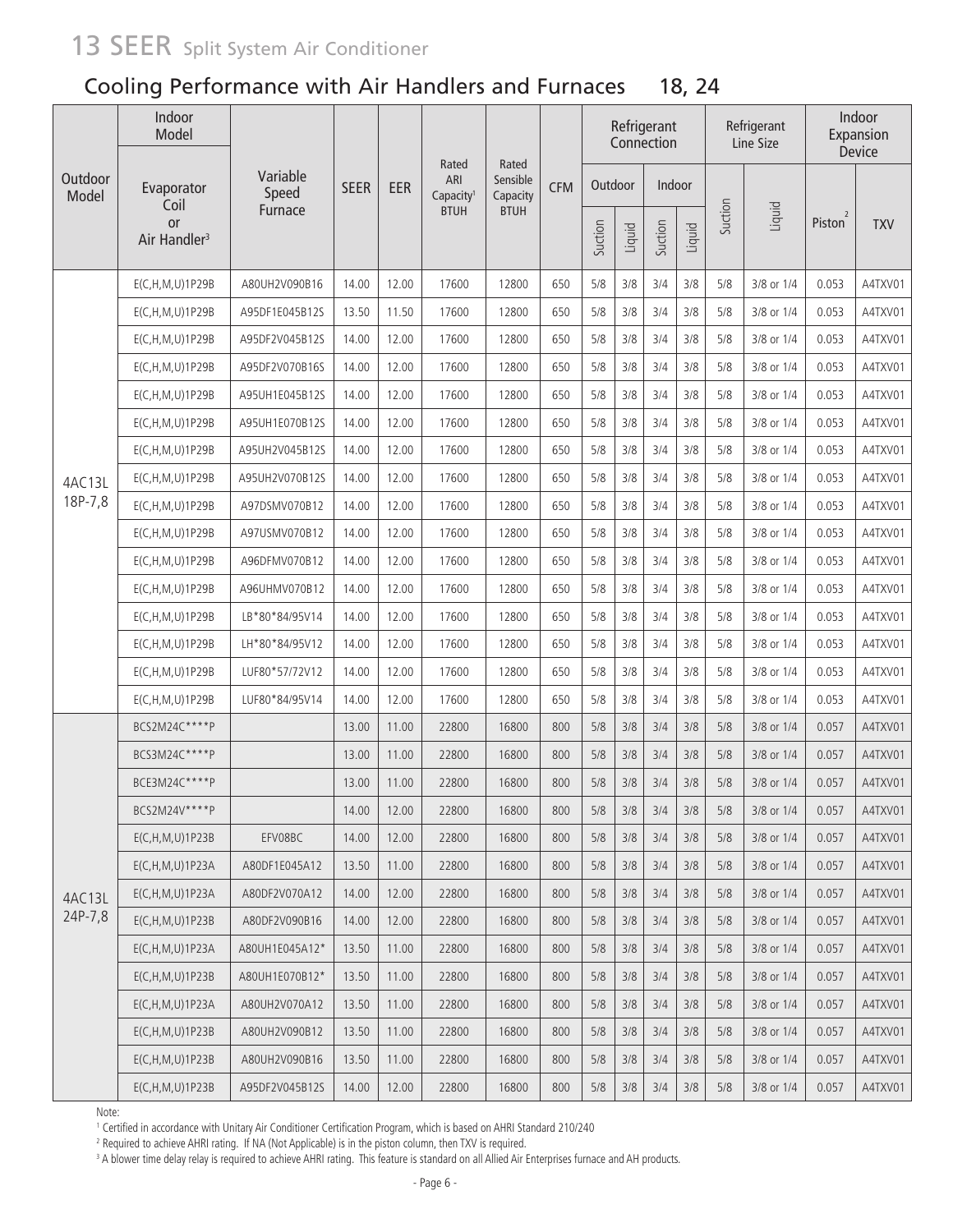|                  | Indoor<br>Model                       |                   |             |       | Rated                        | Rated                |            |         |        | Refrigerant<br>Connection |        |         | Refrigerant<br>Line Size |                     | Indoor<br>Expansion<br>Device |
|------------------|---------------------------------------|-------------------|-------------|-------|------------------------------|----------------------|------------|---------|--------|---------------------------|--------|---------|--------------------------|---------------------|-------------------------------|
| Outdoor<br>Model | Evaporator<br>Coil                    | Variable<br>Speed | <b>SEER</b> | EER   | ARI<br>Capacity <sup>1</sup> | Sensible<br>Capacity | <b>CFM</b> | Outdoor |        | Indoor                    |        |         |                          |                     |                               |
|                  | <b>or</b><br>Air Handler <sup>3</sup> | Furnace           |             |       | <b>BTUH</b>                  | <b>BTUH</b>          |            | Suction | Liquid | Suction                   | Liquid | Suction | Liquid                   | Piston <sup>2</sup> | <b>TXV</b>                    |
|                  | $E(C, H, M, U)$ 1P23B                 | A95DF2V070B16S    | 13.50       | 11.00 | 22800                        | 16800                | 800        | 5/8     | 3/8    | 3/4                       | 3/8    | 5/8     | 3/8 or 1/4               | 0.057               | A4TXV01                       |
|                  | E(C, H, M, U) 1P23B                   | A95UH1E070B12S    | 14.00       | 12.00 | 22800                        | 16800                | 800        | 5/8     | 3/8    | 3/4                       | 3/8    | 5/8     | 3/8 or 1/4               | 0.057               | A4TXV01                       |
|                  | $E(C, H, M, U)$ 1P23B                 | A95UH2V045B12S    | 14.00       | 12.00 | 22800                        | 16800                | 800        | 5/8     | 3/8    | 3/4                       | 3/8    | 5/8     | 3/8 or 1/4               | 0.057               | A4TXV01                       |
|                  | E(C, H, M, U) 1P23B                   | A95UH2V070B12S    | 14.00       | 12.00 | 22800                        | 16800                | 800        | 5/8     | 3/8    | 3/4                       | 3/8    | 5/8     | 3/8 or 1/4               | 0.057               | A4TXV01                       |
|                  | E(C, H, M, U) 1 P 23 B                | A97DSMV070B12     | 14.00       | 12.00 | 22800                        | 16800                | 800        | 5/8     | 3/8    | 3/4                       | 3/8    | 5/8     | 3/8 or 1/4               | 0.057               | A4TXV01                       |
|                  | E(C, H, M, U) 1 P 23 B                | A97USMV070B12     | 14.00       | 12.00 | 22800                        | 16800                | 800        | 5/8     | 3/8    | 3/4                       | 3/8    | 5/8     | 3/8 or 1/4               | 0.057               | A4TXV01                       |
|                  | E(C, H, M, U) 1 P 23 B                | A96UHMV070B12     | 14.00       | 12.00 | 22800                        | 16800                | 800        | 5/8     | 3/8    | 3/4                       | 3/8    | 5/8     | 3/8 or 1/4               | 0.057               | A4TXV01                       |
|                  | E(C,H,M,U)1P23B                       | LB*80*84/95V14    | 13.50       | 11.00 | 22800                        | 16800                | 800        | 5/8     | 3/8    | 3/4                       | 3/8    | 5/8     | 3/8 or 1/4               | 0.057               | A4TXV01                       |
|                  | E(C, H, M, U) 1 P 23 B                | LH*80*84/95V12    | 13.50       | 11.00 | 22800                        | 16800                | 800        | 5/8     | 3/8    | 3/4                       | 3/8    | 5/8     | 3/8 or 1/4               | 0.057               | A4TXV01                       |
|                  | E(C, H, M, U) 1 P 23 B                | LUF80*57/72V12    | 13.50       | 11.00 | 22800                        | 16800                | 800        | 5/8     | 3/8    | 3/4                       | 3/8    | 5/8     | 3/8 or 1/4               | 0.057               | A4TXV01                       |
|                  | E(C, H, M, U) 1P23B                   | LUF80*84/95V14    | 13.50       | 11.00 | 22800                        | 16800                | 800        | 5/8     | 3/8    | 3/4                       | 3/8    | 5/8     | 3/8 or 1/4               | 0.057               | A4TXV01                       |
|                  | E(C, H, M, U) 1P24B                   | EFV08BC           | 13.50       | 11.00 | 22800                        | 16800                | 800        | 5/8     | 3/8    | 3/4                       | 3/8    | 5/8     | 3/8 or 1/4               | 0.057               | A4TXV01                       |
|                  | E(C, H, M, U) 1P24A                   | A80DF1E045A12     | 13.50       | 11.00 | 22800                        | 16800                | 800        | 5/8     | 3/8    | 3/4                       | 3/8    | 5/8     | 3/8 or 1/4               | 0.057               | A4TXV01                       |
|                  | E(C, H, M, U) 1P24A                   | A80DF2V070A12     | 13.50       | 11.00 | 22800                        | 16800                | 800        | 5/8     | 3/8    | 3/4                       | 3/8    | 5/8     | 3/8 or 1/4               | 0.057               | A4TXV01                       |
| 4AC13L           | E(C,H,M,U)1P24B                       | A80DF2V090B16     | 13.50       | 11.00 | 22800                        | 16800                | 800        | 5/8     | 3/8    | 3/4                       | 3/8    | 5/8     | 3/8 or 1/4               | 0.057               | A4TXV01                       |
| 24P-7,8          | E(C, H, M, U) 1P24A                   | A80UH1E045A12*    | 13.50       | 11.00 | 22800                        | 16800                | 800        | 5/8     | 3/8    | 3/4                       | 3/8    | 5/8     | 3/8 or 1/4               | 0.057               | A4TXV01                       |
|                  | E(C,H,M,U)1P24B                       | A80UH1E070B12*    | 13.50       | 11.00 | 22800                        | 16800                | 800        | 5/8     | 3/8    | 3/4                       | 3/8    | 5/8     | 3/8 or 1/4               | 0.057               | A4TXV01                       |
|                  | E(C,H,M,U)1P24A                       | A80UH2V070A12     | 13.50       | 11.00 | 22800                        | 16800                | 800        | 5/8     | 3/8    | 3/4                       | 3/8    | 5/8     | 3/8 or 1/4               | 0.057               | A4TXV01                       |
|                  | E(C,H,M,U)1P24B                       | A80UH2V090B12     | 13.50       | 11.00 | 22800                        | 16800                | 800        | 5/8     | 3/8    | 3/4                       | 3/8    | 5/8     | 3/8 or 1/4               | 0.057               | A4TXV01                       |
|                  | E(C,H,M,U)1P24B                       | A80UH2V090B16     | 13.50       | 11.00 | 22800                        | 16800                | 800        | 5/8     | $3/8$  | 3/4                       | 3/8    | 5/8     | 3/8 or 1/4               | 0.057               | A4TXV01                       |
|                  | E(C,H,M,U)1P24B                       | A95DF2V045B12S    | 13.50       | 11.00 | 22800                        | 16800                | 800        | 5/8     | 3/8    | 3/4                       | 3/8    | 5/8     | 3/8 or 1/4               | 0.057               | A4TXV01                       |
|                  | E(C, H, M, U) 1P24B                   | A95DF2V070B16S    | 13.50       | 11.00 | 22800                        | 16800                | 800        | 5/8     | 3/8    | 3/4                       | 3/8    | 5/8     | 3/8 or 1/4               | 0.057               | A4TXV01                       |
|                  | E(C, H, M, U) 1P24B                   | A95UH1E070B12S    | 13.50       | 11.00 | 22800                        | 16800                | 800        | 5/8     | 3/8    | 3/4                       | 3/8    | 5/8     | 3/8 or 1/4               | 0.057               | A4TXV01                       |
|                  | E(C, H, M, U) 1P24B                   | A95UH2V045B12S    | 14.00       | 12.00 | 22800                        | 16800                | 800        | 5/8     | 3/8    | 3/4                       | 3/8    | 5/8     | 3/8 or 1/4               | 0.057               | A4TXV01                       |
|                  | E(C, H, M, U) 1P24B                   | A95UH2V070B12S    | 14.00       | 12.00 | 22800                        | 16800                | 800        | 5/8     | 3/8    | 3/4                       | 3/8    | 5/8     | 3/8 or 1/4               | 0.057               | A4TXV01                       |
|                  | E(C,H,M,U)1P24B                       | A97DSMV070B12     | 13.50       | 11.00 | 22800                        | 16800                | 800        | 5/8     | 3/8    | 3/4                       | 3/8    | 5/8     | 3/8 or 1/4               | 0.057               | A4TXV01                       |
|                  | $E(C, H, M, U)$ 1P24B                 | A97USMV070B12     | 14.00       | 12.00 | 22800                        | 16800                | 800        | 5/8     | 3/8    | 3/4                       | 3/8    | 5/8     | 3/8 or 1/4               | 0.057               | A4TXV01                       |
|                  | E(C, H, M, U) 1P24B                   | A96DFMV070B12     | 13.50       | 11.00 | 22800                        | 16800                | 800        | 5/8     | 3/8    | 3/4                       | 3/8    | 5/8     | 3/8 or 1/4               | 0.057               | A4TXV01                       |
|                  | E(C, H, M, U) 1P24B                   | A96UHMV070B12     | 14.00       | 12.00 | 22800                        | 16800                | 800        | 5/8     | 3/8    | 3/4                       | 3/8    | 5/8     | 3/8 or 1/4               | 0.057               | A4TXV01                       |
|                  | E(C,H,M,U)1P24B                       | LB*80*84/95V14    | 13.50       | 11.00 | 22800                        | 16800                | 800        | 5/8     | 3/8    | 3/4                       | 3/8    | 5/8     | 3/8 or 1/4               | 0.057               | A4TXV01                       |

Note:

.......<br>1 Certified in accordance with Unitary Air Conditioner Certification Program, which is based on AHRI Standard 210/240<br>2 Beguired to achieve AHRI rating . If NA (Not Applicable) is in the piston column, then TXV is

<sup>2</sup> Required to achieve AHRI rating. If NA (Not Applicable) is in the piston column, then TXV is required.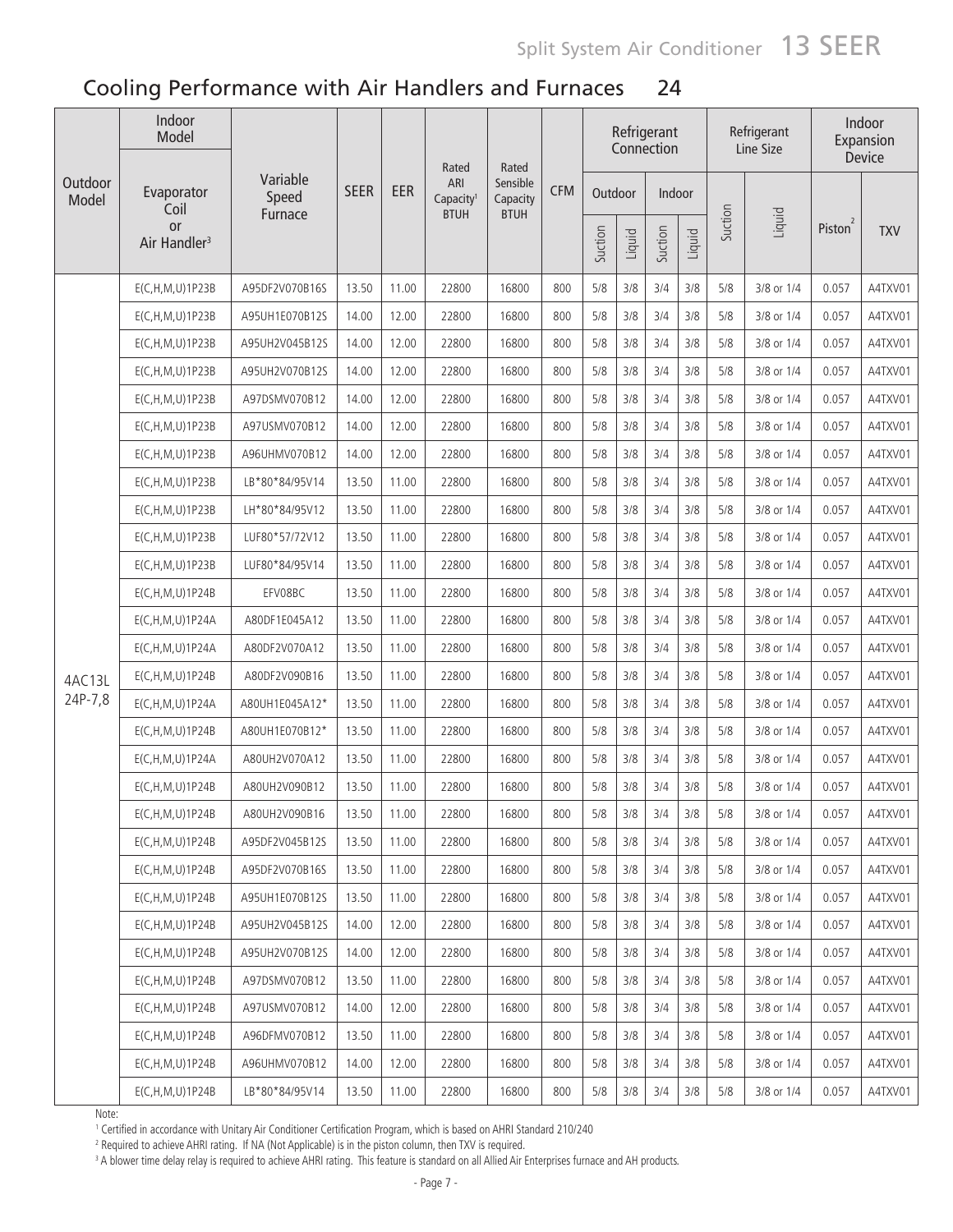|                  | Indoor<br>Model                       |                   |             |       |                                       |                               |            |         |        | Refrigerant<br>Connection |        |         | Refrigerant<br>Line Size |                     | Indoor<br>Expansion<br><b>Device</b> |
|------------------|---------------------------------------|-------------------|-------------|-------|---------------------------------------|-------------------------------|------------|---------|--------|---------------------------|--------|---------|--------------------------|---------------------|--------------------------------------|
| Outdoor<br>Model | Evaporator<br>Coil                    | Variable<br>Speed | <b>SEER</b> | EER   | Rated<br>ARI<br>Capacity <sup>1</sup> | Rated<br>Sensible<br>Capacity | <b>CFM</b> | Outdoor |        | Indoor                    |        |         |                          |                     |                                      |
|                  | <b>or</b><br>Air Handler <sup>3</sup> | Furnace           |             |       | <b>BTUH</b>                           | <b>BTUH</b>                   |            | Suction | Liquid | Suction                   | Liquid | Suction | Liquid                   | Piston <sup>2</sup> | <b>TXV</b>                           |
|                  | E(C,H,M,U)1P24B                       | LH*80*84/95V12    | 13.50       | 11.00 | 22800                                 | 16800                         | 800        | 5/8     | 3/8    | 3/4                       | 3/8    | 5/8     | 3/8 or 1/4               | 0.057               | A4TXV01                              |
|                  | E(C,H,M,U)1P24B                       | LUF80*57/72V12    | 13.50       | 11.00 | 22800                                 | 16800                         | 800        | 5/8     | 3/8    | 3/4                       | 3/8    | 5/8     | 3/8 or 1/4               | 0.057               | A4TXV01                              |
|                  | E(C, H, M, U) 1P24B                   | LUF80*84/95V14    | 13.50       | 11.00 | 22800                                 | 16800                         | 800        | 5/8     | 3/8    | 3/4                       | 3/8    | 5/8     | 3/8 or 1/4               | 0.057               | A4TXV01                              |
|                  | E(C,H,M,U)1P29B                       | EFV08BC           | 14.00       | 12.00 | 22800                                 | 16800                         | 800        | 5/8     | 3/8    | 3/4                       | 3/8    | 5/8     | 3/8 or 1/4               | 0.057               | A4TXV01                              |
|                  | E(C, H, M, U) 1P29A                   | A80DF1E045A12     | 13.50       | 11.00 | 22800                                 | 16800                         | 800        | 5/8     | 3/8    | 3/4                       | 3/8    | 5/8     | 3/8 or 1/4               | 0.057               | A4TXV01                              |
|                  | E(C,H,M,U)1P29B                       | A80DF1E070B12     | 13.50       | 11.00 | 22800                                 | 16800                         | 800        | 5/8     | 3/8    | 3/4                       | 3/8    | 5/8     | 3/8 or 1/4               | 0.057               | A4TXV01                              |
|                  | E(C,H,M,U)1P29A                       | A80DF2V070A12     | 14.00       | 12.00 | 22800                                 | 16800                         | 800        | 5/8     | 3/8    | 3/4                       | 3/8    | 5/8     | 3/8 or 1/4               | 0.057               | A4TXV01                              |
|                  | E(C,H,M,U)1P29B                       | A80DF2V090B16     | 14.00       | 12.00 | 22800                                 | 16800                         | 800        | 5/8     | 3/8    | 3/4                       | 3/8    | 5/8     | 3/8 or 1/4               | 0.057               | A4TXV01                              |
|                  | E(C,H,M,U)1P29A                       | A80UH1E045A12*    | 13.50       | 11.00 | 22800                                 | 16800                         | 800        | 5/8     | 3/8    | 3/4                       | 3/8    | 5/8     | 3/8 or 1/4               | 0.057               | A4TXV01                              |
|                  | E(C, H, M, U) 1P29B                   | A80UH1E070B12*    | 13.50       | 11.00 | 22800                                 | 16800                         | 800        | 5/8     | 3/8    | 3/4                       | 3/8    | 5/8     | 3/8 or 1/4               | 0.057               | A4TXV01                              |
|                  | E(C, H, M, U) 1P29A                   | A80UH2V070A12     | 14.00       | 12.00 | 22800                                 | 16800                         | 800        | 5/8     | 3/8    | 3/4                       | 3/8    | 5/8     | 3/8 or 1/4               | 0.057               | A4TXV01                              |
|                  | $E(C, H, M, U)$ 1P29B                 | A80UH2V090B12     | 14.00       | 12.00 | 22800                                 | 16800                         | 800        | 5/8     | 3/8    | 3/4                       | 3/8    | 5/8     | 3/8 or 1/4               | 0.057               | A4TXV01                              |
|                  | $E(C, H, M, U)$ 1P29B                 | A80UH2V090B16     | 13.50       | 11.00 | 22800                                 | 16800                         | 800        | 5/8     | 3/8    | 3/4                       | 3/8    | 5/8     | 3/8 or 1/4               | 0.057               | A4TXV01                              |
|                  | E(C,H,M,U)1P29B                       | A95DF2V045B12S    | 14.00       | 12.00 | 22800                                 | 16800                         | 800        | 5/8     | 3/8    | 3/4                       | 3/8    | 5/8     | 3/8 or 1/4               | 0.057               | A4TXV01                              |
| 4AC13L           | E(C,H,M,U)1P29B                       | A95DF2V070B16S    | 13.50       | 11.00 | 22800                                 | 16800                         | 800        | 5/8     | 3/8    | 3/4                       | 3/8    | 5/8     | 3/8 or 1/4               | 0.057               | A4TXV01                              |
| 24P-7,8          | $E(C, H, M, U)$ 1P29B                 | A95UH1E070B12S    | 14.00       | 12.00 | 22800                                 | 16800                         | 800        | 5/8     | 3/8    | 3/4                       | 3/8    | 5/8     | 3/8 or 1/4               | 0.057               | A4TXV01                              |
|                  | E(C,H,M,U)1P29B                       | A95UH2V045B12S    | 14.00       | 12.00 | 22800                                 | 16800                         | 800        | $5/8$   | 3/8    | 3/4                       | 3/8    | 5/8     | 3/8 or 1/4               | 0.057               | A4TXV01                              |
|                  | $E(C, H, M, U)$ 1P29B                 | A95UH2V070B12S    | 14.00       | 12.00 | 22800                                 | 16800                         | 800        | 5/8     | 3/8    | 3/4                       | 3/8    | 5/8     | 3/8 or 1/4               | 0.057               | A4TXV01                              |
|                  | $E(C, H, M, U)$ 1P29B                 | A97DSMV070B12     | 14.00       | 12.00 | 22800                                 | 16800                         | 800        | 5/8     | 3/8    | 3/4                       | 3/8    | 5/8     | 3/8 or 1/4               | 0.057               | A4TXV01                              |
|                  | E(C, H, M, U) 1 P 29 B                | A97USMV070B12     | 14.00       | 12.00 | 22800                                 | 16800                         | 800        | 5/8     | 3/8    | 3/4                       | 3/8    | 5/8     | 3/8 or 1/4               | 0.057               | A4TXV01                              |
|                  | $E(C, H, M, U)$ 1P29B                 | A96DFMV070B12     | 14.00       | 12.00 | 22800                                 | 16800                         | 800        | 5/8     | 3/8    | 3/4                       | 3/8    | 5/8     | 3/8 or 1/4               | 0.057               | A4TXV01                              |
|                  | E(C,H,M,U)1P29B                       | A96UHMV070B12     | 14.00       | 12.00 | 22800                                 | 16800                         | 800        | 5/8     | 3/8    | 3/4                       | 3/8    | 5/8     | 3/8 or 1/4               | 0.057               | A4TXV01                              |
|                  | $E(C, H, M, U)$ 1P29B                 | LB*80*84/95V14    | 13.50       | 11.00 | 22800                                 | 16800                         | 800        | 5/8     | 3/8    | 3/4                       | 3/8    | 5/8     | 3/8 or 1/4               | 0.057               | A4TXV01                              |
|                  | $E(C, H, M, U)$ 1P29B                 | LH*80*84/95V12    | 13.50       | 11.00 | 22800                                 | 16800                         | 800        | 5/8     | 3/8    | 3/4                       | 3/8    | 5/8     | 3/8 or 1/4               | 0.057               | A4TXV01                              |
|                  | $E(C, H, M, U)$ 1P29B                 | LUF80*57/72V12    | 13.50       | 11.00 | 22800                                 | 16800                         | 800        | 5/8     | 3/8    | 3/4                       | 3/8    | 5/8     | 3/8 or 1/4               | 0.057               | A4TXV01                              |
|                  | $E(C, H, M, U)$ 1P29B                 | LUF80*84/95V14    | 13.50       | 11.00 | 22800                                 | 16800                         | 800        | 5/8     | 3/8    | 3/4                       | 3/8    | 5/8     | 3/8 or 1/4               | 0.057               | A4TXV01                              |
|                  | E(C, H, M, U) 1 P 30 B                | EFV08BC           | 14.00       | 12.00 | 28000                                 | 16800                         | 800        | 5/8     | 3/8    | 3/4                       | 3/8    | 5/8     | 3/8 or 1/4               | 0.057               | A4TXV01                              |
|                  | E(C, H, M, U) 1 P 30 A                | A80DF1E045A12     | 13.50       | 11.00 | 22800                                 | 16800                         | 800        | 5/8     | 3/8    | 3/4                       | 3/8    | 5/8     | 3/8 or 1/4               | 0.057               | A4TXV01                              |
|                  | E(C, H, M, U) 1P30B                   | A80DF1E070B12     | 13.50       | 11.00 | 22800                                 | 16800                         | 800        | 5/8     | 3/8    | 3/4                       | 3/8    | 5/8     | 3/8 or 1/4               | 0.057               | A4TXV01                              |
|                  | E(C, H, M, U) 1P30A                   | A80DF2V070A12     | 14.00       | 12.00 | 22800                                 | 16800                         | 800        | $5/8$   | 3/8    | 3/4                       | 3/8    | 5/8     | 3/8 or 1/4               | 0.057               | A4TXV01                              |

Note:

10 Certified in accordance with Unitary Air Conditioner Certification Program, which is based on AHRI Standard 210/240<br><sup>2</sup> Bequired to achieve AHRI rating 15 NA (Not Applicable) is in the piston column, then TXV is require

<sup>2</sup> Required to achieve AHRI rating. If NA (Not Applicable) is in the piston column, then TXV is required.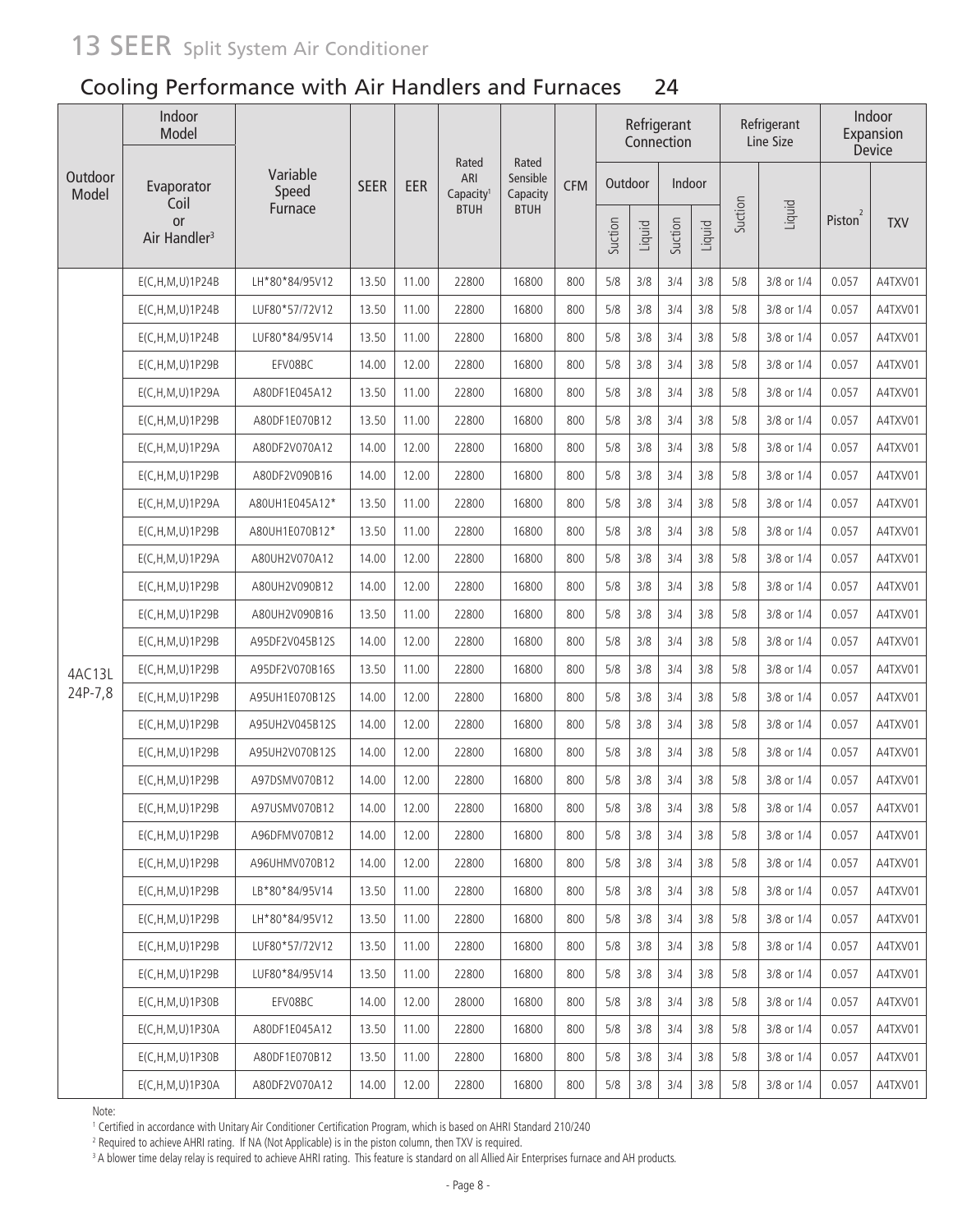|                  | Indoor<br>Model                       |                   |             |       |                                       |                               |            |         |        | Refrigerant<br>Connection |        |         | Refrigerant<br>Line Size |                     | Indoor<br>Expansion<br>Device |
|------------------|---------------------------------------|-------------------|-------------|-------|---------------------------------------|-------------------------------|------------|---------|--------|---------------------------|--------|---------|--------------------------|---------------------|-------------------------------|
| Outdoor<br>Model | Evaporator<br>Coil                    | Variable<br>Speed | <b>SEER</b> | EER   | Rated<br>ARI<br>Capacity <sup>1</sup> | Rated<br>Sensible<br>Capacity | <b>CFM</b> | Outdoor |        | Indoor                    |        |         |                          |                     |                               |
|                  | <b>or</b><br>Air Handler <sup>3</sup> | Furnace           |             |       | <b>BTUH</b>                           | <b>BTUH</b>                   |            | Suction | Liquid | Suction                   | Liquid | Suction | Liquid                   | Piston <sup>2</sup> | <b>TXV</b>                    |
|                  | E(C,H,M,U)1P30B                       | A80DF2V090B16     | 14.00       | 12.00 | 22800                                 | 16800                         | 800        | 5/8     | 3/8    | 3/4                       | 3/8    | 5/8     | 3/8 or 1/4               | 0.057               | A4TXV01                       |
|                  | E(C,H,M,U)1P30A                       | A80UH1E045A12*    | 13.50       | 11.00 | 22800                                 | 16800                         | 800        | 5/8     | 3/8    | 3/4                       | 3/8    | 5/8     | 3/8 or 1/4               | 0.057               | A4TXV01                       |
|                  | $E(C, H, M, U)$ 1P30B                 | A80UH1E070B12*    | 13.50       | 11.00 | 22800                                 | 16800                         | 800        | 5/8     | 3/8    | 3/4                       | 3/8    | 5/8     | 3/8 or 1/4               | 0.057               | A4TXV01                       |
|                  | E(C,H,M,U)1P30A                       | A80UH2V070A12     | 14.00       | 12.00 | 22800                                 | 16800                         | 800        | 5/8     | 3/8    | 3/4                       | 3/8    | 5/8     | 3/8 or 1/4               | 0.057               | A4TXV01                       |
|                  | $E(C, H, M, U)$ 1P30B                 | A80UH2V090B12     | 14.00       | 12.00 | 22800                                 | 16800                         | 800        | 5/8     | 3/8    | 3/4                       | 3/8    | 5/8     | 3/8 or 1/4               | 0.057               | A4TXV01                       |
|                  | E(C,H,M,U)1P30B                       | A80UH2V090B16     | 14.00       | 12.00 | 22800                                 | 16800                         | 800        | 5/8     | 3/8    | 3/4                       | 3/8    | 5/8     | 3/8 or 1/4               | 0.057               | A4TXV01                       |
|                  | $E(C, H, M, U)$ 1P30B                 | A95DF2V045B12S    | 14.00       | 12.00 | 22800                                 | 16800                         | 800        | 5/8     | 3/8    | 3/4                       | 3/8    | 5/8     | 3/8 or 1/4               | 0.057               | A4TXV01                       |
|                  | E(C,H,M,U)1P30B                       | A95DF2V070B16S    | 13.50       | 11.00 | 22800                                 | 16800                         | 800        | 5/8     | 3/8    | 3/4                       | 3/8    | 5/8     | 3/8 or 1/4               | 0.057               | A4TXV01                       |
|                  | E(C,H,M,U)1P30B                       | A95DF2V090C20S    | 13.50       | 11.00 | 22800                                 | 16800                         | 800        | 5/8     | 3/8    | 3/4                       | 3/8    | 5/8     | 3/8 or 1/4               | 0.057               | A4TXV01                       |
|                  | E(C,H,M,U)1P30B                       | A95DF2V110C20S    | 14.00       | 12.00 | 22800                                 | 16800                         | 800        | 5/8     | 3/8    | 3/4                       | 3/8    | 5/8     | 3/8 or 1/4               | 0.057               | A4TXV01                       |
|                  | E(C,H,M,U)1P30B                       | A95UH1E070B12S    | 14.00       | 12.00 | 22800                                 | 16800                         | 800        | 5/8     | 3/8    | 3/4                       | 3/8    | 5/8     | 3/8 or 1/4               | 0.057               | A4TXV01                       |
|                  | E(C,H,M,U)1P30B                       | A95UH2V045B12S    | 14.00       | 12.00 | 22800                                 | 16800                         | 800        | 5/8     | 3/8    | 3/4                       | 3/8    | 5/8     | 3/8 or 1/4               | 0.057               | A4TXV01                       |
|                  | E(C,H,M,U)1P30B                       | A95UH2V070B12S    | 14.00       | 12.00 | 22800                                 | 16800                         | 800        | 5/8     | 3/8    | 3/4                       | 3/8    | 5/8     | 3/8 or 1/4               | 0.057               | A4TXV01                       |
|                  | E(C,H,M,U)1P30B                       | A95UH2V090C12S    | 14.00       | 12.00 | 22800                                 | 16800                         | 800        | 5/8     | 3/8    | 3/4                       | 3/8    | 5/8     | 3/8 or 1/4               | 0.057               | A4TXV01                       |
| 4AC13L           | E(C,H,M,U)1P30B                       | A97DSMV070B12     | 14.00       | 12.00 | 22800                                 | 16800                         | 800        | 5/8     | 3/8    | 3/4                       | 3/8    | 5/8     | 3/8 or 1/4               | 0.057               | A4TXV01                       |
| 24P-7,8          | E(C,H,M,U)1P30B                       | A97USMV070B12     | 14.00       | 12.00 | 22800                                 | 16800                         | 800        | 5/8     | 3/8    | 3/4                       | 3/8    | 5/8     | 3/8 or 1/4               | 0.057               | A4TXV01                       |
|                  | E(C,H,M,U)1P30B                       | A97USMV090C12     | 14.00       | 12.00 | 22800                                 | 16800                         | 800        | 5/8     | 3/8    | 3/4                       | 3/8    | 5/8     | 3/8 or 1/4               | 0.057               | A4TXV01                       |
|                  | E(C,H,M,U)1P30B                       | A96DFMV070B12     | 14.00       | 12.00 | 22800                                 | 16800                         | 800        | 5/8     | 3/8    | 3/4                       | 3/8    | 5/8     | 3/8 or 1/4               | 0.057               | A4TXV01                       |
|                  | E(C,H,M,U)1P30B                       | A96UHMV070B12     | 14.00       | 12.00 | 22800                                 | 16800                         | 800        | 5/8     | 3/8    | 3/4                       | 3/8    | 5/8     | 3/8 or 1/4               | 0.057               | A4TXV01                       |
|                  | $E(C, H, M, U)$ 1P30B                 | A96UHMV090C12     | 14.00       | 12.00 | 22800                                 | 16800                         | 800        | 5/8     | 3/8    | 3/4                       | 3/8    | 5/8     | 3/8 or 1/4               | 0.057               | A4TXV01                       |
|                  | $E(C, H, M, U)$ 1P30B                 | LB*80*84/95V14    | 13.50       | 11.00 | 22800                                 | 16800                         | 800        | 5/8     | 3/8    | 3/4                       | 3/8    | 5/8     | 3/8 or 1/4               | 0.057               | A4TXV01                       |
|                  | E(C, H, M, U) 1P30B                   | LH*80*84/95V12    | 13.50       | 11.00 | 22800                                 | 16800                         | 800        | 5/8     | 3/8    | 3/4                       | 3/8    | 5/8     | 3/8 or 1/4               | 0.057               | A4TXV01                       |
|                  | $E(C, H, M, U)$ 1P30B                 | LUF80*57/72V12    | 13.50       | 11.00 | 22800                                 | 16800                         | 800        | 5/8     | 3/8    | 3/4                       | 3/8    | 5/8     | 3/8 or 1/4               | 0.057               | A4TXV01                       |
|                  | $E(C, H, M, U)$ 1P30B                 | LUF80*84/95V14    | 13.50       | 11.00 | 22800                                 | 16800                         | 800        | 5/8     | 3/8    | 3/4                       | 3/8    | 5/8     | 3/8 or 1/4               | 0.057               | A4TXV01                       |
|                  | $E(C, H, M, U)$ 1P36B                 | EFV08BC           | 14.00       | 12.00 | 22800                                 | 16800                         | 800        | 5/8     | 3/8    | 3/4                       | 3/8    | 5/8     | 3/8 or 1/4               | 0.057               | A4TXV01                       |
|                  | E(C, H, M, U) 1P36A                   | A80DF1E045A12     | 13.50       | 11.00 | 22800                                 | 16800                         | 800        | 5/8     | 3/8    | 3/4                       | 3/8    | 5/8     | 3/8 or 1/4               | 0.057               | A4TXV01                       |
|                  | $E(C, H, M, U)$ 1P36B                 | A80DF1E070B12     | 13.50       | 11.00 | 22800                                 | 16800                         | 800        | 5/8     | 3/8    | 3/4                       | 3/8    | 5/8     | 3/8 or 1/4               | 0.057               | A4TXV01                       |
|                  | E(C, H, M, U) 1P36A                   | A80DF2V070A12     | 14.00       | 12.00 | 22800                                 | 16800                         | 800        | 5/8     | 3/8    | 3/4                       | 3/8    | 5/8     | 3/8 or 1/4               | 0.057               | A4TXV01                       |
|                  | $E(C, H, M, U)$ 1P36B                 | A80DF2V090B16     | 14.00       | 12.00 | 22800                                 | 16800                         | 800        | 5/8     | 3/8    | 3/4                       | 3/8    | 5/8     | 3/8 or 1/4               | 0.057               | A4TXV01                       |
|                  | E(C, H, M, U) 1 P 36 A                | A80UH1E045A12*    | 14.00       | 12.00 | 22800                                 | 16800                         | 800        | 5/8     | 3/8    | 3/4                       | 3/8    | 5/8     | 3/8 or 1/4               | 0.057               | A4TXV01                       |

Note:

1996.<br>1 Certified in accordance with Unitary Air Conditioner Certification Program, which is based on AHRI Standard 210/240<br>2 Required to achieve AHRI rating . If NA (Not Anolicable) is in the piston column, then TXV is re

<sup>2</sup> Required to achieve AHRI rating. If NA (Not Applicable) is in the piston column, then TXV is required.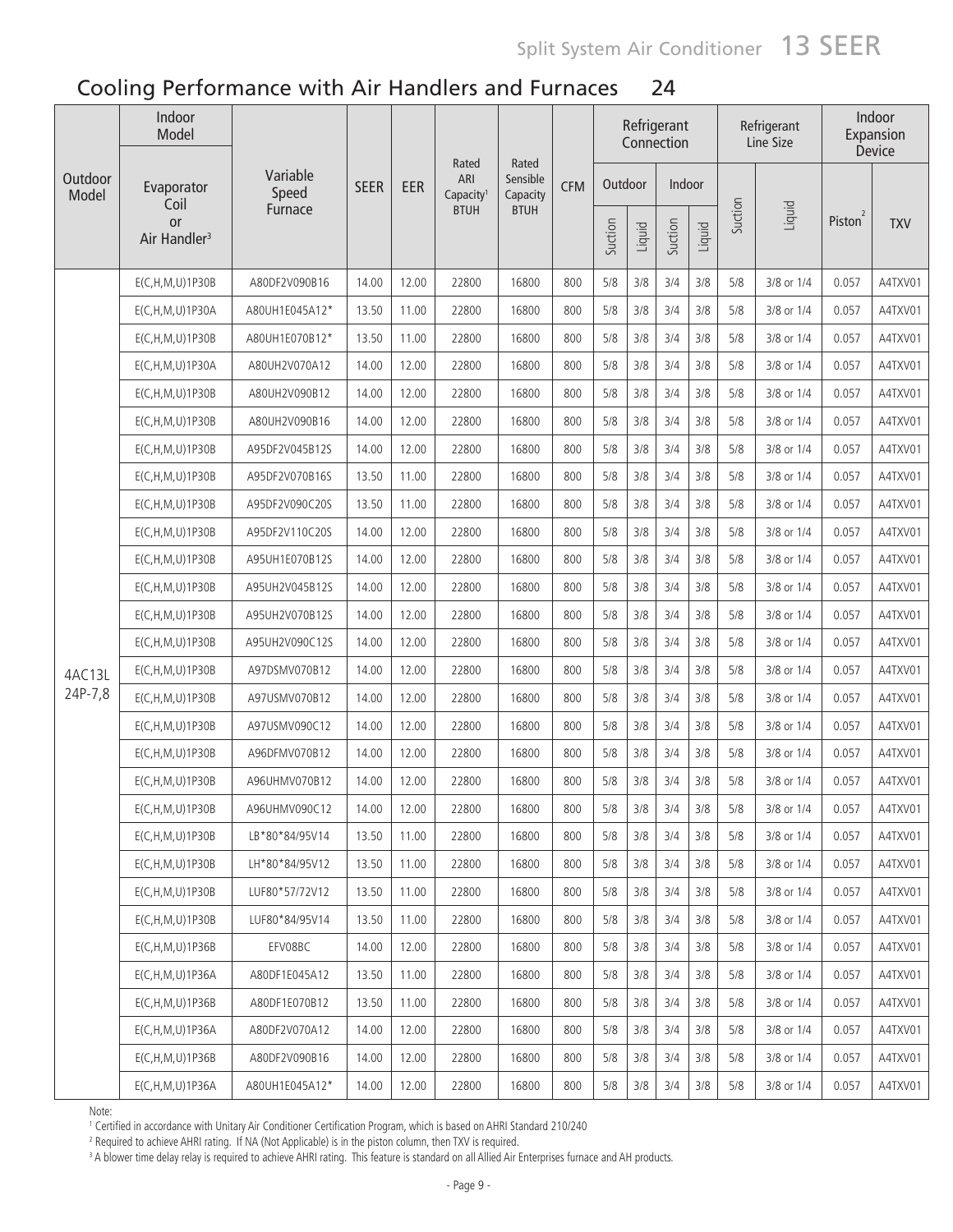### Cooling Performance with Air Handlers and Furnaces 24, 30

|                  | Indoor<br>Model                        |                   |             |       |                                       |                               |            |         |        | Refrigerant<br>Connection |        |         | Refrigerant<br>Line Size |                     | Indoor<br>Expansion<br>Device |
|------------------|----------------------------------------|-------------------|-------------|-------|---------------------------------------|-------------------------------|------------|---------|--------|---------------------------|--------|---------|--------------------------|---------------------|-------------------------------|
| Outdoor<br>Model | Evaporator                             | Variable<br>Speed | <b>SEER</b> | EER   | Rated<br>ARI<br>Capacity <sup>1</sup> | Rated<br>Sensible<br>Capacity | <b>CFM</b> | Outdoor |        | Indoor                    |        |         |                          |                     |                               |
|                  | Coil<br>or<br>Air Handler <sup>3</sup> | Furnace           |             |       | <b>BTUH</b>                           | <b>BTUH</b>                   |            | Suction | Liquid | Suction                   | Liquid | Suction | Liquid                   | Piston <sup>2</sup> | <b>TXV</b>                    |
|                  | E(C,H,M,U)1P36B                        | A80UH1E070B12*    | 13.50       | 11.50 | 22800                                 | 16800                         | 800        | 5/8     | 3/8    | 3/4                       | 3/8    | 5/8     | 3/8 or 1/4               | 0.057               | A4TXV01                       |
|                  | E(C,H,M,U)1P36A                        | A80UH2V070A12     | 14.00       | 12.00 | 22800                                 | 16800                         | 800        | 5/8     | 3/8    | 3/4                       | 3/8    | 5/8     | 3/8 or 1/4               | 0.057               | A4TXV01                       |
|                  | E(C,H,M,U)1P36B                        | A80UH2V090B12     | 14.00       | 12.00 | 22800                                 | 16800                         | 800        | 5/8     | 3/8    | 3/4                       | 3/8    | 5/8     | 3/8 or 1/4               | 0.057               | A4TXV01                       |
|                  | E(C,H,M,U)1P36B                        | A80UH2V090B16     | 14.00       | 12.00 | 22800                                 | 16800                         | 800        | 5/8     | 3/8    | 3/4                       | 3/8    | 5/8     | 3/8 or 1/4               | 0.057               | A4TXV01                       |
|                  | $E(C, H, M, U)$ 1P36B                  | A95DF2V045B12S    | 14.00       | 12.00 | 22800                                 | 16800                         | 800        | 5/8     | 3/8    | 3/4                       | 3/8    | 5/8     | 3/8 or 1/4               | 0.057               | A4TXV01                       |
|                  | E(C,H,M,U)1P36B                        | A95DF2V070B16S    | 13.50       | 11.00 | 22800                                 | 16800                         | 800        | 5/8     | 3/8    | 3/4                       | 3/8    | 5/8     | 3/8 or 1/4               | 0.057               | A4TXV01                       |
|                  | E(C,H,M,U)1P36B                        | A95DF2V090C20S    | 14.00       | 12.00 | 22800                                 | 16800                         | 800        | 5/8     | 3/8    | 3/4                       | 3/8    | 5/8     | 3/8 or 1/4               | 0.057               | A4TXV01                       |
|                  | E(C,H,M,U)1P36B                        | A95DF2V110C20S    | 14.00       | 12.00 | 22800                                 | 16800                         | 800        | 5/8     | 3/8    | 3/4                       | 3/8    | 5/8     | 3/8 or 1/4               | 0.057               | A4TXV01                       |
|                  | E(C,H,M,U)1P36B                        | A95UH1E070B12S    | 14.00       | 12.00 | 22800                                 | 16800                         | 800        | 5/8     | 3/8    | 3/4                       | 3/8    | 5/8     | 3/8 or 1/4               | 0.057               | A4TXV01                       |
|                  | E(C,H,M,U)1P36B                        | A95UH2V045B12S    | 14.00       | 12.00 | 22800                                 | 16800                         | 800        | 5/8     | 3/8    | 3/4                       | 3/8    | 5/8     | 3/8 or 1/4               | 0.057               | A4TXV01                       |
| 4AC13L           | E(C,H,M,U)1P36B                        | A95UH2V070B12S    | 14.00       | 12.00 | 22800                                 | 16800                         | 800        | 5/8     | 3/8    | 3/4                       | 3/8    | 5/8     | 3/8 or 1/4               | 0.057               | A4TXV01                       |
| 24P-7,8          | E(C, H, M, U) 1P36B                    | A95UH2V090C12S    | 14.00       | 12.00 | 22800                                 | 16800                         | 800        | 5/8     | 3/8    | 3/4                       | 3/8    | 5/8     | 3/8 or 1/4               | 0.057               | A4TXV01                       |
|                  | E(C, H, M, U) 1P36B                    | A97DSMV070B12     | 14.00       | 12.00 | 22800                                 | 16800                         | 800        | 5/8     | 3/8    | 3/4                       | 3/8    | 5/8     | 3/8 or 1/4               | 0.057               | A4TXV01                       |
|                  | E(C,H,M,U)1P36B                        | A97USMV070B12     | 14.00       | 12.00 | 22800                                 | 16800                         | 800        | 5/8     | 3/8    | 3/4                       | 3/8    | 5/8     | 3/8 or 1/4               | 0.057               | A4TXV01                       |
|                  | E(C,H,M,U)1P36B                        | A97USMV090C12     | 14.00       | 12.00 | 22800                                 | 16800                         | 800        | 5/8     | 3/8    | 3/4                       | 3/8    | 5/8     | 3/8 or 1/4               | 0.057               | A4TXV01                       |
|                  | E(C,H,M,U)1P36B                        | A96DFMV070B12     | 14.00       | 12.00 | 22800                                 | 16800                         | 800        | 5/8     | 3/8    | 3/4                       | 3/8    | 5/8     | 3/8 or 1/4               | 0.057               | A4TXV01                       |
|                  | E(C,H,M,U)1P36B                        | A96UHMV070B12     | 14.00       | 12.00 | 22800                                 | 16800                         | 800        | 5/8     | 3/8    | 3/4                       | 3/8    | 5/8     | 3/8 or 1/4               | 0.057               | A4TXV01                       |
|                  | E(C,H,M,U)1P36B                        | A96UHMV090C12     | 14.00       | 12.00 | 22800                                 | 16800                         | 800        | 5/8     | 3/8    | 3/4                       | 3/8    | 5/8     | 3/8 or 1/4               | 0.057               | A4TXV01                       |
|                  | E(C, H, M, U) 1P36B                    | LB*80*84/95V14    | 13.50       | 11.00 | 22800                                 | 16800                         | 800        | 5/8     | 3/8    | 3/4                       | 3/8    | 5/8     | 3/8 or 1/4               | 0.057               | A4TXV01                       |
|                  | E(C,H,M,U)1P36B                        | LH*80*84/95V12    | 13.50       | 11.00 | 22800                                 | 16800                         | 800        | 5/8     | 3/8    | 3/4                       | 3/8    | 5/8     | 3/8 or 1/4               | 0.057               | A4TXV01                       |
|                  | E(C, H, M, U) 1P36B                    | LUF80*57/72V12    | 13.50       | 11.00 | 22800                                 | 16800                         | 800        | 5/8     | 3/8    | 3/4                       | 3/8    | 5/8     | 3/8 or 1/4               | 0.057               | A4TXV01                       |
|                  | $E(C, H, M, U)$ 1P36B                  | LUF80*84/95V14    | 13.50       | 11.00 | 22800                                 | 16800                         | 800        | 5/8     | 3/8    | 3/4                       | 3/8    | 5/8     | 3/8 or 1/4               | 0.057               | A4TXV01                       |
|                  | BCS2M30C****P                          |                   | 13.00       | 11.00 | 28000                                 | 20400                         | 1000       | 3/4     | 3/8    | 3/4                       | 3/8    | 3/4     | 3/8                      | 0.063               | A4TXV01                       |
|                  | BCS3M30C****P                          |                   | 13.00       | 11.00 | 28000                                 | 20400                         | 1000       | 3/4     | 3/8    | 3/4                       | 3/8    | 3/4     | 3/8                      | 0.063               | A4TXV01                       |
|                  | BCE3M30C****P                          |                   | 13.00       | 11.00 | 28000                                 | 20400                         | 1000       | 3/4     | 3/8    | 3/4                       | 3/8    | 3/4     | 3/8                      | 0.063               | A4TXV01                       |
| 4AC13L           | BCS2M36V****P                          |                   | 13.50       | 11.00 | 28000                                 | 20400                         | 1000       | 3/4     | 3/8    | 3/4                       | 3/8    | 3/4     | 3/8                      | 0.063               | A4TXV01                       |
| 30P-7,8          | $E(C, H, M, U)$ 1P23B                  | EFV12BC           | 13.50       | 11.00 | 28000                                 | 20400                         | 1000       | 3/4     | 3/8    | 3/4                       | 3/8    | 3/4     | 3/8                      | 0.063               | A4TXV01                       |
|                  | E(C, H, M, U) 1 P 23 A                 | A80DF1E045A12     | 13.50       | 11.00 | 28000                                 | 20400                         | 1000       | 3/4     | 3/8    | 3/4                       | 3/8    | 3/4     | 3/8                      | 0.063               | A4TXV01                       |
|                  | $E(C, H, M, U)$ 1P23B                  | A80DF1E070B12     | 13.50       | 11.00 | 28000                                 | 20400                         | 1000       | 3/4     | 3/8    | 3/4                       | 3/8    | 3/4     | 3/8                      | 0.063               | A4TXV01                       |
|                  | E(C, H, M, U) 1P23B                    | A80DF1E090B16     | 13.50       | 11.00 | 28000                                 | 20400                         | 1000       | 3/4     | 3/8    | 3/4                       | 3/8    | 3/4     | 3/8                      | 0.063               | A4TXV01                       |

Note:

100...<br>1 Certified in accordance with Unitary Air Conditioner Certification Program, which is based on AHRI Standard 210/240<br>2 Beguired to achieve AHRI rating . If NA (Not Applicable) is in the piston column, then TXV is r

<sup>2</sup> Required to achieve AHRI rating. If NA (Not Applicable) is in the piston column, then TXV is required.<br><sup>3</sup> A blower time delay relay is required to achieve AHRI rating. This feature is standard on all Allied Air Enterp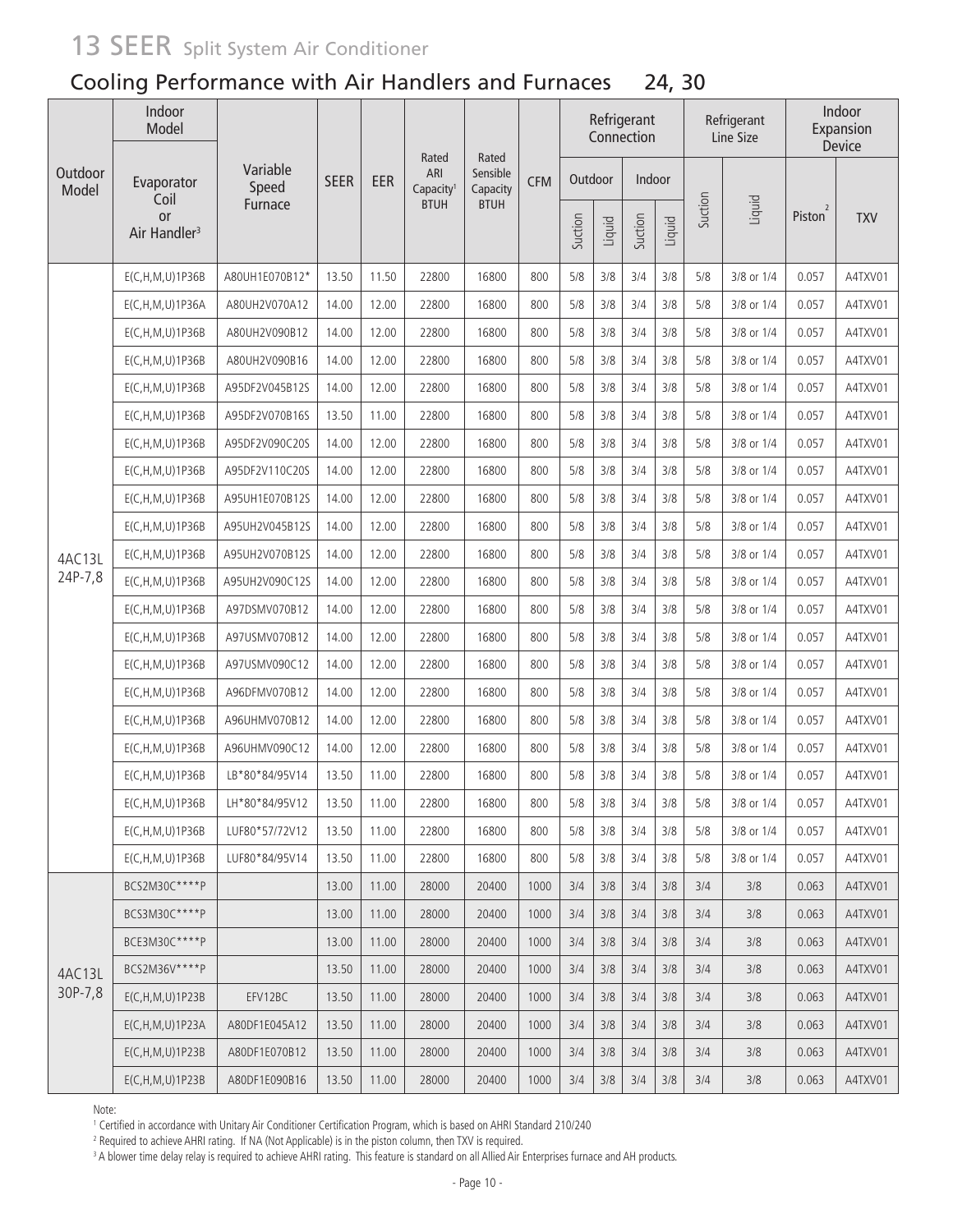|                  | Indoor<br>Model                               |                   |             |       |                                       |                               |            |         |        | Refrigerant<br>Connection |        |         | Refrigerant<br>Line Size |                                 | <b>Indoor Expansion</b><br>Device |
|------------------|-----------------------------------------------|-------------------|-------------|-------|---------------------------------------|-------------------------------|------------|---------|--------|---------------------------|--------|---------|--------------------------|---------------------------------|-----------------------------------|
| Outdoor<br>Model | Evaporator                                    | Variable<br>Speed | <b>SEER</b> | EER   | Rated<br>ARI<br>Capacity <sup>1</sup> | Rated<br>Sensible<br>Capacity | <b>CFM</b> | Outdoor |        | Indoor                    |        |         |                          |                                 |                                   |
|                  | Coil<br><b>or</b><br>Air Handler <sup>3</sup> | Furnace           |             |       | <b>BTUH</b>                           | <b>BTUH</b>                   |            | Suction | Liquid | Suction                   | Liquid | Suction | Liquid                   | $\overline{2}$<br><b>Piston</b> | <b>TXV</b>                        |
|                  | E(C,H,M,U)1P23A                               | A80DF2V070A12     | 13.50       | 11.00 | 28000                                 | 20400                         | 1000       | 3/4     | 3/8    | 3/4                       | 3/8    | 3/4     | 3/8                      | 0.063                           | A4TXV01                           |
|                  | E(C, H, M, U) 1P23B                           | A80DF2V090B16     | 13.50       | 11.00 | 28000                                 | 20400                         | 1000       | 3/4     | 3/8    | 3/4                       | 3/8    | 3/4     | 3/8                      | 0.063                           | A4TXV01                           |
|                  | E(C,H,M,U)1P23A                               | A80UH1E045A12*    | 13.50       | 11.00 | 28000                                 | 20400                         | 1000       | 3/4     | 3/8    | 3/4                       | 3/8    | 3/4     | 3/8                      | 0.063                           | A4TXV01                           |
|                  | E(C, H, M, U) 1P23B                           | A80UH1E070B12*    | 13.50       | 11.00 | 28000                                 | 20400                         | 1000       | 3/4     | 3/8    | 3/4                       | 3/8    | 3/4     | 3/8                      | 0.063                           | A4TXV01                           |
|                  | $E(C, H, M, U)$ 1P23B                         | A80UH1E090B16*    | 13.50       | 11.00 | 28000                                 | 20400                         | 1000       | 3/4     | 3/8    | 3/4                       | 3/8    | 3/4     | 3/8                      | 0.063                           | A4TXV01                           |
|                  | $E(C, H, M, U)$ 1P23B                         | A80UH2V070A12     | 13.50       | 11.00 | 28000                                 | 20400                         | 1000       | 3/4     | 3/8    | 3/4                       | 3/8    | 3/4     | 3/8                      | 0.063                           | A4TXV01                           |
|                  | E(C,H,M,U)1P23B                               | A80UH2V090B12     | 13.50       | 11.00 | 28000                                 | 20400                         | 1000       | 3/4     | 3/8    | 3/4                       | 3/8    | 3/4     | 3/8                      | 0.063                           | A4TXV01                           |
|                  | $E(C, H, M, U)$ 1P23B                         | A80UH2V090B16     | 13.50       | 11.00 | 28000                                 | 20400                         | 1000       | 3/4     | 3/8    | 3/4                       | 3/8    | 3/4     | 3/8                      | 0.063                           | A4TXV01                           |
|                  | E(C, H, M, U) 1 P 23 B                        | A95DF1E045B12S    | 13.50       | 11.00 | 28000                                 | 20400                         | 1000       | 3/4     | 3/8    | 3/4                       | 3/8    | 3/4     | 3/8                      | 0.063                           | A4TXV01                           |
|                  | E(C, H, M, U) 1 P 23 B                        | A95DF1E070B16S    | 13.50       | 11.00 | 28000                                 | 20400                         | 1000       | 3/4     | 3/8    | 3/4                       | 3/8    | 3/4     | 3/8                      | 0.063                           | A4TXV01                           |
|                  | E(C,H,M,U)1P23B                               | A95DF2V045B12S    | 13.50       | 11.50 | 28000                                 | 20400                         | 1000       | 3/4     | 3/8    | 3/4                       | 3/8    | 3/4     | 3/8                      | 0.063                           | A4TXV01                           |
|                  | E(C, H, M, U) 1 P 23 B                        | A95DF2V070B16S    | 13.50       | 11.00 | 28000                                 | 20400                         | 1000       | 3/4     | 3/8    | 3/4                       | 3/8    | 3/4     | 3/8                      | 0.063                           | A4TXV01                           |
|                  | E(C, H, M, U) 1 P 23 B                        | A95UH1E045B12S    | 13.50       | 11.00 | 28000                                 | 20400                         | 1000       | 3/4     | 3/8    | 3/4                       | 3/8    | 3/4     | 3/8                      | 0.063                           | A4TXV01                           |
|                  | E(C, H, M, U) 1 P 23 B                        | A95UH1E070B12S    | 13.50       | 11.00 | 28000                                 | 20400                         | 1000       | 3/4     | 3/8    | 3/4                       | 3/8    | 3/4     | 3/8                      | 0.063                           | A4TXV01                           |
| 4AC13L           | E(C, H, M, U) 1 P 23 B                        | A95UH2V045B12S    | 13.50       | 11.00 | 28000                                 | 20400                         | 1000       | 3/4     | 3/8    | 3/4                       | 3/8    | 3/4     | 3/8                      | 0.063                           | A4TXV01                           |
| 30P-7,8          | E(C, H, M, U) 1 P 23 B                        | A95UH2V070B12S    | 13.50       | 11.00 | 28000                                 | 20400                         | 1000       | 3/4     | 3/8    | 3/4                       | 3/8    | 3/4     | 3/8                      | 0.063                           | A4TXV01                           |
|                  | E(C, H, M, U) 1 P 23 B                        | A97DSMV070B12     | 13.50       | 11.00 | 28000                                 | 20400                         | 1000       | 3/4     | 3/8    | 3/4                       | 3/8    | 3/4     | 3/8                      | 0.063                           | A4TXV01                           |
|                  | E(C,H,M,U)1P23B                               | A97USMV070B12     | 13.50       | 11.00 | 28000                                 | 20400                         | 1000       | 3/4     | 3/8    | 3/4                       | 3/8    | 3/4     | 3/8                      | 0.063                           | A4TXV01                           |
|                  | $E(C, H, M, U)$ 1P23B                         | A96DFMV070B12     | 13.50       | 11.00 | 28000                                 | 20400                         | 1000       | 3/4     | 3/8    | 3/4                       | 3/8    | 3/4     | 3/8                      | 0.063                           | A4TXV01                           |
|                  | E(C,H,M,U)1P23B                               | A96UHMV070B12     | 13.50       | 11.00 | 28000                                 | 20400                         | 1000       | 3/4     | 3/8    | 3/4                       | 3/8    | 3/4     | 3/8                      | 0.063                           | A4TXV01                           |
|                  | E(C, H, M, U) 1P23B                           | LB*80*84/95V14    | 13.50       | 11.00 | 28000                                 | 20400                         | 1000       | 3/4     | 3/8    | 3/4                       | 3/8    | 3/4     | 3/8                      | 0.063                           | A4TXV01                           |
|                  | E(C, H, M, U) 1P23B                           | LH*80*84/95V12    | 13.50       | 11.00 | 28000                                 | 20400                         | 1000       | 3/4     | 3/8    | 3/4                       | 3/8    | 3/4     | 3/8                      | 0.063                           | A4TXV01                           |
|                  | $E(C, H, M, U)$ 1P23B                         | LUF80*57/72V12    | 13.50       | 11.00 | 28000                                 | 20400                         | 1000       | 3/4     | 3/8    | 3/4                       | 3/8    | 3/4     | 3/8                      | 0.063                           | A4TXV01                           |
|                  | E(C, H, M, U) 1 P 23 B                        | LUF80*84/95V14    | 13.50       | 11.00 | 28000                                 | 20400                         | 1000       | 3/4     | 3/8    | 3/4                       | 3/8    | 3/4     | 3/8                      | 0.063                           | A4TXV01                           |
|                  | E(C, H, M, U) 1P24B                           | EFV12BC           | 13.50       | 11.00 | 28000                                 | 20400                         | 1000       | 3/4     | 3/8    | 3/4                       | 3/8    | 3/4     | 3/8                      | 0.063                           | A4TXV01                           |
|                  | E(C, H, M, U) 1 P 24 A                        | A80DF1E045A12     | 13.50       | 11.00 | 28000                                 | 20400                         | 1000       | 3/4     | 3/8    | 3/4                       | 3/8    | 3/4     | 3/8                      | 0.063                           | A4TXV01                           |
|                  | E(C, H, M, U) 1P24B                           | A80DF1E070B12     | 13.50       | 11.00 | 28000                                 | 20400                         | 1000       | 3/4     | 3/8    | 3/4                       | 3/8    | 3/4     | 3/8                      | 0.063                           | A4TXV01                           |
|                  | E(C, H, M, U) 1P24B                           | A80DF1E090B16     | 13.50       | 11.00 | 28000                                 | 20400                         | 1000       | 3/4     | 3/8    | 3/4                       | 3/8    | 3/4     | 3/8                      | 0.063                           | A4TXV01                           |
|                  | E(C, H, M, U) 1 P 24 A                        | A80DF2V070A12     | 13.50       | 11.00 | 28000                                 | 20400                         | 1000       | 3/4     | 3/8    | 3/4                       | 3/8    | 3/4     | 3/8                      | 0.063                           | A4TXV01                           |
|                  | E(C, H, M, U) 1P24B                           | A80DF2V090B16     | 13.50       | 11.00 | 28000                                 | 20400                         | 1000       | 3/4     | 3/8    | 3/4                       | 3/8    | 3/4     | 3/8                      | 0.063                           | A4TXV01                           |

Note:

.......<br>1 Certified in accordance with Unitary Air Conditioner Certification Program, which is based on AHRI Standard 210/240<br>2 Beguired to achieve AHRI rating . If NA (Not Applicable) is in the piston column, then TXV is

<sup>2</sup> Required to achieve AHRI rating. If NA (Not Applicable) is in the piston column, then TXV is required.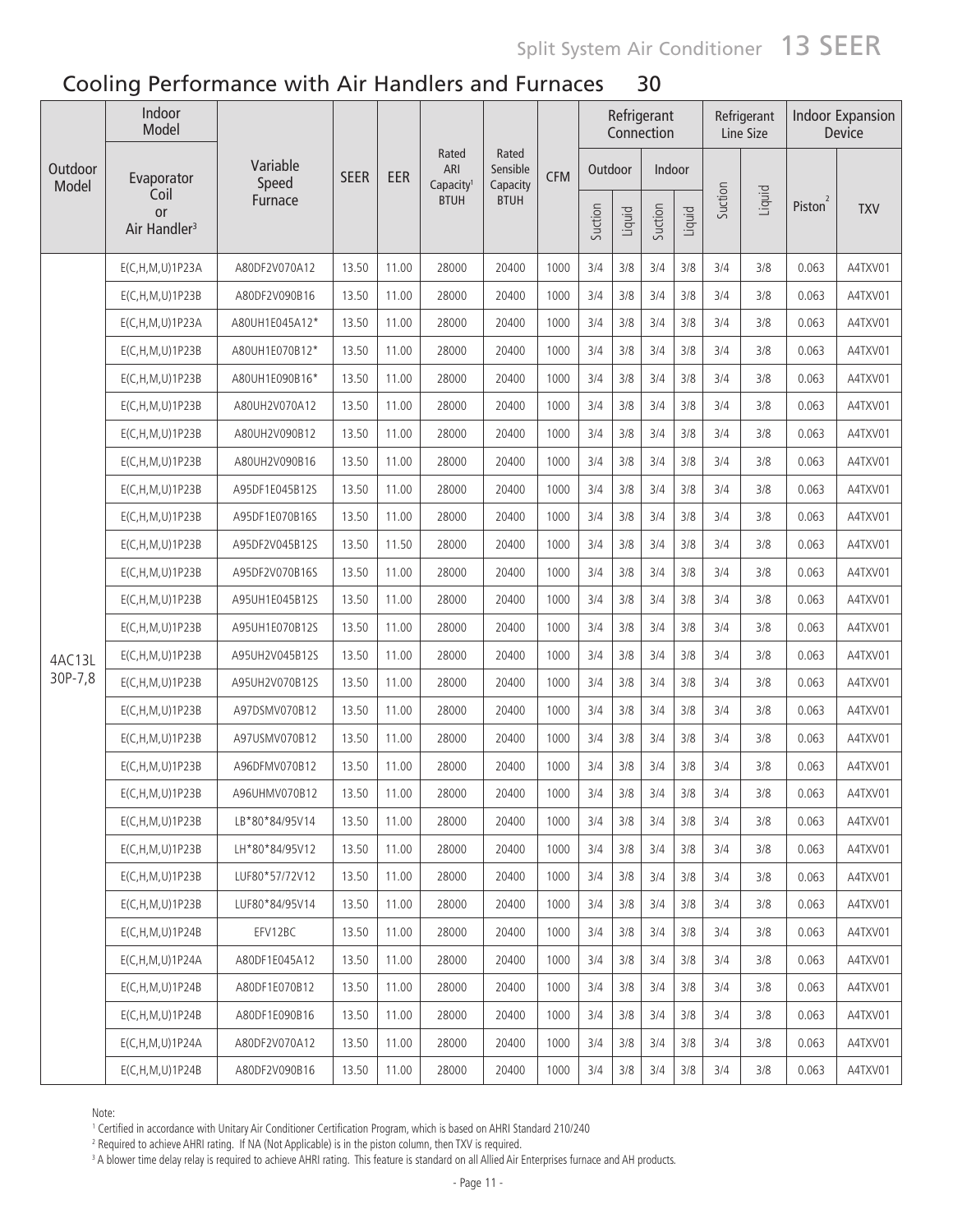|                  | Indoor<br>Model                |                   |             |       |                                       |                               |            |         |        | Refrigerant<br>Connection |        | Refrigerant<br>Line Size |        |                     | Indoor<br>Expansion<br>Device |
|------------------|--------------------------------|-------------------|-------------|-------|---------------------------------------|-------------------------------|------------|---------|--------|---------------------------|--------|--------------------------|--------|---------------------|-------------------------------|
| Outdoor<br>Model | <b>Evaporator Coil</b>         | Variable<br>Speed | <b>SEER</b> | EER   | Rated<br>ARI<br>Capacity <sup>1</sup> | Rated<br>Sensible<br>Capacity | <b>CFM</b> | Outdoor |        | Indoor                    |        |                          |        |                     |                               |
|                  | or<br>Air Handler <sup>3</sup> | Furnace           |             |       | <b>BTUH</b>                           | <b>BTUH</b>                   |            | Suction | Liquid | Suction                   | Liquid | Suction                  | Liquid | Piston <sup>2</sup> | <b>TXV</b>                    |
|                  | E(C,H,M,U)1P24A                | A80UH1E045A12*    | 13.50       | 11.00 | 28000                                 | 20400                         | 1000       | 3/4     | 3/8    | 3/4                       | 3/8    | 3/4                      | 3/8    | 0.063               | A4TXV01                       |
|                  | E(C, H, M, U) 1P24B            | A80UH1E070B12*    | 13.50       | 11.00 | 28000                                 | 20400                         | 1000       | 3/4     | 3/8    | 3/4                       | 3/8    | 3/4                      | 3/8    | 0.063               | A4TXV01                       |
|                  | E(C, H, M, U) 1P24B            | A80UH1E090B16*    | 13.50       | 11.00 | 28000                                 | 20400                         | 1000       | 3/4     | 3/8    | 3/4                       | 3/8    | 3/4                      | 3/8    | 0.063               | A4TXV01                       |
|                  | E(C,H,M,U)1P24A                | A80UH2V070A12     | 13.50       | 11.00 | 28000                                 | 20400                         | 1000       | 3/4     | 3/8    | 3/4                       | 3/8    | 3/4                      | 3/8    | 0.063               | A4TXV01                       |
|                  | E(C, H, M, U) 1P24B            | A80UH2V090B12     | 13.50       | 11.00 | 28000                                 | 20400                         | 1000       | 3/4     | 3/8    | 3/4                       | 3/8    | 3/4                      | 3/8    | 0.063               | A4TXV01                       |
|                  | E(C,H,M,U)1P24B                | A80UH2V090B16     | 13.50       | 11.00 | 28000                                 | 20400                         | 1000       | 3/4     | 3/8    | 3/4                       | 3/8    | 3/4                      | 3/8    | 0.063               | A4TXV01                       |
|                  | E(C,H,M,U)1P24B                | A95DF1E045B12S    | 13.50       | 11.00 | 28000                                 | 20400                         | 1000       | 3/4     | 3/8    | 3/4                       | 3/8    | 3/4                      | 3/8    | 0.063               | A4TXV01                       |
|                  | E(C,H,M,U)1P24B                | A95DF1E070B16S    | 13.50       | 11.00 | 28000                                 | 20400                         | 1000       | 3/4     | 3/8    | 3/4                       | 3/8    | 3/4                      | 3/8    | 0.063               | A4TXV01                       |
|                  | E(C, H, M, U) 1P24B            | A95DF2V045B12S    | 13.50       | 11.00 | 28000                                 | 20400                         | 1000       | 3/4     | 3/8    | 3/4                       | 3/8    | 3/4                      | 3/8    | 0.063               | A4TXV01                       |
|                  | E(C,H,M,U)1P24B                | A95DF2V070B16S    | 13.50       | 11.00 | 28000                                 | 20400                         | 1000       | 3/4     | 3/8    | 3/4                       | 3/8    | 3/4                      | 3/8    | 0.063               | A4TXV01                       |
|                  | E(C, H, M, U) 1P24B            | A95UH1E045B12S    | 13.50       | 11.00 | 28000                                 | 20400                         | 1000       | 3/4     | 3/8    | 3/4                       | 3/8    | 3/4                      | 3/8    | 0.063               | A4TXV01                       |
|                  | E(C, H, M, U) 1P24B            | A95UH1E070B12S    | 13.50       | 11.00 | 28000                                 | 20400                         | 1000       | 3/4     | 3/8    | 3/4                       | 3/8    | 3/4                      | 3/8    | 0.063               | A4TXV01                       |
|                  | E(C, H, M, U) 1P24B            | A95UH2V045B12S    | 13.50       | 11.00 | 28000                                 | 20400                         | 1000       | 3/4     | 3/8    | 3/4                       | 3/8    | 3/4                      | 3/8    | 0.063               | A4TXV01                       |
|                  | E(C,H,M,U)1P24B                | A95UH2V070B12S    | 13.50       | 11.00 | 28000                                 | 20400                         | 1000       | 3/4     | 3/8    | 3/4                       | 3/8    | 3/4                      | 3/8    | 0.063               | A4TXV01                       |
| 4AC13L           | E(C,H,M,U)1P24B                | A97DSMV070B12     | 13.50       | 11.00 | 28000                                 | 20400                         | 1000       | 3/4     | 3/8    | 3/4                       | 3/8    | 3/4                      | 3/8    | 0.063               | A4TXV01                       |
| 30P-7,8          | E(C, H, M, U) 1P24B            | A97USMV070B12     | 13.50       | 11.00 | 28000                                 | 20400                         | 1000       | 3/4     | 3/8    | 3/4                       | 3/8    | 3/4                      | 3/8    | 0.063               | A4TXV01                       |
|                  | E(C, H, M, U) 1P24B            | A96DFMV070B12     | 13.50       | 11.00 | 28000                                 | 20400                         | 1000       | 3/4     | 3/8    | 3/4                       | 3/8    | 3/4                      | 3/8    | 0.063               | A4TXV01                       |
|                  | E(C, H, M, U) 1P24B            | A96UHMV070B12     | 13.50       | 11.00 | 28000                                 | 20400                         | 1000       | 3/4     | 3/8    | 3/4                       | 3/8    | 3/4                      | 3/8    | 0.063               | A4TXV01                       |
|                  | E(C,H,M,U)1P24B                | LB*80*84/95V14    | 13.50       | 11.00 | 28000                                 | 20400                         | 1000       | 3/4     | 3/8    | 3/4                       | 3/8    | 3/4                      | 3/8    | 0.063               | A4TXV01                       |
|                  | E(C, H, M, U) 1P24B            | LH*80*84/95V12    | 13.50       | 11.00 | 28000                                 | 20400                         | 1000       | 3/4     | 3/8    | 3/4                       | 3/8    | 3/4                      | 3/8    | 0.063               | A4TXV01                       |
|                  | E(C,H,M,U)1P24B                | LUF80*84/95V14    | 13.50       | 11.00 | 28000                                 | 20400                         | 1000       | 3/4     | 3/8    | 3/4                       | 3/8    | 3/4                      | 3/8    | 0.063               | A4TXV01                       |
|                  | $E(C, H, M, U)$ 1P29B          | EFV12BC           | 13.50       | 11.00 | 28000                                 | 20400                         | 1000       | 3/4     | 3/8    | 3/4                       | 3/8    | 3/4                      | 3/8    | 0.063               | A4TXV01                       |
|                  | E(C, H, M, U) 1 P 29 A         | A80DF1E045A12     | 13.50       | 11.00 | 28000                                 | 20400                         | 1000       | 3/4     | 3/8    | 3/4                       | 3/8    | 3/4                      | 3/8    | 0.063               | A4TXV01                       |
|                  | $E(C, H, M, U)$ 1P29B          | A80DF1E070B12     | 13.50       | 11.00 | 28000                                 | 20400                         | 1000       | 3/4     | 3/8    | 3/4                       | 3/8    | 3/4                      | 3/8    | 0.063               | A4TXV01                       |
|                  | $E(C, H, M, U)$ 1P29B          | A80DF1E090B16     | 13.50       | 11.00 | 28000                                 | 20400                         | 1000       | 3/4     | 3/8    | 3/4                       | 3/8    | 3/4                      | 3/8    | 0.063               | A4TXV01                       |
|                  | E(C, H, M, U) 1 P 29 A         | A80DF2V070A12     | 13.50       | 11.00 | 28000                                 | 20400                         | 1000       | 3/4     | 3/8    | 3/4                       | 3/8    | 3/4                      | 3/8    | 0.063               | A4TXV01                       |
|                  | $E(C, H, M, U)$ 1P29B          | A80DF2V090B16     | 13.50       | 11.00 | 28000                                 | 20400                         | 1000       | 3/4     | 3/8    | 3/4                       | 3/8    | 3/4                      | 3/8    | 0.063               | A4TXV01                       |
|                  | E(C, H, M, U) 1P29A            | A80UH1E045A12*    | 13.50       | 11.00 | 28000                                 | 20400                         | 1000       | 3/4     | 3/8    | 3/4                       | 3/8    | 3/4                      | 3/8    | 0.063               | A4TXV01                       |
|                  | $E(C, H, M, U)$ 1P29B          | A80UH1E070B12*    | 13.50       | 11.00 | 28000                                 | 20400                         | 1000       | 3/4     | 3/8    | 3/4                       | 3/8    | 3/4                      | 3/8    | 0.063               | A4TXV01                       |
|                  | $E(C, H, M, U)$ 1P29B          | A80UH1E090B16*    | 13.50       | 11.00 | 28000                                 | 20400                         | 1000       | 3/4     | 3/8    | 3/4                       | 3/8    | 3/4                      | 3/8    | 0.063               | A4TXV01                       |

Note:

.......<br>1 Certified in accordance with Unitary Air Conditioner Certification Program, which is based on AHRI Standard 210/240<br>2 Beguired to achieve AHRI rating . If NA (Not Applicable) is in the piston column, then TXV is

<sup>2</sup> Required to achieve AHRI rating. If NA (Not Applicable) is in the piston column, then TXV is required.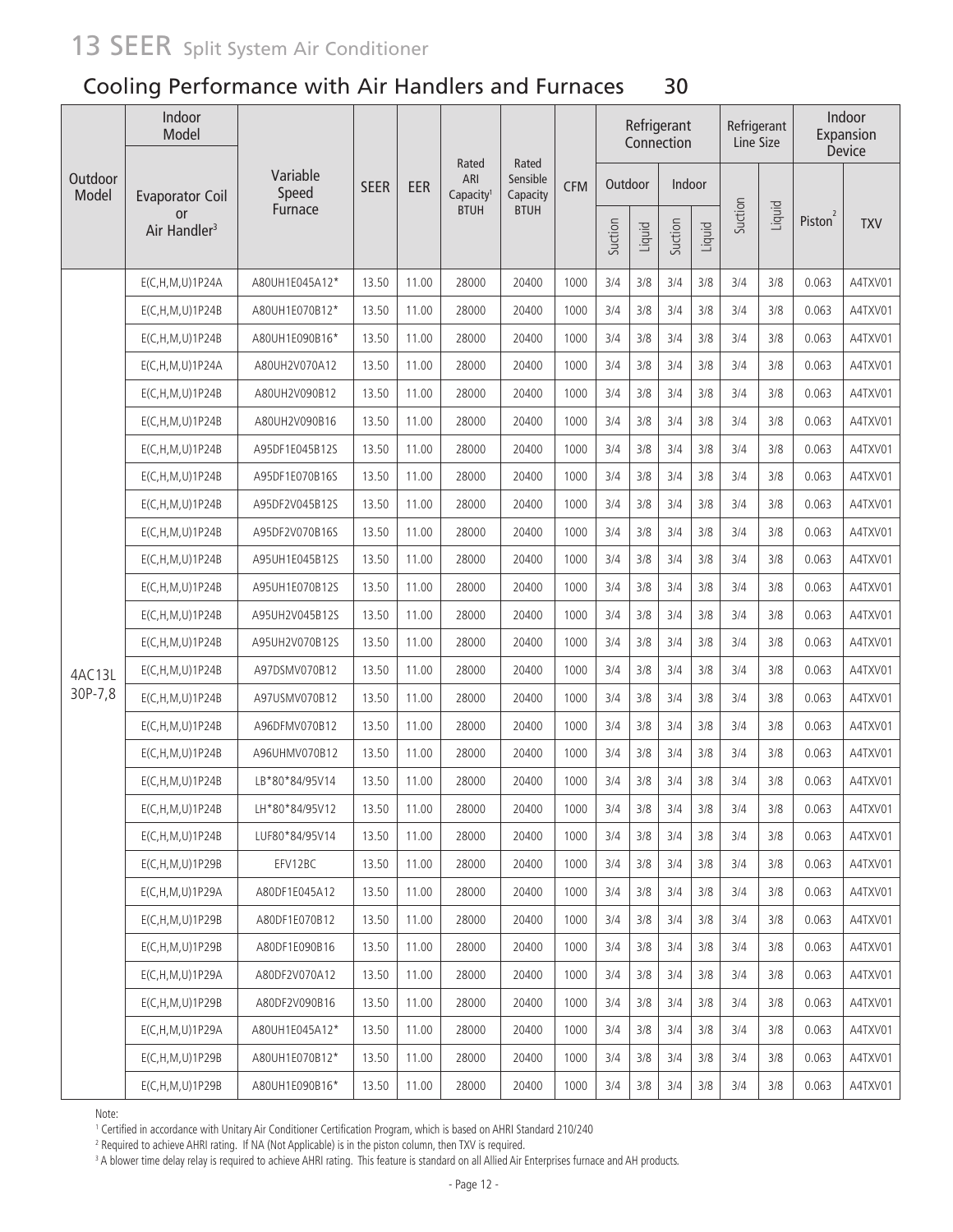| Outdoor | <b>Indoor Model</b>                   |                   |             |       |                                       |                               |            |         |        | Refrigerant<br>Connection |        | Refrigerant<br>Line Size |        |                          | Indoor<br>Expansion<br>Device |
|---------|---------------------------------------|-------------------|-------------|-------|---------------------------------------|-------------------------------|------------|---------|--------|---------------------------|--------|--------------------------|--------|--------------------------|-------------------------------|
| Model   | <b>Evaporator Coil</b>                | Variable<br>Speed | <b>SEER</b> | EER   | Rated<br>ARI<br>Capacity <sup>1</sup> | Rated<br>Sensible<br>Capacity | <b>CFM</b> | Outdoor |        | Indoor                    |        |                          |        |                          |                               |
|         | <b>or</b><br>Air Handler <sup>3</sup> | Furnace           |             |       | <b>BTUH</b>                           | <b>BTUH</b>                   |            | Suction | Liquid | Suction                   | Liquid | Suction                  | Liquid | $\overline{2}$<br>Piston | <b>TXV</b>                    |
|         | E(C,H,M,U)1P29A                       | A80UH2V070A12     | 13.50       | 11.00 | 28000                                 | 20400                         | 1000       | 3/4     | 3/8    | 3/4                       | 3/8    | 3/4                      | 3/8    | 0.063                    | A4TXV01                       |
|         | $E(C, H, M, U)$ 1P29B                 | A80UH2V090B12     | 13.50       | 11.00 | 28000                                 | 20400                         | 1000       | 3/4     | 3/8    | 3/4                       | 3/8    | 3/4                      | 3/8    | 0.063                    | A4TXV01                       |
|         | $E(C, H, M, U)$ 1P29B                 | A80UH2V090B16     | 13.50       | 11.00 | 28000                                 | 20400                         | 1000       | 3/4     | 3/8    | 3/4                       | 3/8    | 3/4                      | 3/8    | 0.063                    | A4TXV01                       |
|         | E(C,H,M,U)1P29B                       | A95DF1E045B12S    | 13.50       | 11.00 | 28000                                 | 20400                         | 1000       | 3/4     | 3/8    | 3/4                       | 3/8    | 3/4                      | 3/8    | 0.063                    | A4TXV01                       |
|         | E(C,H,M,U)1P29B                       | A95DF1E070B16S    | 13.50       | 11.00 | 28000                                 | 20400                         | 1000       | 3/4     | 3/8    | 3/4                       | 3/8    | 3/4                      | 3/8    | 0.063                    | A4TXV01                       |
|         | E(C,H,M,U)1P29B                       | A95DF2V045B12S    | 13.50       | 11.00 | 28000                                 | 20400                         | 1000       | 3/4     | 3/8    | 3/4                       | 3/8    | 3/4                      | 3/8    | 0.063                    | A4TXV01                       |
|         | $E(C, H, M, U)$ 1P29B                 | A95DF2V070B16S    | 13.50       | 11.00 | 28000                                 | 20400                         | 1000       | 3/4     | 3/8    | 3/4                       | 3/8    | 3/4                      | 3/8    | 0.063                    | A4TXV01                       |
|         | E(C,H,M,U)1P29B                       | A95UH1E045B12S    | 13.50       | 11.00 | 28000                                 | 20400                         | 1000       | 3/4     | 3/8    | 3/4                       | 3/8    | 3/4                      | 3/8    | 0.063                    | A4TXV01                       |
|         | E(C,H,M,U)1P29B                       | A95UH1E070B12S    | 13.50       | 11.00 | 28000                                 | 20400                         | 1000       | 3/4     | 3/8    | 3/4                       | 3/8    | 3/4                      | 3/8    | 0.063                    | A4TXV01                       |
|         | $E(C, H, M, U)$ 1P29B                 | A95UH2V045B12S    | 13.50       | 11.00 | 28000                                 | 20400                         | 1000       | 3/4     | 3/8    | 3/4                       | 3/8    | 3/4                      | 3/8    | 0.063                    | A4TXV01                       |
|         | $E(C, H, M, U)$ 1P29B                 | A95UH2V070B12S    | 13.50       | 11.00 | 28000                                 | 20400                         | 1000       | 3/4     | 3/8    | 3/4                       | 3/8    | 3/4                      | 3/8    | 0.063                    | A4TXV01                       |
|         | $E(C, H, M, U)$ 1P29B                 | A97DSMV070B12     | 13.50       | 11.00 | 28000                                 | 20400                         | 1000       | 3/4     | 3/8    | 3/4                       | 3/8    | 3/4                      | 3/8    | 0.063                    | A4TXV01                       |
|         | $E(C, H, M, U)$ 1P29B                 | A97USMV070B12     | 13.50       | 11.00 | 28000                                 | 20400                         | 1000       | 3/4     | 3/8    | 3/4                       | 3/8    | 3/4                      | 3/8    | 0.063                    | A4TXV01                       |
|         | E(C, H, M, U) 1P29B                   | A96DFMV070B12     | 13.50       | 11.00 | 28000                                 | 20400                         | 1000       | 3/4     | 3/8    | 3/4                       | 3/8    | 3/4                      | 3/8    | 0.063                    | A4TXV01                       |
| 4AC13L  | E(C,H,M,U)1P29B                       | A96UHMV070B12     | 13.50       | 11.00 | 28000                                 | 20400                         | 1000       | 3/4     | 3/8    | 3/4                       | 3/8    | 3/4                      | 3/8    | 0.063                    | A4TXV01                       |
| 30P-7,8 | E(C,H,M,U)1P29B                       | LB*80*84/95V14    | 13.50       | 11.00 | 28000                                 | 20400                         | 1000       | 3/4     | 3/8    | 3/4                       | 3/8    | 3/4                      | 3/8    | 0.063                    | A4TXV01                       |
|         | E(C,H,M,U)1P29B                       | LH*80*84/95V12    | 13.50       | 11.00 | 28000                                 | 20400                         | 1000       | 3/4     | 3/8    | 3/4                       | 3/8    | 3/4                      | 3/8    | 0.063                    | A4TXV01                       |
|         | E(C,H,M,U)1P29B                       | LUF80*57/72V12    | 13.50       | 11.00 | 28000                                 | 20400                         | 1000       | 3/4     | 3/8    | 3/4                       | 3/8    | 3/4                      | 3/8    | 0.063                    | A4TXV01                       |
|         | $E(C, H, M, U)$ 1P29B                 | LUF80*84/95V14    | 13.50       | 11.00 | 28000                                 | 20400                         | 1000       | 3/4     | 3/8    | 3/4                       | 3/8    | 3/4                      | 3/8    | 0.063                    | A4TXV01                       |
|         | E(C, H, M, U) 1P30B                   | EFV12BC           | 13.50       | 11.00 | 28000                                 | 20400                         | 1000       | 3/4     | 3/8    | 3/4                       | 3/8    | 3/4                      | 3/8    | 0.063                    | A4TXV01                       |
|         | E(C, H, M, U) 1P30A                   | A80DF1E045A12     | 13.50       | 11.00 | 28000                                 | 20400                         | 1000       | 3/4     | 3/8    | 3/4                       | 3/8    | 3/4                      | 3/8    | 0.063                    | A4TXV01                       |
|         | $E(C, H, M, U)$ 1P30B                 | A80DF1E070B12     | 13.50       | 11.00 | 28000                                 | 20400                         | 1000       | 3/4     | 3/8    | 3/4                       | 3/8    | 3/4                      | 3/8    | 0.063                    | A4TXV01                       |
|         | $E(C, H, M, U)$ 1P30B                 | A80DF1E090B16     | 13.50       | 11.00 | 28000                                 | 20400                         | 1000       | 3/4     | 3/8    | 3/4                       | 3/8    | 3/4                      | 3/8    | 0.063                    | A4TXV01                       |
|         | E(C, H, M, U) 1 P 30 A                | A80DF2V070A12     | 13.50       | 11.00 | 28000                                 | 20400                         | 1000       | 3/4     | 3/8    | 3/4                       | 3/8    | 3/4                      | 3/8    | 0.063                    | A4TXV01                       |
|         | $E(C, H, M, U)$ 1P30B                 | A80DF2V090B16     | 13.50       | 11.00 | 28000                                 | 20400                         | 1000       | 3/4     | 3/8    | 3/4                       | 3/8    | 3/4                      | 3/8    | 0.063                    | A4TXV01                       |
|         | E(C, H, M, U) 1 P 30C                 | A80DF2V110C20     | 13.50       | 11.00 | 28000                                 | 20400                         | 1000       | 3/4     | 3/8    | 3/4                       | 3/8    | 3/4                      | 3/8    | 0.063                    | A4TXV01                       |
|         | E(C, H, M, U) 1 P 30 A                | A80UH1E045A12*    | 13.50       | 11.00 | 28000                                 | 20400                         | 1000       | 3/4     | 3/8    | 3/4                       | 3/8    | 3/4                      | 3/8    | 0.063                    | A4TXV01                       |
|         | $E(C, H, M, U)$ 1P30B                 | A80UH1E070B12*    | 13.50       | 11.00 | 28000                                 | 20400                         | 1000       | 3/4     | 3/8    | 3/4                       | 3/8    | 3/4                      | 3/8    | 0.063                    | A4TXV01                       |
|         | $E(C, H, M, U)$ 1P30B                 | A80UH1E090B16*    | 13.50       | 11.00 | 28000                                 | 20400                         | 1000       | 3/4     | 3/8    | 3/4                       | 3/8    | 3/4                      | 3/8    | 0.063                    | A4TXV01                       |
|         | E(C,H,M,U)1P30A                       | A80UH2V070A12     | 13.50       | 11.00 | 28000                                 | 20400                         | 1000       | 3/4     | 3/8    | 3/4                       | 3/8    | 3/4                      | 3/8    | 0.063                    | A4TXV01                       |

Note:

.......<br>1 Certified in accordance with Unitary Air Conditioner Certification Program, which is based on AHRI Standard 210/240<br>2 Bequired to achieve AHRI rating . If NA (Not Annlicable) is in the piston column, then TXV is

<sup>2</sup> Required to achieve AHRI rating. If NA (Not Applicable) is in the piston column, then TXV is required.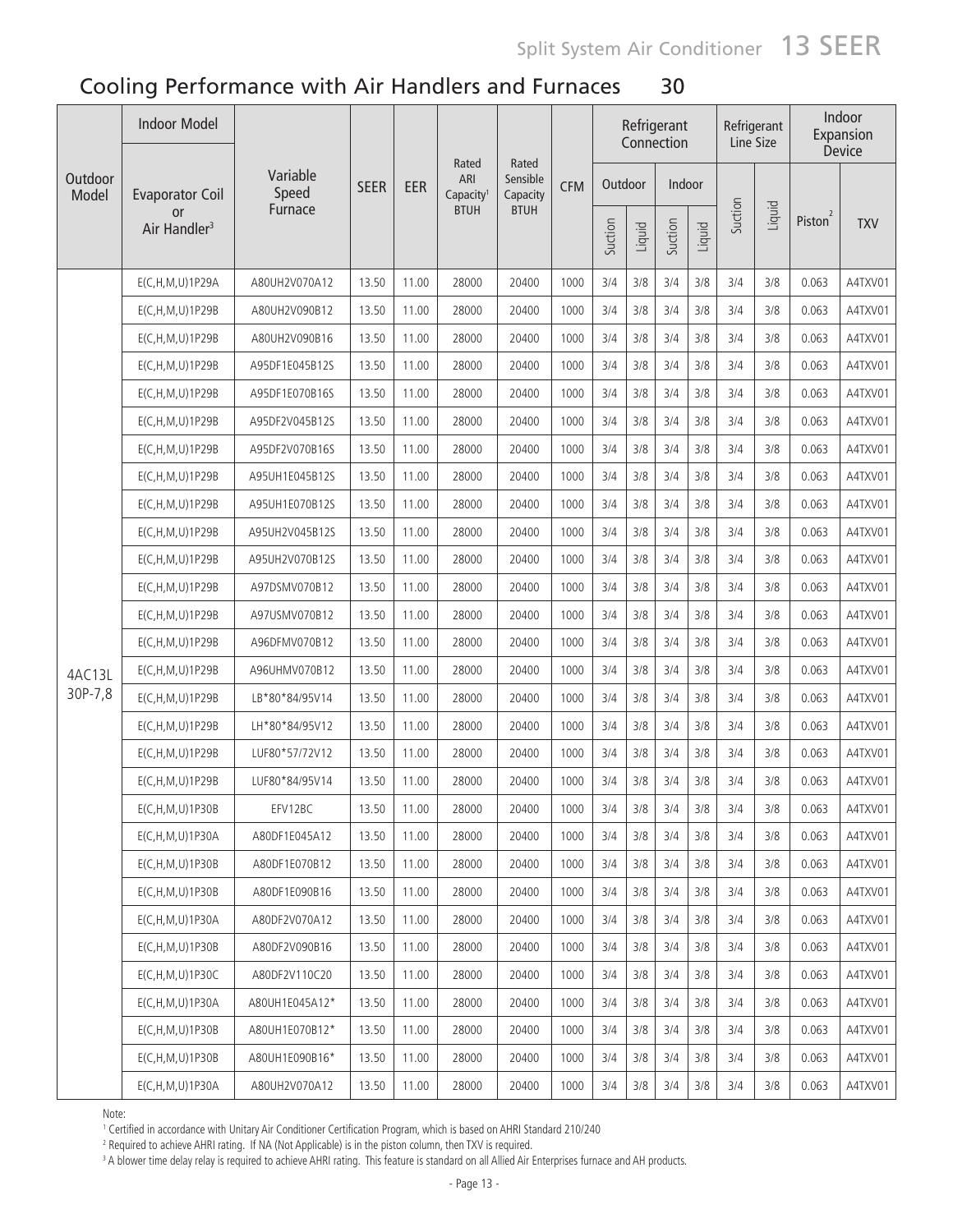### Cooling Performance with Air Handlers and Furnaces 30

|                  | Indoor<br>Model<br>Rated<br>Rated<br>Variable |                |             | Refrigerant<br>Connection |                              | Refrigerant<br>Line Size |            |         | Indoor<br>Expansion<br>Device |         |        |         |        |                     |            |
|------------------|-----------------------------------------------|----------------|-------------|---------------------------|------------------------------|--------------------------|------------|---------|-------------------------------|---------|--------|---------|--------|---------------------|------------|
| Outdoor<br>Model | <b>Evaporator Coil</b>                        | Speed          | <b>SEER</b> | EER                       | ARI<br>Capacity <sup>1</sup> | Sensible<br>Capacity     | <b>CFM</b> | Outdoor |                               | Indoor  |        |         |        |                     |            |
|                  | <b>or</b><br>Air Handler <sup>3</sup>         | Furnace        |             |                           | <b>BTUH</b>                  | <b>BTUH</b>              |            | Suction | Liquid                        | Suction | Liquid | Suction | Liquid | Piston <sup>2</sup> | <b>TXV</b> |
|                  | E(C, H, M, U) 1P30B                           | A80UH2V090B12  | 13.50       | 11.00                     | 28000                        | 20400                    | 1000       | 3/4     | 3/8                           | 3/4     | 3/8    | 3/4     | 3/8    | 0.063               | A4TXV01    |
|                  | E(C, H, M, U) 1P30B                           | A80UH2V090B16  | 13.50       | 11.00                     | 28000                        | 20400                    | 1000       | 3/4     | 3/8                           | 3/4     | 3/8    | 3/4     | 3/8    | 0.063               | A4TXV01    |
|                  | E(C,H,M,U)1P30C                               | A80UH2V090C20  | 13.50       | 11.00                     | 28000                        | 20400                    | 1000       | 3/4     | 3/8                           | 3/4     | 3/8    | 3/4     | 3/8    | 0.063               | A4TXV01    |
|                  | E(C,H,M,U)1P30B                               | A95DF1E045B12S | 13.50       | 11.00                     | 28000                        | 20400                    | 1000       | 3/4     | 3/8                           | 3/4     | 3/8    | 3/4     | 3/8    | 0.063               | A4TXV01    |
|                  | E(C,H,M,U)1P30B                               | A95DF1E070B16S | 13.50       | 11.00                     | 28000                        | 20400                    | 1000       | 3/4     | 3/8                           | 3/4     | 3/8    | 3/4     | 3/8    | 0.063               | A4TXV01    |
|                  | E(C, H, M, U) 1P30C                           | A95DF1E090C16S | 13.50       | 11.00                     | 28000                        | 20400                    | 1000       | 3/4     | 3/8                           | 3/4     | 3/8    | 3/4     | 3/8    | 0.063               | A4TXV01    |
|                  | E(C,H,M,U)1P30B                               | A95DF2V045B12S | 13.50       | 11.00                     | 28000                        | 20400                    | 1000       | 3/4     | 3/8                           | 3/4     | 3/8    | 3/4     | 3/8    | 0.063               | A4TXV01    |
|                  | E(C, H, M, U) 1P30B                           | A95DF2V070B16S | 13.50       | 11.00                     | 28000                        | 20400                    | 1000       | 3/4     | 3/8                           | 3/4     | 3/8    | 3/4     | 3/8    | 0.063               | A4TXV01    |
|                  | E(C, H, M, U) 1 P 30C                         | A95DF2V090C20S | 13.50       | 11.00                     | 28000                        | 20400                    | 1000       | 3/4     | 3/8                           | 3/4     | 3/8    | 3/4     | 3/8    | 0.063               | A4TXV01    |
|                  | E(C, H, M, U) 1 P 30C                         | A95DF2V110C20S | 13.50       | 11.00                     | 28000                        | 20400                    | 1000       | 3/4     | 3/8                           | 3/4     | 3/8    | 3/4     | 3/8    | 0.063               | A4TXV01    |
|                  | E(C, H, M, U) 1P30B                           | A95UH1E045B12S | 13.50       | 11.00                     | 28000                        | 20400                    | 1000       | 3/4     | 3/8                           | 3/4     | 3/8    | 3/4     | 3/8    | 0.063               | A4TXV01    |
|                  | E(C, H, M, U) 1P30B                           | A95UH1E070B12S | 13.50       | 11.00                     | 28000                        | 20400                    | 1000       | 3/4     | 3/8                           | 3/4     | 3/8    | 3/4     | 3/8    | 0.063               | A4TXV01    |
|                  | E(C,H,M,U)1P30C                               | A95UH1E090C16S | 13.50       | 11.00                     | 28000                        | 20400                    | 1000       | 3/4     | 3/8                           | 3/4     | 3/8    | 3/4     | 3/8    | 0.063               | A4TXV01    |
|                  | E(C,H,M,U)1P30B                               | A95UH2V045B12S | 13.50       | 11.00                     | 28000                        | 20400                    | 1000       | 3/4     | 3/8                           | 3/4     | 3/8    | 3/4     | 3/8    | 0.063               | A4TXV01    |
| 4AC13L           | E(C,H,M,U)1P30B                               | A95UH2V070B12S | 13.50       | 11.00                     | 28000                        | 20400                    | 1000       | 3/4     | 3/8                           | 3/4     | 3/8    | 3/4     | 3/8    | 0.063               | A4TXV01    |
| 30P-7,8          | E(C,H,M,U)1P30C                               | A95UH2V090C12S | 13.50       | 11.00                     | 28000                        | 20400                    | 1000       | 3/4     | 3/8                           | 3/4     | 3/8    | 3/4     | 3/8    | 0.063               | A4TXV01    |
|                  | E(C,H,M,U)1P30B                               | A97DSMV070B12  | 13.50       | 11.00                     | 28000                        | 20400                    | 1000       | 3/4     | 3/8                           | 3/4     | 3/8    | 3/4     | 3/8    | 0.063               | A4TXV01    |
|                  | E(C, H, M, U) 1P30C                           | A97DSMV090C16  | 13.50       | 11.00                     | 28000                        | 20400                    | 1000       | 3/4     | 3/8                           | 3/4     | 3/8    | 3/4     | 3/8    | 0.063               | A4TXV01    |
|                  | E(C, H, M, U) 1P30B                           | A97USMV070B12  | 13.50       | 11.00                     | 28000                        | 20400                    | 1000       | 3/4     | 3/8                           | 3/4     | 3/8    | 3/4     | 3/8    | 0.063               | A4TXV01    |
|                  | E(C,H,M,U)1P30C                               | A97USMV090C12  | 13.50       | 11.00                     | 28000                        | 20400                    | 1000       | 3/4     | 3/8                           | 3/4     | 3/8    | 3/4     | 3/8    | 0.063               | A4TXV01    |
|                  | E(C, H, M, U) 1P30B                           | A96DFMV070B12  | 13.50       | 11.00                     | 28000                        | 20400                    | 1000       | 3/4     | 3/8                           | 3/4     | 3/8    | 3/4     | 3/8    | 0.063               | A4TXV01    |
|                  | E(C, H, M, U) 1 P 30C                         | A96DFMV090C16  | 13.50       | 11.00                     | 28000                        | 20400                    | 1000       | 3/4     | 3/8                           | 3/4     | 3/8    | 3/4     | 3/8    | 0.063               | A4TXV01    |
|                  | $E(C, H, M, U)$ 1P30B                         | A96UHMV070B12  | 13.50       | 11.00                     | 28000                        | 20400                    | 1000       | 3/4     | 3/8                           | 3/4     | 3/8    | 3/4     | 3/8    | 0.063               | A4TXV01    |
|                  | E(C, H, M, U) 1 P 30C                         | A96UHMV090C12  | 13.50       | 11.00                     | 28000                        | 20400                    | 1000       | 3/4     | 3/8                           | 3/4     | 3/8    | 3/4     | 3/8    | 0.063               | A4TXV01    |
|                  | $E(C, H, M, U)$ 1P30B, C                      | LB*80*84/95V14 | 13.50       | 11.00                     | 28000                        | 20400                    | 1000       | 3/4     | 3/8                           | 3/4     | 3/8    | 3/4     | 3/8    | 0.063               | A4TXV01    |
|                  | $E(C, H, M, U)$ 1P30B, C                      | LH*80*84/95V12 | 13.50       | 11.00                     | 28000                        | 20400                    | 1000       | 3/4     | 3/8                           | 3/4     | 3/8    | 3/4     | 3/8    | 0.063               | A4TXV01    |
|                  | $E(C, H, M, U)$ 1P30B, C                      | LUF80*57/72V12 | 13.00       | 11.00                     | 28000                        | 20400                    | 1000       | 3/4     | 3/8                           | 3/4     | 3/8    | 3/4     | 3/8    | 0.063               | A4TXV01    |
|                  | $E(C, H, M, U)$ 1P30B, C                      | LUF80*84/95V14 | 13.50       | 11.00                     | 28000                        | 20400                    | 1000       | 3/4     | 3/8                           | 3/4     | 3/8    | 3/4     | 3/8    | 0.063               | A4TXV01    |
|                  | $E(C, H, M, U)$ 1P36B                         | EFV12BC        | 13.50       | 11.00                     | 28000                        | 20400                    | 1000       | 3/4     | 3/8                           | 3/4     | 3/8    | 3/4     | 3/8    | 0.063               | A4TXV01    |
|                  | E(C, H, M, U) 1P36A                           | A80DF1E045A12  | 13.50       | 11.00                     | 28000                        | 20400                    | 1000       | 3/4     | 3/8                           | 3/4     | 3/8    | 3/4     | 3/8    | 0.063               | A4TXV01    |

Note:

.......<br>1 Certified in accordance with Unitary Air Conditioner Certification Program, which is based on AHRI Standard 210/240<br>2 Bequired to achieve AHRI rating . If NA (Not Annlicable) is in the piston column, then TXV is

<sup>2</sup> Required to achieve AHRI rating. If NA (Not Applicable) is in the piston column, then TXV is required.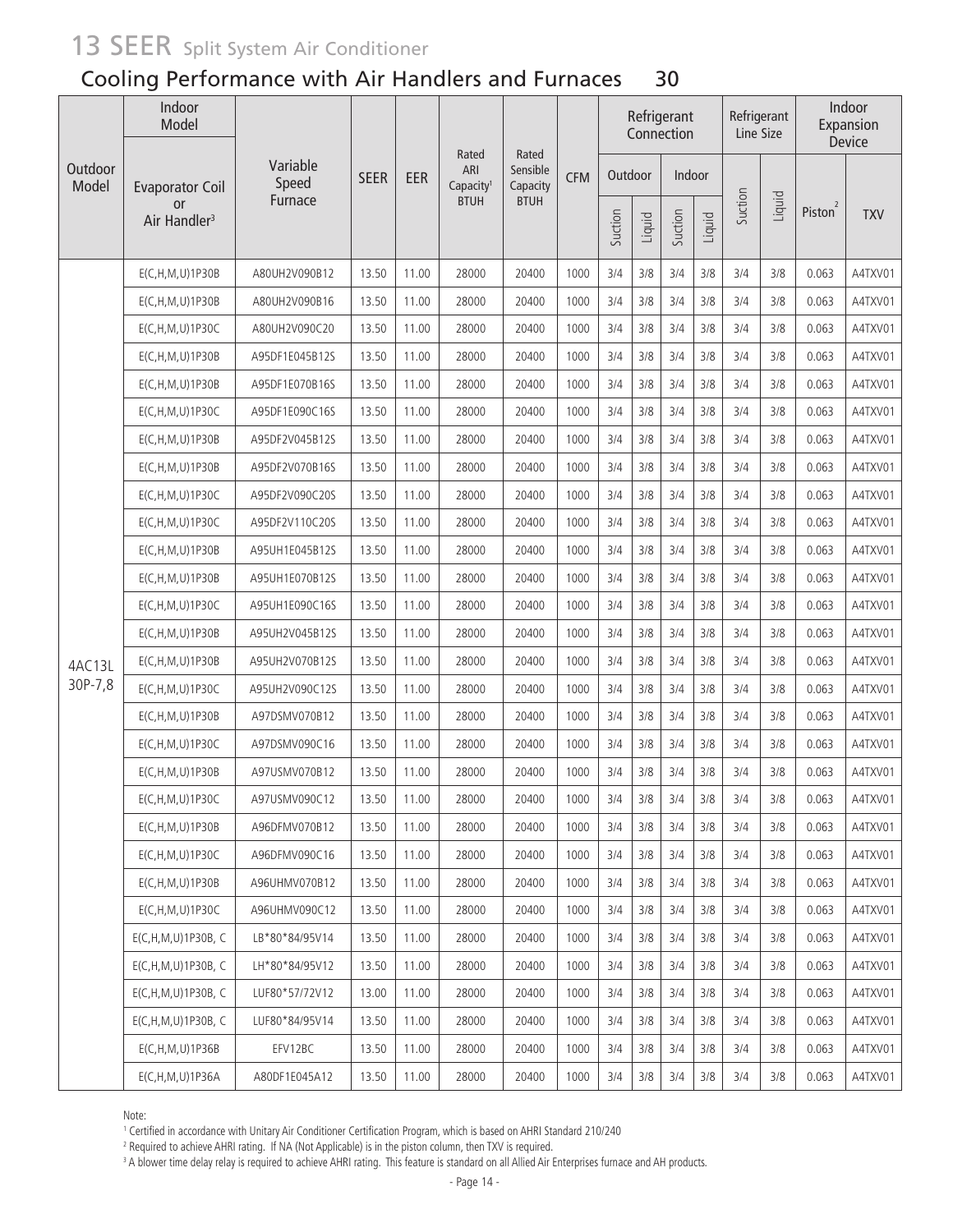|                  | Indoor<br>Model                       | Rated<br>Rated<br>Variable<br>Sensible<br>ARI |             |       |                       | Refrigerant<br>Connection |            | Refrigerant<br>Line Size |        |         | Indoor<br>Expansion<br>Device |         |        |                     |            |
|------------------|---------------------------------------|-----------------------------------------------|-------------|-------|-----------------------|---------------------------|------------|--------------------------|--------|---------|-------------------------------|---------|--------|---------------------|------------|
| Outdoor<br>Model | <b>Evaporator Coil</b>                | Speed                                         | <b>SEER</b> | EER   | Capacity <sup>1</sup> | Capacity                  | <b>CFM</b> | Outdoor                  |        | Indoor  |                               |         |        |                     |            |
|                  | <b>or</b><br>Air Handler <sup>3</sup> | Furnace                                       |             |       | <b>BTUH</b>           | <b>BTUH</b>               |            | Suction                  | Liquid | Suction | Liquid                        | Suction | Liquid | Piston <sup>2</sup> | <b>TXV</b> |
|                  | E(C, H, M, U) 1P36B                   | A80DF1E070B12                                 | 13.50       | 11.00 | 28000                 | 20400                     | 1000       | 3/4                      | 3/8    | 3/4     | 3/8                           | 3/4     | 3/8    | 0.063               | A4TXV01    |
|                  | E(C, H, M, U) 1P36B                   | A80DF1E090B16                                 | 13.50       | 11.00 | 28000                 | 20400                     | 1000       | 3/4                      | 3/8    | 3/4     | 3/8                           | 3/4     | 3/8    | 0.063               | A4TXV01    |
|                  | E(C, H, M, U) 1P36A                   | A80DF2V070A12                                 | 13.50       | 11.00 | 28000                 | 20400                     | 1000       | 3/4                      | 3/8    | 3/4     | 3/8                           | 3/4     | 3/8    | 0.063               | A4TXV01    |
|                  | E(C, H, M, U) 1P36B                   | A80DF2V090B16                                 | 13.50       | 11.00 | 28000                 | 20400                     | 1000       | 3/4                      | 3/8    | 3/4     | 3/8                           | 3/4     | 3/8    | 0.063               | A4TXV01    |
|                  | E(C, H, M, U) 1P36C                   | A80DF2V110C20                                 | 13.50       | 11.00 | 28000                 | 20400                     | 1000       | 3/4                      | 3/8    | 3/4     | 3/8                           | 3/4     | 3/8    | 0.063               | A4TXV01    |
|                  | E(C,H,M,U)1P36A                       | A80UH1E045A12*                                | 13.50       | 11.00 | 28000                 | 20400                     | 1000       | 3/4                      | 3/8    | 3/4     | 3/8                           | 3/4     | 3/8    | 0.063               | A4TXV01    |
|                  | E(C,H,M,U)1P36B                       | A80UH1E070B12*                                | 13.50       | 11.00 | 28000                 | 20400                     | 1000       | 3/4                      | 3/8    | 3/4     | 3/8                           | 3/4     | 3/8    | 0.063               | A4TXV01    |
|                  | E(C,H,M,U)1P36B                       | A80UH1E090B16*                                | 13.50       | 11.00 | 28000                 | 20400                     | 1000       | 3/4                      | 3/8    | 3/4     | 3/8                           | 3/4     | 3/8    | 0.063               | A4TXV01    |
|                  | E(C,H,M,U)1P36A                       | A80UH2V070A12                                 | 13.50       | 11.00 | 28000                 | 20400                     | 1000       | 3/4                      | 3/8    | 3/4     | 3/8                           | 3/4     | 3/8    | 0.063               | A4TXV01    |
|                  | E(C,H,M,U)1P36B                       | A80UH2V090B12                                 | 13.50       | 11.00 | 28000                 | 20400                     | 1000       | 3/4                      | 3/8    | 3/4     | 3/8                           | 3/4     | 3/8    | 0.063               | A4TXV01    |
|                  | E(C,H,M,U)1P36B                       | A80UH2V090B16                                 | 13.50       | 11.00 | 28000                 | 20400                     | 1000       | 3/4                      | 3/8    | 3/4     | 3/8                           | 3/4     | 3/8    | 0.063               | A4TXV01    |
|                  | E(C, H, M, U) 1P36C                   | A80UH2V090C20                                 | 13.50       | 11.00 | 28000                 | 20400                     | 1000       | 3/4                      | 3/8    | 3/4     | 3/8                           | 3/4     | 3/8    | 0.063               | A4TXV01    |
|                  | E(C, H, M, U) 1P36B                   | A95DF1E045B12S                                | 13.50       | 11.00 | 28000                 | 20400                     | 1000       | 3/4                      | 3/8    | 3/4     | 3/8                           | 3/4     | 3/8    | 0.063               | A4TXV01    |
|                  | E(C, H, M, U) 1P36B                   | A95DF1E070B16S                                | 13.50       | 11.00 | 28000                 | 20400                     | 1000       | 3/4                      | 3/8    | 3/4     | 3/8                           | 3/4     | 3/8    | 0.063               | A4TXV01    |
| 4AC13L           | E(C, H, M, U) 1P36C                   | A95DF1E090C16S                                | 13.50       | 11.00 | 28000                 | 20400                     | 1000       | 3/4                      | 3/8    | 3/4     | 3/8                           | 3/4     | 3/8    | 0.063               | A4TXV01    |
| 30P-7,8          | E(C, H, M, U) 1P36B                   | A95DF2V045B12S                                | 13.50       | 11.00 | 28000                 | 20400                     | 1000       | 3/4                      | 3/8    | 3/4     | 3/8                           | 3/4     | 3/8    | 0.063               | A4TXV01    |
|                  | E(C, H, M, U) 1P36B                   | A95DF2V070B16S                                | 13.50       | 11.00 | 28000                 | 20400                     | 1000       | 3/4                      | 3/8    | 3/4     | 3/8                           | 3/4     | 3/8    | 0.063               | A4TXV01    |
|                  | E(C,H,M,U)1P36C                       | A95DF2V090C20S                                | 13.50       | 11.00 | 28000                 | 20400                     | 1000       | 3/4                      | 3/8    | 3/4     | 3/8                           | 3/4     | 3/8    | 0.063               | A4TXV01    |
|                  | E(C, H, M, U) 1P36C                   | A95DF2V110C20S                                | 13.50       | 11.00 | 28000                 | 20400                     | 1000       | 3/4                      | 3/8    | 3/4     | 3/8                           | 3/4     | 3/8    | 0.063               | A4TXV01    |
|                  | $E(C, H, M, U)$ 1P36B                 | A95UH1E045B12S                                | 13.50       | 11.00 | 28000                 | 20400                     | 1000       | 3/4                      | 3/8    | 3/4     | 3/8                           | 3/4     | 3/8    | 0.063               | A4TXV01    |
|                  | E(C, H, M, U) 1P36B                   | A95UH1E070B12S                                | 13.50       | 11.00 | 28000                 | 20400                     | 1000       | 3/4                      | 3/8    | 3/4     | 3/8                           | 3/4     | 3/8    | 0.063               | A4TXV01    |
|                  | E(C, H, M, U) 1P36C                   | A95UH1E090C16S                                | 13.50       | 11.00 | 28000                 | 20400                     | 1000       | 3/4                      | 3/8    | 3/4     | 3/8                           | 3/4     | 3/8    | 0.063               | A4TXV01    |
|                  | $E(C, H, M, U)$ 1P36B                 | A95UH2V045B12S                                | 13.50       | 11.00 | 28000                 | 20400                     | 1000       | 3/4                      | 3/8    | 3/4     | 3/8                           | 3/4     | 3/8    | 0.063               | A4TXV01    |
|                  | $E(C, H, M, U)$ 1P36B                 | A95UH2V070B12S                                | 13.50       | 11.00 | 28000                 | 20400                     | 1000       | 3/4                      | 3/8    | 3/4     | 3/8                           | 3/4     | 3/8    | 0.063               | A4TXV01    |
|                  | E(C, H, M, U) 1P36C                   | A95UH2V090C12S                                | 13.50       | 11.00 | 28000                 | 20400                     | 1000       | 3/4                      | 3/8    | 3/4     | 3/8                           | 3/4     | 3/8    | 0.063               | A4TXV01    |
|                  | E(C, H, M, U) 1P36B                   | A97DSMV070B12                                 | 13.50       | 11.00 | 28000                 | 20400                     | 1000       | 3/4                      | 3/8    | 3/4     | 3/8                           | 3/4     | 3/8    | 0.063               | A4TXV01    |
|                  | E(C, H, M, U) 1P36C                   | A97DSMV090C16                                 | 13.50       | 11.00 | 28000                 | 20400                     | 1000       | 3/4                      | 3/8    | 3/4     | 3/8                           | 3/4     | 3/8    | 0.063               | A4TXV01    |
|                  | E(C, H, M, U) 1P36B                   | A97USMV070B12                                 | 13.50       | 11.00 | 28000                 | 20400                     | 1000       | 3/4                      | 3/8    | 3/4     | 3/8                           | 3/4     | 3/8    | 0.063               | A4TXV01    |
|                  | E(C, H, M, U) 1P36C                   | A97USMV090C12                                 | 13.50       | 11.00 | 28000                 | 20400                     | 1000       | 3/4                      | 3/8    | 3/4     | 3/8                           | 3/4     | 3/8    | 0.063               | A4TXV01    |
|                  | E(C, H, M, U) 1 P 36 B                | A96DFMV070B12                                 | 13.50       | 11.00 | 28000                 | 20400                     | 1000       | 3/4                      | 3/8    | 3/4     | 3/8                           | 3/4     | 3/8    | 0.063               | A4TXV01    |

Note:

.......<br>1 Certified in accordance with Unitary Air Conditioner Certification Program, which is based on AHRI Standard 210/240<br>2 Beguired to achieve AHRI rating . If NA (Not Anglicable) is in the piston column, then TXV is

<sup>2</sup> Required to achieve AHRI rating. If NA (Not Applicable) is in the piston column, then TXV is required.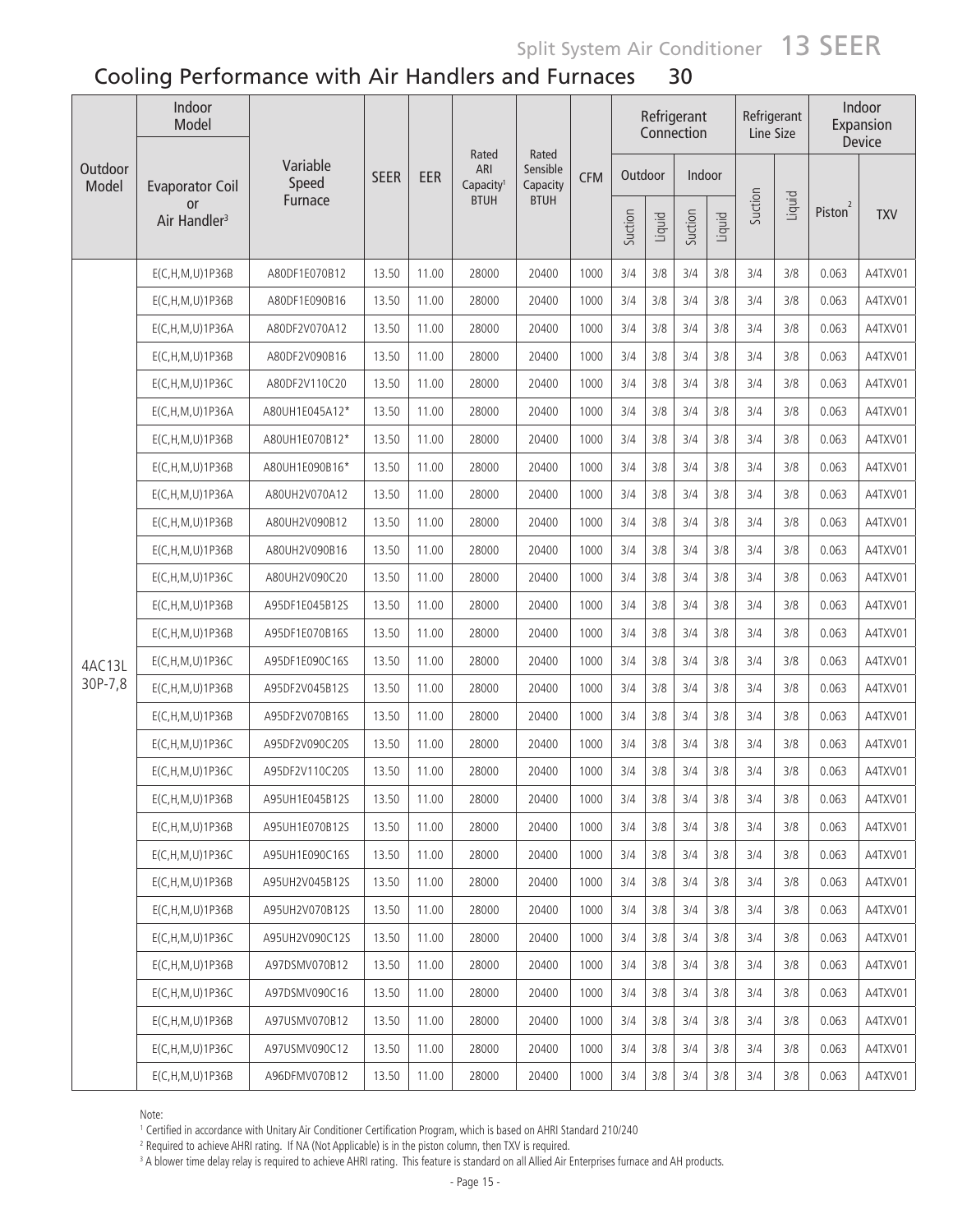### Cooling Performance with Air Handlers and Furnaces 30, 36

|                   | Indoor<br>Model                       | Rated<br>Rated<br>Variable |             |       |                              | Refrigerant<br>Connection |            | Refrigerant<br>Line Size |        |         | Indoor<br>Expansion<br>Device |         |        |                     |            |
|-------------------|---------------------------------------|----------------------------|-------------|-------|------------------------------|---------------------------|------------|--------------------------|--------|---------|-------------------------------|---------|--------|---------------------|------------|
| Outdoor<br>Model  | <b>Evaporator Coil</b>                | Speed                      | <b>SEER</b> | EER   | ARI<br>Capacity <sup>1</sup> | Sensible<br>Capacity      | <b>CFM</b> | Outdoor                  |        | Indoor  |                               |         |        |                     |            |
|                   | <b>or</b><br>Air Handler <sup>3</sup> | Furnace                    |             |       | <b>BTUH</b>                  | <b>BTUH</b>               |            | Suction                  | Liquid | Suction | Liquid                        | Suction | Liquid | Piston <sup>2</sup> | <b>TXV</b> |
|                   | E(C, H, M, U) 1P36C                   | A96DFMV090C16              | 13.50       | 11.00 | 28000                        | 20400                     | 1000       | 3/4                      | 3/8    | 3/4     | 3/8                           | 3/4     | 3/8    | 0.063               | A4TXV01    |
|                   | E(C, H, M, U) 1P36B                   | A96UHMV070B12              | 13.50       | 11.00 | 28000                        | 20400                     | 1000       | 3/4                      | 3/8    | 3/4     | 3/8                           | 3/4     | 3/8    | 0.063               | A4TXV01    |
|                   | E(C, H, M, U) 1P36C                   | A96UHMV090C12              | 13.50       | 11.00 | 28000                        | 20400                     | 1000       | 3/4                      | 3/8    | 3/4     | 3/8                           | 3/4     | 3/8    | 0.063               | A4TXV01    |
| 4AC13L<br>30P-7,8 | E(C,H,M,U)1P36B, C                    | LB*80*84/95V14             | 13.50       | 11.00 | 28000                        | 20400                     | 1000       | 3/4                      | 3/8    | 3/4     | 3/8                           | 3/4     | 3/8    | 0.063               | A4TXV01    |
|                   | E(C,H,M,U)1P36B, C                    | LH*80*84/95V12             | 13.50       | 11.00 | 28000                        | 20400                     | 1000       | 3/4                      | 3/8    | 3/4     | 3/8                           | 3/4     | 3/8    | 0.063               | A4TXV01    |
|                   | E(C,H,M,U)1P36B, C                    | LUF80*57/72V12             | 13.50       | 11.00 | 28000                        | 20400                     | 1000       | 3/4                      | 3/8    | 3/4     | 3/8                           | 3/4     | 3/8    | 0.063               | A4TXV01    |
|                   | E(C,H,M,U)1P36B, C                    | LUF80*84/95V14             | 13.50       | 11.00 | 28000                        | 20400                     | 1000       | 3/4                      | 3/8    | 3/4     | 3/8                           | 3/4     | 3/8    | 0.063               | A4TXV01    |
|                   | BCS2M36C****P                         |                            | 13.00       | 11.00 | 34000                        | 25000                     | 1200       | 3/4                      | 3/8    | 7/8     | 3/8                           | 3/4     | 3/8    | 0.072               | A4TXV01    |
|                   | BCS3M36C****P                         |                            | 13.00       | 11.00 | 34000                        | 25000                     | 1200       | 3/4                      | 3/8    | 7/8     | 3/8                           | 3/4     | 3/8    | 0.072               | A4TXV01    |
|                   | BCE3M36C****P                         |                            | 13.00       | 11.00 | 34000                        | 25000                     | 1200       | 3/4                      | 3/8    | 7/8     | 3/8                           | 3/4     | 3/8    | 0.072               | A4TXV01    |
|                   | BCS2M36V****P                         |                            | 13.50       | 11.00 | 34000                        | 25000                     | 1200       | 3/4                      | 3/8    | 7/8     | 3/8                           | 3/4     | 3/8    | 0.072               | A4TXV01    |
|                   | E(C, H, M, U) 1P36B                   | EFV12BC                    | 13.50       | 11.00 | 34000                        | 25000                     | 1200       | 3/4                      | 3/8    | 7/8     | 3/8                           | 3/4     | 3/8    | 0.072               | A4TXV01    |
|                   | E(C, H, M, U) 1P36B                   | A80DF1E090B16              | 13.50       | 11.00 | 34000                        | 25000                     | 1200       | 3/4                      | 3/8    | 7/8     | 3/8                           | 3/4     | 3/8    | 0.072               | A4TXV01    |
|                   | E(C, H, M, U) 1P36C                   | A80DF1E110C20              | 13.50       | 11.00 | 34000                        | 25000                     | 1200       | 3/4                      | 3/8    | 7/8     | 3/8                           | 3/4     | 3/8    | 0.072               | A4TXV01    |
|                   | E(C, H, M, U) 1P36C                   | A80DF2V110C20              | 13.50       | 11.00 | 34000                        | 25000                     | 1200       | 3/4                      | 3/8    | 7/8     | 3/8                           | 3/4     | 3/8    | 0.072               | A4TXV01    |
|                   | E(C, H, M, U) 1P36B                   | A80UH1E090B16*             | 13.50       | 11.00 | 34000                        | 25000                     | 1200       | 3/4                      | 3/8    | 7/8     | 3/8                           | 3/4     | 3/8    | 0.072               | A4TXV01    |
|                   | E(C, H, M, U) 1P36C                   | A80UH1E090C20*             | 13.50       | 11.00 | 34000                        | 25000                     | 1200       | 3/4                      | 3/8    | 7/8     | 3/8                           | 3/4     | 3/8    | 0.072               | A4TXV01    |
|                   | E(C, H, M, U) 1P36C                   | A80UH1E110C20*             | 13.50       | 11.00 | 34000                        | 25000                     | 1200       | 3/4                      | 3/8    | 7/8     | 3/8                           | 3/4     | 3/8    | 0.072               | A4TXV01    |
| 4AC13L<br>36P-7,8 | E(C,H,M,U)1P36C                       | A80UH2V090C20              | 13.50       | 11.00 | 34000                        | 25000                     | 1200       | 3/4                      | 3/8    | 7/8     | 3/8                           | 3/4     | 3/8    | 0.072               | A4TXV01    |
|                   | E(C, H, M, U) 1P36C                   | A80UH2V110C20              | 13.50       | 11.00 | 34000                        | 25000                     | 1200       | 3/4                      | 3/8    | 7/8     | 3/8                           | 3/4     | 3/8    | 0.072               | A4TXV01    |
|                   | E(C, H, M, U) 1P36C                   | A95DF1E090C16S             | 13.50       | 11.00 | 34000                        | 25000                     | 1200       | 3/4                      | 3/8    | 7/8     | 3/8                           | 3/4     | 3/8    | 0.072               | A4TXV01    |
|                   | E(C, H, M, U) 1P36C                   | A95DF1E110C20S             | 13.50       | 11.00 | 34000                        | 25000                     | 1200       | 3/4                      | 3/8    | 7/8     | 3/8                           | 3/4     | 3/8    | 0.072               | A4TXV01    |
|                   | E(C, H, M, U) 1P36C                   | A95DF2V090C20S             | 13.50       | 11.00 | 34000                        | 25000                     | 1200       | 3/4                      | 3/8    | 7/8     | 3/8                           | 3/4     | 3/8    | 0.072               | A4TXV01    |
|                   | E(C, H, M, U) 1P36C                   | A95DF2V110C20S             | 13.50       | 11.00 | 34000                        | 25000                     | 1200       | 3/4                      | 3/8    | 7/8     | 3/8                           | 3/4     | 3/8    | 0.072               | A4TXV01    |
|                   | E(C, H, M, U) 1P36C                   | A95UH1E090C16S             | 13.50       | 11.00 | 34000                        | 25000                     | 1200       | 3/4                      | 3/8    | 7/8     | 3/8                           | 3/4     | 3/8    | 0.072               | A4TXV01    |
|                   | E(C, H, M, U) 1P36C                   | A95UH1E110C20S             | 13.50       | 11.00 | 34000                        | 25000                     | 1200       | 3/4                      | 3/8    | 7/8     | 3/8                           | 3/4     | 3/8    | 0.072               | A4TXV01    |
|                   | E(C, H, M, U) 1 P 36C                 | A95UH2V090C12S             | 13.50       | 11.00 | 34000                        | 25000                     | 1200       | 3/4                      | 3/8    | 7/8     | 3/8                           | 3/4     | 3/8    | 0.072               | A4TXV01    |
|                   | E(C, H, M, U) 1 P 36C                 | A95UH2V090C16S             | 13.50       | 11.00 | 34000                        | 25000                     | 1200       | 3/4                      | 3/8    | 7/8     | 3/8                           | 3/4     | 3/8    | 0.072               | A4TXV01    |
|                   | E(C, H, M, U) 1 P 36C                 | A95UH2V090C20S             | 13.50       | 11.00 | 34000                        | 25000                     | 1200       | 3/4                      | 3/8    | 7/8     | 3/8                           | 3/4     | 3/8    | 0.072               | A4TXV01    |
|                   | E(C, H, M, U) 1 P 36C                 | A95UH2V110C16S             | 13.50       | 11.00 | 34000                        | 25000                     | 1200       | 3/4                      | $3/8$  | $7/8$   | 3/8                           | 3/4     | 3/8    | 0.072               | A4TXV01    |

Note:

100...<br>1 Certified in accordance with Unitary Air Conditioner Certification Program, which is based on AHRI Standard 210/240<br>2 Beguired to achieve AHRI rating . If NA (Not Anglicable) is in the piston column, then TXV is r

<sup>2</sup> Required to achieve AHRI rating. If NA (Not Applicable) is in the piston column, then TXV is required.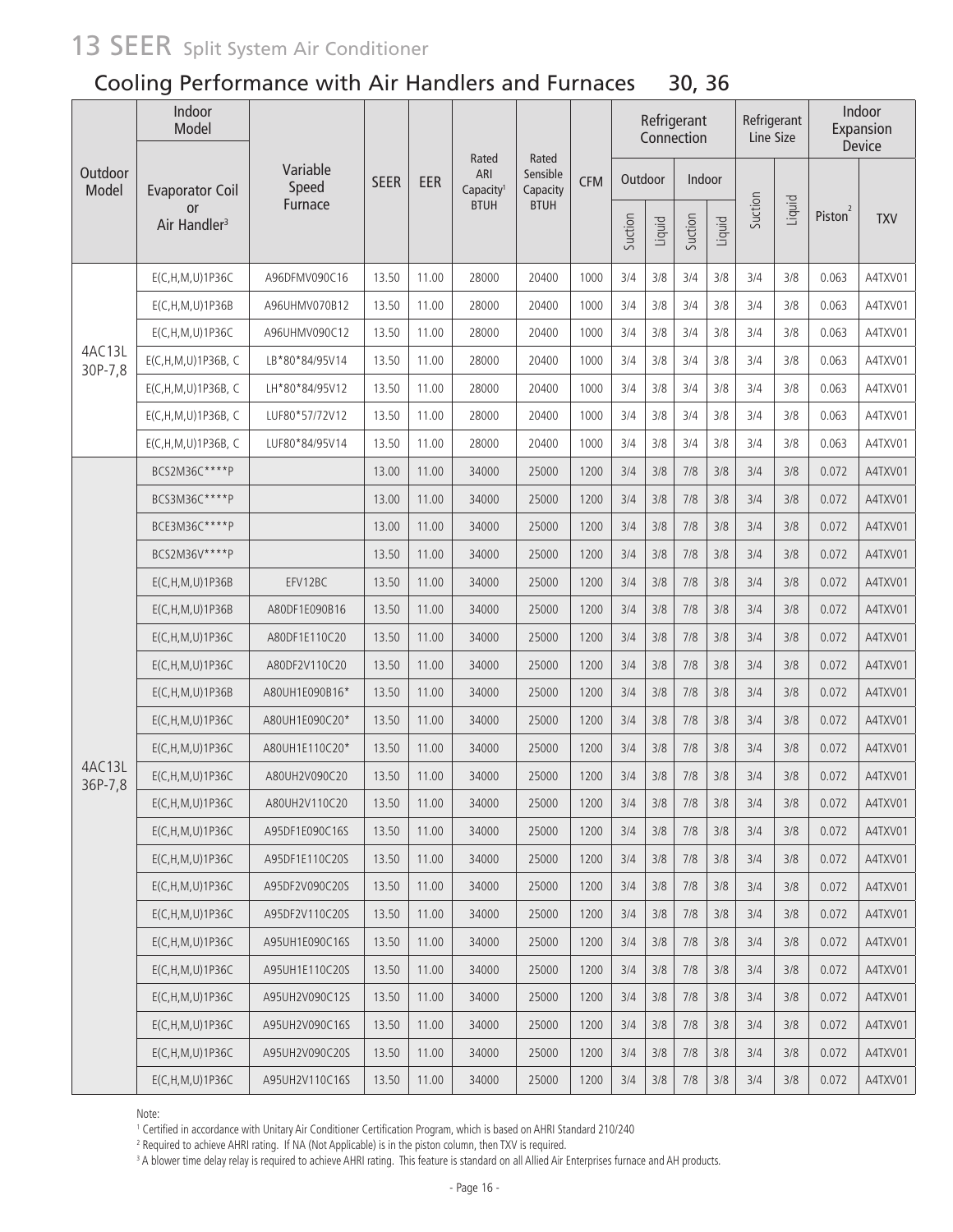| Outdoor | Indoor<br>Model                       |                   |             |       |                                       |                               |            |         |        | Refrigerant<br>Connection |        | Line Size | Refrigerant |                     | Indoor<br>Expansion<br>Device |
|---------|---------------------------------------|-------------------|-------------|-------|---------------------------------------|-------------------------------|------------|---------|--------|---------------------------|--------|-----------|-------------|---------------------|-------------------------------|
| Model   | <b>Evaporator Coil</b>                | Variable<br>Speed | <b>SEER</b> | EER   | Rated<br>ARI<br>Capacity <sup>1</sup> | Rated<br>Sensible<br>Capacity | <b>CFM</b> | Outdoor |        | Indoor                    |        |           |             |                     |                               |
|         | <b>or</b><br>Air Handler <sup>3</sup> | Furnace           |             |       | <b>BTUH</b>                           | <b>BTUH</b>                   |            | Suction | Liquid | Suction                   | Liquid | Suction   | Liquid      | Piston <sup>2</sup> | <b>TXV</b>                    |
|         | E(C, H, M, U) 1P36C                   | A95UH2V110C20S    | 13.50       | 11.00 | 34000                                 | 25000                         | 1200       | 3/4     | 3/8    | 7/8                       | 3/8    | 3/4       | 3/8         | 0.072               | A4TXV01                       |
|         | E(C, H, M, U) 1P36C                   | A97DSMV090C16     | 13.50       | 11.00 | 34000                                 | 25000                         | 1200       | 3/4     | 3/8    | 7/8                       | 3/8    | 3/4       | 3/8         | 0.072               | A4TXV01                       |
|         | E(C, H, M, U) 1P36C                   | A97DSMV090C20     | 13.50       | 11.00 | 34000                                 | 25000                         | 1200       | 3/4     | 3/8    | 7/8                       | 3/8    | 3/4       | 3/8         | 0.072               | A4TXV01                       |
|         | E(C, H, M, U) 1P36C                   | A97DSMV110C20     | 13.50       | 11.00 | 34000                                 | 25000                         | 1200       | 3/4     | 3/8    | 7/8                       | 3/8    | 3/4       | 3/8         | 0.072               | A4TXV01                       |
|         | E(C, H, M, U) 1P36C                   | A97USMV090C12     | 13.50       | 11.00 | 34000                                 | 25000                         | 1200       | 3/4     | 3/8    | 7/8                       | 3/8    | 3/4       | 3/8         | 0.072               | A4TXV01                       |
|         | E(C, H, M, U) 1P36C                   | A97USMV090C16     | 13.50       | 11.00 | 34000                                 | 25000                         | 1200       | 3/4     | 3/8    | 7/8                       | 3/8    | 3/4       | 3/8         | 0.072               | A4TXV01                       |
|         | E(C, H, M, U) 1P36C                   | A97USMV090C20     | 13.50       | 11.00 | 34000                                 | 25000                         | 1200       | 3/4     | 3/8    | 7/8                       | 3/8    | 3/4       | 3/8         | 0.072               | A4TXV01                       |
|         | E(C, H, M, U) 1P36C                   | A97USMV110C20     | 13.50       | 11.00 | 34000                                 | 25000                         | 1200       | 3/4     | 3/8    | 7/8                       | 3/8    | 3/4       | 3/8         | 0.072               | A4TXV01                       |
|         | E(C, H, M, U) 1P36C                   | A96DFMV090C16     | 13.50       | 11.00 | 34000                                 | 25000                         | 1200       | 3/4     | 3/8    | 7/8                       | 3/8    | 3/4       | 3/8         | 0.072               | A4TXV01                       |
|         | E(C, H, M, U) 1P36C                   | A96DFMV090C20     | 13.50       | 11.00 | 34000                                 | 25000                         | 1200       | 3/4     | 3/8    | 7/8                       | 3/8    | 3/4       | 3/8         | 0.072               | A4TXV01                       |
|         | E(C, H, M, U) 1P36C                   | A96DFMV110C20     | 13.50       | 11.00 | 34000                                 | 25000                         | 1200       | 3/4     | 3/8    | 7/8                       | 3/8    | 3/4       | 3/8         | 0.072               | A4TXV01                       |
|         | E(C, H, M, U) 1P36C                   | A96UHMV090C12     | 13.50       | 11.00 | 34000                                 | 25000                         | 1200       | 3/4     | 3/8    | 7/8                       | 3/8    | 3/4       | 3/8         | 0.072               | A4TXV01                       |
|         | E(C, H, M, U) 1P36C                   | A96UHMV090C16     | 13.50       | 11.00 | 34000                                 | 25000                         | 1200       | 3/4     | 3/8    | $7/8$                     | 3/8    | 3/4       | 3/8         | 0.072               | A4TXV01                       |
|         | E(C, H, M, U) 1P36C                   | A96UHMV090C20     | 13.50       | 11.00 | 34000                                 | 25000                         | 1200       | 3/4     | 3/8    | 7/8                       | 3/8    | 3/4       | 3/8         | 0.072               | A4TXV01                       |
| 4AC13L  | E(C, H, M, U) 1P36C                   | A96UHMV110C20     | 13.50       | 11.00 | 34000                                 | 25000                         | 1200       | 3/4     | 3/8    | 7/8                       | 3/8    | 3/4       | 3/8         | 0.072               | A4TXV01                       |
| 36P-7,8 | E(C, H, M, U) 1P43C                   | EFV12BC           | 13.50       | 11.00 | 34000                                 | 25000                         | 1200       | 3/4     | 3/8    | 7/8                       | 3/8    | 3/4       | 3/8         | 0.072               | A4TXV01                       |
|         | E(C, H, M, U) 1P43B                   | A80DF1E090B16     | 13.50       | 11.00 | 34000                                 | 25000                         | 1200       | 3/4     | 3/8    | 7/8                       | 3/8    | 3/4       | 3/8         | 0.072               | A4TXV01                       |
|         | E(C, H, M, U) 1P43C                   | A80DF1E110C20     | 13.50       | 11.00 | 34000                                 | 25000                         | 1200       | 3/4     | 3/8    | 7/8                       | 3/8    | 3/4       | 3/8         | 0.072               | A4TXV01                       |
|         | $E(C, H, M, U)$ 1P43B                 | A80DF2V090B16     | 13.50       | 11.00 | 34000                                 | 25000                         | 1200       | 3/4     | 3/8    | 7/8                       | 3/8    | 3/4       | 3/8         | 0.072               | A4TXV01                       |
|         | E(C, H, M, U) 1P43C                   | A80DF2V110C20     | 13.50       | 11.00 | 34000                                 | 25000                         | 1200       | 3/4     | 3/8    | 7/8                       | 3/8    | 3/4       | 3/8         | 0.072               | A4TXV01                       |
|         | $E(C, H, M, U)$ 1P43B                 | A80UH1E090B16*    | 13.50       | 11.00 | 34000                                 | 25000                         | 1200       | 3/4     | 3/8    | 7/8                       | 3/8    | 3/4       | 3/8         | 0.072               | A4TXV01                       |
|         | E(C, H, M, U) 1P43C                   | A80UH1E090C20*    | 13.50       | 11.00 | 34000                                 | 25000                         | 1200       | 3/4     | 3/8    | 7/8                       | 3/8    | 3/4       | 3/8         | 0.072               | A4TXV01                       |
|         | E(C, H, M, U) 1P43C                   | A80UH1E110C20*    | 13.50       | 11.00 | 34000                                 | 25000                         | 1200       | 3/4     | 3/8    | 7/8                       | 3/8    | 3/4       | 3/8         | 0.072               | A4TXV01                       |
|         | E(C, H, M, U) 1P43C                   | A80UH2V090C20     | 13.50       | 11.00 | 34000                                 | 25000                         | 1200       | 3/4     | 3/8    | 7/8                       | 3/8    | 3/4       | 3/8         | 0.072               | A4TXV01                       |
|         | E(C, H, M, U) 1P43C                   | A80UH2V110C20     | 13.50       | 11.00 | 34000                                 | 25000                         | 1200       | 3/4     | 3/8    | 7/8                       | 3/8    | 3/4       | 3/8         | 0.072               | A4TXV01                       |
|         | E(C, H, M, U) 1P43C                   | A95DF1E090C16S    | 13.50       | 11.00 | 34000                                 | 25000                         | 1200       | 3/4     | 3/8    | 7/8                       | 3/8    | 3/4       | 3/8         | 0.072               | A4TXV01                       |
|         | E(C, H, M, U) 1P43C                   | A95DF1E110C20S    | 13.50       | 11.00 | 34000                                 | 25000                         | 1200       | 3/4     | 3/8    | 7/8                       | 3/8    | 3/4       | 3/8         | 0.072               | A4TXV01                       |
|         | E(C, H, M, U) 1P43C                   | A95DF2V090C20S    | 13.50       | 11.00 | 34000                                 | 25000                         | 1200       | 3/4     | 3/8    | 7/8                       | 3/8    | 3/4       | 3/8         | 0.072               | A4TXV01                       |
|         | E(C, H, M, U) 1P43C                   | A95DF2V110C20S    | 13.50       | 11.00 | 34000                                 | 25000                         | 1200       | 3/4     | 3/8    | 7/8                       | 3/8    | 3/4       | 3/8         | 0.072               | A4TXV01                       |
|         | E(C, H, M, U) 1P43C                   | A95UH1E090C16S    | 13.50       | 11.00 | 34000                                 | 25000                         | 1200       | 3/4     | 3/8    | 7/8                       | 3/8    | 3/4       | 3/8         | 0.072               | A4TXV01                       |

Note:

.......<br>1 Certified in accordance with Unitary Air Conditioner Certification Program, which is based on AHRI Standard 210/240<br>2 Beguired to achieve AHRI rating . If NA (Not Applicable) is in the piston column, then TXV is

<sup>2</sup> Required to achieve AHRI rating. If NA (Not Applicable) is in the piston column, then TXV is required.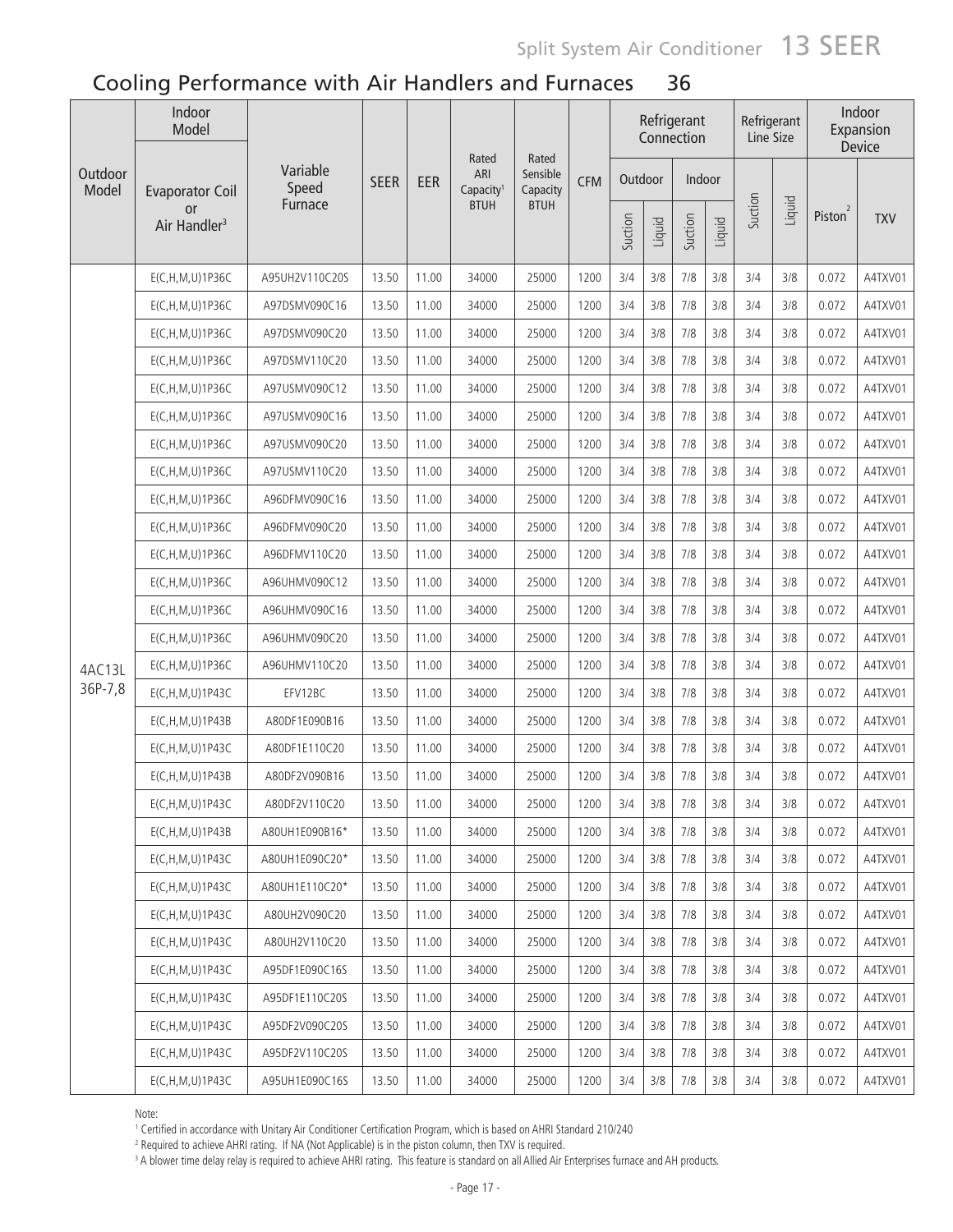### Cooling Performance with Air Handlers and Furnaces 36

| Outdoor | Indoor<br>Model                       |                   |             |       |                                       |                               |            |         |        | Refrigerant<br>Connection |        | Refrigerant<br>Line Size |        |                     | Indoor<br>Expansion<br>Device |
|---------|---------------------------------------|-------------------|-------------|-------|---------------------------------------|-------------------------------|------------|---------|--------|---------------------------|--------|--------------------------|--------|---------------------|-------------------------------|
| Model   | <b>Evaporator Coil</b>                | Variable<br>Speed | <b>SEER</b> | EER   | Rated<br>ARI<br>Capacity <sup>1</sup> | Rated<br>Sensible<br>Capacity | <b>CFM</b> | Outdoor |        | Indoor                    |        |                          |        |                     |                               |
|         | <b>or</b><br>Air Handler <sup>3</sup> | Furnace           |             |       | <b>BTUH</b>                           | <b>BTUH</b>                   |            | Suction | Liquid | Suction                   | Liquid | Suction                  | Liquid | Piston <sup>2</sup> | <b>TXV</b>                    |
|         | E(C, H, M, U) 1P43C                   | A95UH1E110C20S    | 13.50       | 11.00 | 34000                                 | 25000                         | 1200       | 3/4     | 3/8    | 7/8                       | 3/8    | 3/4                      | 3/8    | 0.072               | A4TXV01                       |
|         | E(C, H, M, U) 1P43C                   | A95UH2V090C12S    | 13.50       | 11.00 | 34000                                 | 25000                         | 1200       | 3/4     | 3/8    | 7/8                       | 3/8    | 3/4                      | 3/8    | 0.072               | A4TXV01                       |
|         | E(C, H, M, U) 1P43C                   | A95UH2V090C16S    | 13.50       | 11.00 | 34000                                 | 25000                         | 1200       | 3/4     | 3/8    | 7/8                       | 3/8    | 3/4                      | 3/8    | 0.072               | A4TXV01                       |
|         | E(C, H, M, U) 1P43C                   | A95UH2V090C20S    | 13.50       | 11.00 | 34000                                 | 25000                         | 1200       | 3/4     | 3/8    | 7/8                       | 3/8    | 3/4                      | 3/8    | 0.072               | A4TXV01                       |
|         | E(C, H, M, U) 1P43C                   | A95UH2V110C16S    | 13.50       | 11.00 | 34000                                 | 25000                         | 1200       | 3/4     | 3/8    | 7/8                       | 3/8    | 3/4                      | 3/8    | 0.072               | A4TXV01                       |
|         | E(C, H, M, U) 1P43C                   | A95UH2V110C20S    | 13.50       | 11.00 | 34000                                 | 25000                         | 1200       | 3/4     | 3/8    | 7/8                       | 3/8    | 3/4                      | 3/8    | 0.072               | A4TXV01                       |
|         | E(C, H, M, U) 1P43C                   | A97DSMV090C16     | 13.50       | 11.00 | 34200                                 | 25000                         | 1200       | 3/4     | 3/8    | 7/8                       | 3/8    | 3/4                      | 3/8    | 0.072               | A4TXV01                       |
|         | E(C, H, M, U) 1P43C                   | A97DSMV090C20     | 13.50       | 11.00 | 34200                                 | 25000                         | 1200       | 3/4     | 3/8    | 7/8                       | 3/8    | 3/4                      | 3/8    | 0.072               | A4TXV01                       |
|         | E(C, H, M, U) 1P43C                   | A97DSMV110C20     | 13.50       | 11.00 | 34200                                 | 25000                         | 1200       | 3/4     | 3/8    | 7/8                       | 3/8    | 3/4                      | 3/8    | 0.072               | A4TXV01                       |
|         | E(C, H, M, U) 1P43C                   | A97USMV090C12     | 13.50       | 11.00 | 34200                                 | 25000                         | 1200       | 3/4     | 3/8    | 7/8                       | 3/8    | 3/4                      | 3/8    | 0.072               | A4TXV01                       |
|         | E(C, H, M, U) 1P43C                   | A97USMV090C16     | 13.50       | 11.00 | 34200                                 | 25000                         | 1200       | 3/4     | 3/8    | 7/8                       | 3/8    | 3/4                      | 3/8    | 0.072               | A4TXV01                       |
|         | E(C, H, M, U) 1P43C                   | A97USMV090C20     | 13.50       | 11.00 | 34200                                 | 25000                         | 1200       | 3/4     | 3/8    | 7/8                       | 3/8    | 3/4                      | 3/8    | 0.072               | A4TXV01                       |
|         | E(C, H, M, U) 1P43C                   | A97USMV110C20     | 13.50       | 11.50 | 34200                                 | 25000                         | 1200       | 3/4     | 3/8    | 7/8                       | 3/8    | 3/4                      | 3/8    | 0.072               | A4TXV01                       |
|         | E(C, H, M, U) 1P43C                   | A96DFMV090C16     | 13.50       | 11.00 | 34200                                 | 25000                         | 1200       | 3/4     | 3/8    | 7/8                       | 3/8    | 3/4                      | 3/8    | 0.072               | A4TXV01                       |
| 4AC13L  | E(C, H, M, U) 1P43C                   | A96DFMV090C20     | 13.50       | 11.00 | 34200                                 | 25000                         | 1200       | 3/4     | 3/8    | 7/8                       | 3/8    | 3/4                      | 3/8    | 0.072               | A4TXV01                       |
| 36P-7,8 | E(C, H, M, U) 1P43C                   | A96DFMV110C20     | 13.50       | 11.00 | 34200                                 | 25000                         | 1200       | 3/4     | 3/8    | 7/8                       | 3/8    | 3/4                      | 3/8    | 0.072               | A4TXV01                       |
|         | E(C, H, M, U) 1P43C                   | A96UHMV090C12     | 13.50       | 11.00 | 34200                                 | 25000                         | 1200       | 3/4     | 3/8    | 7/8                       | 3/8    | 3/4                      | 3/8    | 0.072               | A4TXV01                       |
|         | E(C, H, M, U) 1P43C                   | A96UHMV090C16     | 13.50       | 11.00 | 34200                                 | 25000                         | 1200       | 3/4     | 3/8    | 7/8                       | 3/8    | 3/4                      | 3/8    | 0.072               | A4TXV01                       |
|         | E(C, H, M, U) 1P43C                   | A96UHMV090C20     | 13.50       | 11.00 | 34200                                 | 25000                         | 1200       | 3/4     | 3/8    | 7/8                       | 3/8    | 3/4                      | 3/8    | 0.072               | A4TXV01                       |
|         | E(C, H, M, U) 1P43C                   | A96UHMV110C20     | 13.50       | 11.50 | 34200                                 | 25000                         | 1200       | 3/4     | 3/8    | 7/8                       | 3/8    | 3/4                      | 3/8    | 0.072               | A4TXV01                       |
|         | E(C, H, M, U) 1P43C                   | LB*80*84/95V14    | 13.50       | 11.00 | 34000                                 | 25000                         | 1200       | 3/4     | 3/8    | 7/8                       | 3/8    | 3/4                      | 3/8    | 0.072               | A4TXV01                       |
|         | E(C, H, M, U) 1P43C                   | LUF80*84/95V14    | 13.50       | 11.00 | 34000                                 | 25000                         | 1200       | 3/4     | 3/8    | 7/8                       | 3/8    | 3/4                      | 3/8    | 0.072               | A4TXV01                       |
|         | E(C, H, M, U) 1P43C                   | LUF80*112/125V20  | 13.50       | 11.00 | 34000                                 | 25000                         | 1200       | 3/4     | 3/8    | 7/8                       | 3/8    | 3/4                      | 3/8    | 0.072               | A4TXV01                       |
|         | E(C, H, M, U) 1 P 50C                 | EFV16CC           | 13.50       | 11.00 | 34000                                 | 25000                         | 1200       | 3/4     | 3/8    | 7/8                       | 3/8    | 3/4                      | 3/8    | 0.072               | A4TXV01                       |
|         | E(C, H, M, U) 1 P 50C                 | A80DF1E110C20     | 13.50       | 11.00 | 34000                                 | 25000                         | 1200       | 3/4     | 3/8    | 7/8                       | 3/8    | 3/4                      | 3/8    | 0.072               | A4TXV01                       |
|         | E(C, H, M, U) 1 P 50C                 | A80DF2V110C20     | 13.50       | 11.00 | 34000                                 | 25000                         | 1200       | 3/4     | 3/8    | 7/8                       | 3/8    | 3/4                      | 3/8    | 0.072               | A4TXV01                       |
|         | E(C, H, M, U) 1 P 50C                 | A80UH1E090C20*    | 13.50       | 11.00 | 34000                                 | 25000                         | 1200       | 3/4     | 3/8    | 7/8                       | 3/8    | 3/4                      | 3/8    | 0.072               | A4TXV01                       |
|         | E(C, H, M, U) 1 P 50C                 | A80UH1E110C20*    | 13.50       | 11.00 | 34000                                 | 25000                         | 1200       | 3/4     | 3/8    | 7/8                       | 3/8    | 3/4                      | 3/8    | 0.072               | A4TXV01                       |
|         | E(C, H, M, U) 1 P 50C                 | A80UH2V090C20     | 13.50       | 11.00 | 34000                                 | 25000                         | 1200       | 3/4     | 3/8    | 7/8                       | 3/8    | 3/4                      | 3/8    | 0.072               | A4TXV01                       |
|         | E(C, H, M, U) 1 P 50C                 | A80UH2V110C20     | 13.50       | 11.00 | 34000                                 | 25000                         | 1200       | 3/4     | 3/8    | 7/8                       | 3/8    | 3/4                      | 3/8    | 0.072               | A4TXV01                       |

Note:

10.<br>1 Certified in accordance with Unitary Air Conditioner Certification Program, which is based on AHRI Standard 210/240<br>2 Required to achieve AHRI rating . If NA (Not Applicable) is in the piston column, then TXV is requ

<sup>2</sup> Required to achieve AHRI rating. If NA (Not Applicable) is in the piston column, then TXV is required.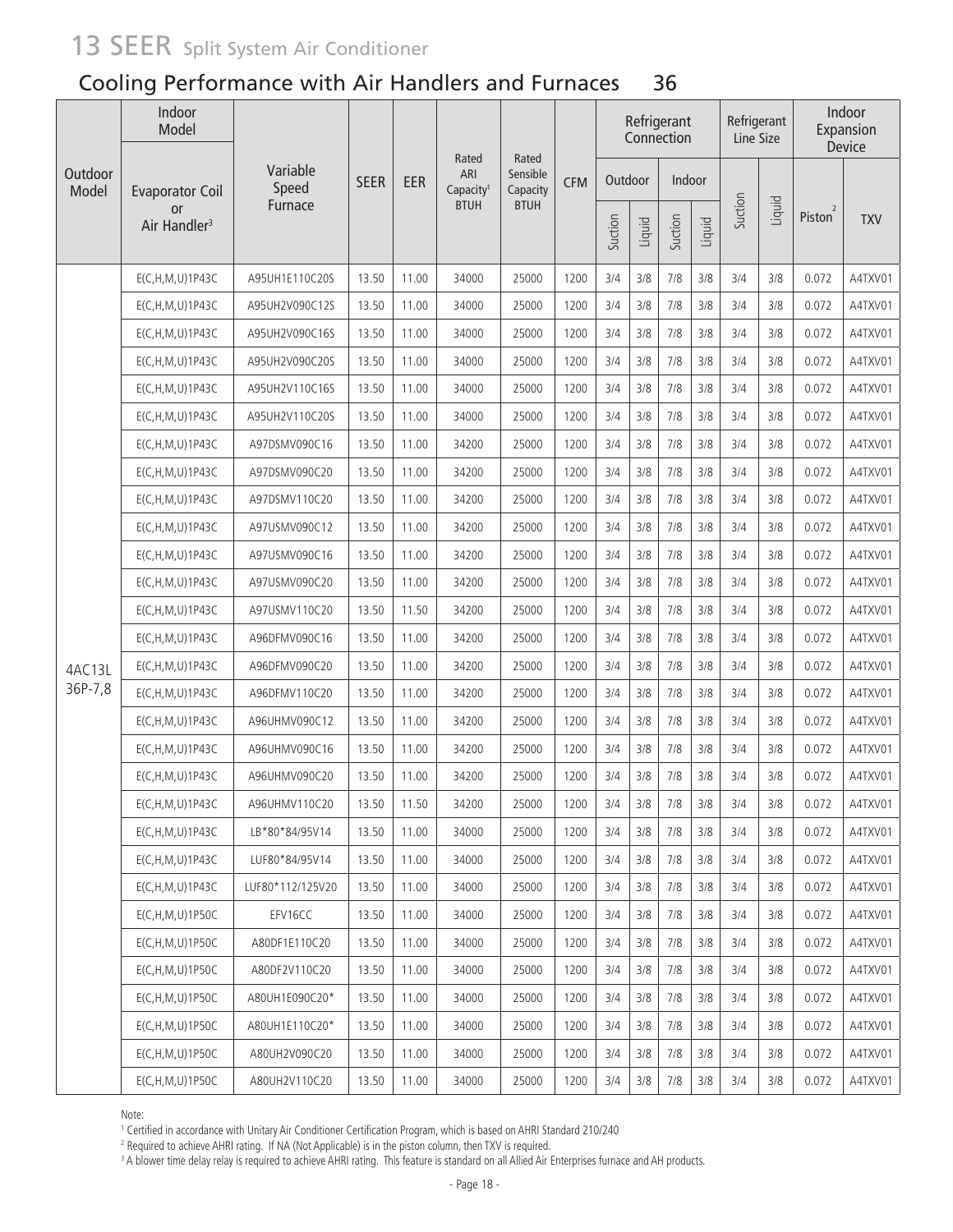| Outdoor | Indoor<br>Model                |                   |             |       |                                       |                               |            |         |        | Refrigerant<br>Connection |        | Refrigerant<br>Line Size |        |                     | Indoor<br>Expansion<br>Device |
|---------|--------------------------------|-------------------|-------------|-------|---------------------------------------|-------------------------------|------------|---------|--------|---------------------------|--------|--------------------------|--------|---------------------|-------------------------------|
| Model   | <b>Evaporator Coil</b>         | Variable<br>Speed | <b>SEER</b> | EER   | Rated<br>ARI<br>Capacity <sup>1</sup> | Rated<br>Sensible<br>Capacity | <b>CFM</b> | Outdoor |        | Indoor                    |        |                          |        |                     |                               |
|         | or<br>Air Handler <sup>3</sup> | Furnace           |             |       | <b>BTUH</b>                           | <b>BTUH</b>                   |            | Suction | Liquid | Suction                   | Liquid | Suction                  | Liquid | Piston <sup>2</sup> | <b>TXV</b>                    |
|         | E(C,H,M,U)1P50C                | A95DF1E090C16S    | 13.50       | 11.00 | 34000                                 | 25000                         | 1200       | 3/4     | 3/8    | 7/8                       | 3/8    | 3/4                      | 3/8    | 0.072               | A4TXV01                       |
|         | E(C, H, M, U) 1 P 50C          | A95DF1E110C20S    | 13.50       | 11.00 | 34000                                 | 25000                         | 1200       | 3/4     | 3/8    | 7/8                       | 3/8    | 3/4                      | 3/8    | 0.072               | A4TXV01                       |
|         | E(C, H, M, U) 1 P 50C          | A95DF2V090C20S    | 13.50       | 11.00 | 34000                                 | 25000                         | 1200       | 3/4     | 3/8    | 7/8                       | 3/8    | 3/4                      | 3/8    | 0.072               | A4TXV01                       |
|         | E(C, H, M, U) 1 P 50C          | A95DF2V110C20S    | 13.50       | 11.00 | 34000                                 | 25000                         | 1200       | 3/4     | 3/8    | 7/8                       | 3/8    | 3/4                      | 3/8    | 0.072               | A4TXV01                       |
|         | E(C, H, M, U) 1 P 50C          | A95UH1E090C16S    | 13.50       | 11.00 | 34000                                 | 25000                         | 1200       | 3/4     | 3/8    | 7/8                       | 3/8    | 3/4                      | 3/8    | 0.072               | A4TXV01                       |
|         | E(C,H,M,U)1P50C                | A95UH1E110C20S    | 13.50       | 11.00 | 34000                                 | 25000                         | 1200       | 3/4     | 3/8    | 7/8                       | 3/8    | 3/4                      | 3/8    | 0.072               | A4TXV01                       |
|         | E(C, H, M, U) 1 P 50C          | A95UH2V090C12S    | 13.50       | 11.00 | 34000                                 | 25000                         | 1200       | 3/4     | 3/8    | 7/8                       | 3/8    | 3/4                      | 3/8    | 0.072               | A4TXV01                       |
|         | E(C,H,M,U)1P50C                | A95UH2V090C16S    | 13.50       | 11.00 | 34000                                 | 25000                         | 1200       | 3/4     | 3/8    | 7/8                       | 3/8    | 3/4                      | 3/8    | 0.072               | A4TXV01                       |
|         | E(C,H,M,U)1P50C                | A95UH2V090C20S    | 13.50       | 11.00 | 34000                                 | 25000                         | 1200       | 3/4     | 3/8    | 7/8                       | 3/8    | 3/4                      | 3/8    | 0.072               | A4TXV01                       |
|         | E(C, H, M, U) 1P50C            | A95UH2V110C16S    | 13.50       | 11.00 | 34000                                 | 25000                         | 1200       | 3/4     | 3/8    | 7/8                       | 3/8    | 3/4                      | 3/8    | 0.072               | A4TXV01                       |
|         | E(C, H, M, U) 1P50C            | A95UH2V110C20S    | 13.50       | 11.00 | 34000                                 | 25000                         | 1200       | 3/4     | 3/8    | 7/8                       | 3/8    | 3/4                      | 3/8    | 0.072               | A4TXV01                       |
|         | E(C, H, M, U) 1P50C            | A97DSMV090C16     | 13.50       | 11.00 | 34000                                 | 25000                         | 1200       | 3/4     | 3/8    | 7/8                       | 3/8    | 3/4                      | 3/8    | 0.072               | A4TXV01                       |
| 4AC13L  | E(C, H, M, U) 1P50C            | A97DSMV090C20     | 13.50       | 11.00 | 34000                                 | 25000                         | 1200       | 3/4     | 3/8    | 7/8                       | 3/8    | 3/4                      | 3/8    | 0.072               | A4TXV01                       |
| 36P-7,8 | E(C, H, M, U) 1P50C            | A97DSMV110C20     | 13.50       | 11.00 | 34000                                 | 25000                         | 1200       | 3/4     | 3/8    | 7/8                       | 3/8    | 3/4                      | 3/8    | 0.072               | A4TXV01                       |
|         | E(C, H, M, U) 1P50C            | A97USMV090C12     | 13.50       | 11.00 | 34000                                 | 25000                         | 1200       | 3/4     | 3/8    | 7/8                       | 3/8    | 3/4                      | 3/8    | 0.072               | A4TXV01                       |
|         | E(C, H, M, U) 1P50C            | A97USMV090C16     | 13.50       | 11.00 | 34000                                 | 25000                         | 1200       | 3/4     | 3/8    | 7/8                       | 3/8    | 3/4                      | 3/8    | 0.072               | A4TXV01                       |
|         | E(C, H, M, U) 1P50C            | A97USMV090C20     | 13.50       | 11.00 | 34000                                 | 25000                         | 1200       | 3/4     | 3/8    | 7/8                       | 3/8    | 3/4                      | 3/8    | 0.072               | A4TXV01                       |
|         | E(C, H, M, U) 1P50C            | A97USMV110C20     | 13.50       | 11.00 | 34000                                 | 25000                         | 1200       | 3/4     | 3/8    | 7/8                       | 3/8    | 3/4                      | 3/8    | 0.072               | A4TXV01                       |
|         | E(C,H,M,U)1P50C                | A96DFMV090C16     | 13.50       | 11.00 | 34000                                 | 25000                         | 1200       | 3/4     | 3/8    | 7/8                       | 3/8    | 3/4                      | 3/8    | 0.072               | A4TXV01                       |
|         | E(C, H, M, U) 1 P 50C          | A96DFMV090C20     | 13.50       | 11.00 | 34000                                 | 25000                         | 1200       | 3/4     | 3/8    | 7/8                       | 3/8    | 3/4                      | 3/8    | 0.072               | A4TXV01                       |
|         | E(C,H,M,U)1P50C                | A96DFMV110C20     | 13.50       | 11.00 | 34000                                 | 25000                         | 1200       | 3/4     | 3/8    | 7/8                       | 3/8    | 3/4                      | 3/8    | 0.072               | A4TXV01                       |
|         | E(C, H, M, U) 1P50C            | A96UHMV090C12     | 13.50       | 11.00 | 34000                                 | 25000                         | 1200       | 3/4     | 3/8    | 7/8                       | 3/8    | 3/4                      | 3/8    | 0.072               | A4TXV01                       |
|         | E(C, H, M, U) 1P50C            | A96UHMV090C16     | 13.50       | 11.00 | 34000                                 | 25000                         | 1200       | 3/4     | 3/8    | 7/8                       | 3/8    | 3/4                      | 3/8    | 0.072               | A4TXV01                       |
|         | E(C, H, M, U) 1 P 50C          | A96UHMV090C20     | 13.50       | 11.00 | 34000                                 | 25000                         | 1200       | 3/4     | 3/8    | 7/8                       | 3/8    | 3/4                      | 3/8    | 0.072               | A4TXV01                       |
|         | E(C, H, M, U) 1 P 50C          | A96UHMV110C20     | 13.50       | 11.00 | 34000                                 | 25000                         | 1200       | 3/4     | 3/8    | 7/8                       | 3/8    | 3/4                      | 3/8    | 0.072               | A4TXV01                       |
|         | E(C,H,M,U)1P50C                | LUF80*112/125V20  | 13.50       | 11.00 | 34000                                 | 25000                         | 1200       | 3/4     | 3/8    | 7/8                       | 3/8    | 3/4                      | 3/8    | 0.072               | A4TXV01                       |

Note:

100...<br>1 Certified in accordance with Unitary Air Conditioner Certification Program, which is based on AHRI Standard 210/240<br>2 Required to achieve AHRI rating . If NA (Not Annlicable) is in the piston column, then TXV is r

<sup>2</sup> Required to achieve AHRI rating. If NA (Not Applicable) is in the piston column, then TXV is required.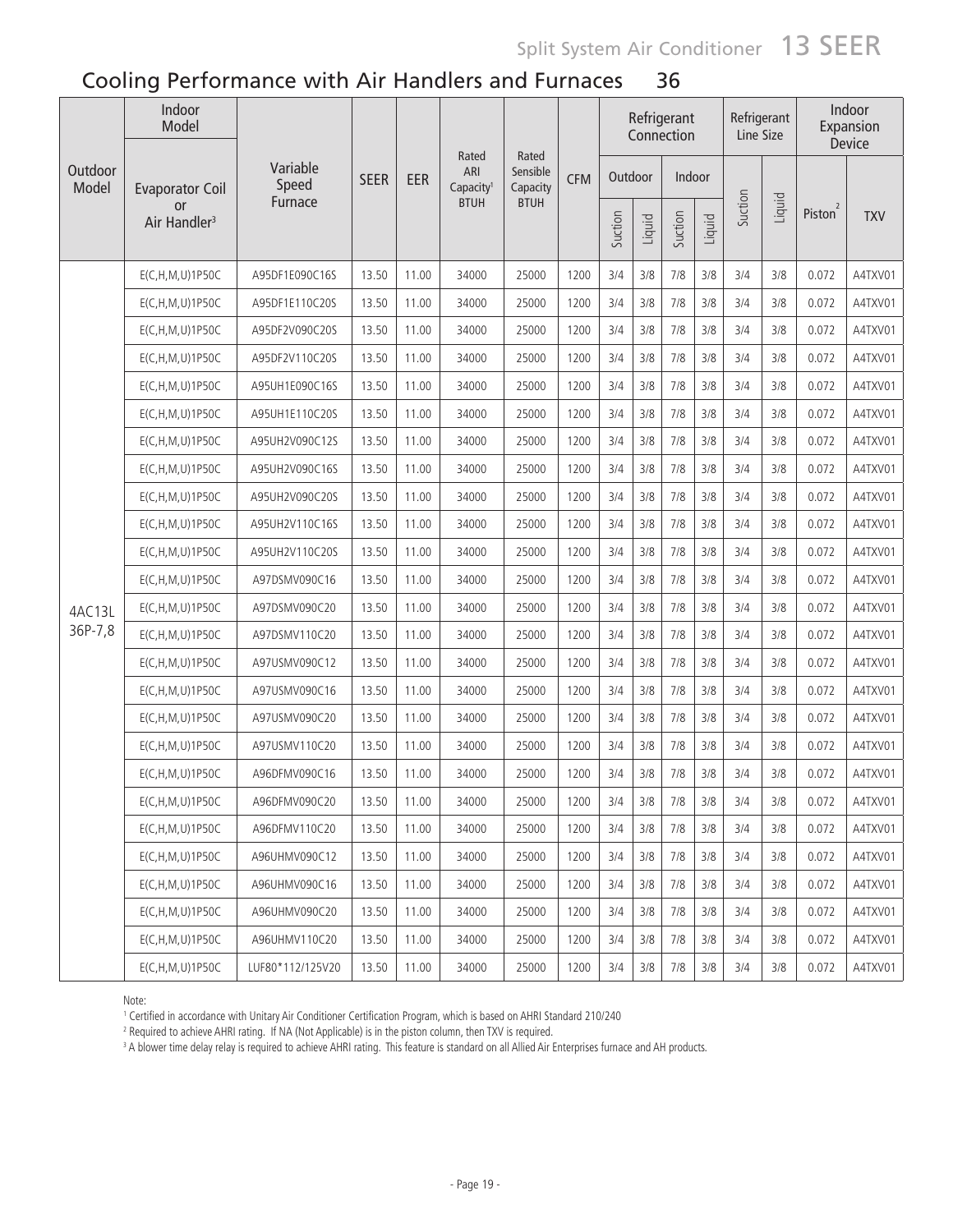### Cooling Performance with Air Handlers and Furnaces 42

|                  | Indoor<br>Model                       |                   |             |       |                                       |                               |            |         |        | Refrigerant<br>Connection |        | Refrigerant<br>Line Size |        |                     | Indoor<br>Expansion<br>Device |
|------------------|---------------------------------------|-------------------|-------------|-------|---------------------------------------|-------------------------------|------------|---------|--------|---------------------------|--------|--------------------------|--------|---------------------|-------------------------------|
| Outdoor<br>Model | <b>Evaporator Coil</b>                | Variable<br>Speed | <b>SEER</b> | EER   | Rated<br>ARI<br>Capacity <sup>1</sup> | Rated<br>Sensible<br>Capacity | <b>CFM</b> | Outdoor |        | Indoor                    |        |                          |        |                     |                               |
|                  | <b>or</b><br>Air Handler <sup>3</sup> | Furnace           |             |       | <b>BTUH</b>                           | <b>BTUH</b>                   |            | Suction | Liquid | Suction                   | Liquid | Suction                  | Liquid | Piston <sup>2</sup> | <b>TXV</b>                    |
|                  | BCS2M42C****P                         |                   | 13.00       | 11.00 | 40000                                 | 29200                         | 1400       | 3/4     | 3/8    | 7/8                       | 3/8    | 3/4                      | 3/8    | 0.075               | A4TXV01                       |
|                  | BCS3M42C****P                         |                   | 13.00       | 11.00 | 40000                                 | 29200                         | 1400       | 3/4     | 3/8    | 7/8                       | 3/8    | 3/4                      | 3/8    | 0.075               | A4TXV01                       |
|                  | BCE3M42C****P                         |                   | 13.00       | 11.00 | 40000                                 | 29200                         | 1400       | 3/4     | 3/8    | $7/8$                     | 3/8    | 3/4                      | 3/8    | 0.075               | A4TXV01                       |
|                  | BCS2M42V****P                         |                   | 13.50       | 11.00 | 40000                                 | 29200                         | 1400       | 3/4     | 3/8    | $7/8$                     | 3/8    | 3/4                      | 3/8    | 0.075               | A4TXV01                       |
|                  | E(C, H, M, U) 1P43C                   | A80DF1E110C20     | 13.50       | 11.00 | 40000                                 | 29200                         | 1400       | 3/4     | 3/8    | $7/8$                     | 3/8    | 3/4                      | 3/8    | 0.075               | A4TXV01                       |
|                  | E(C, H, M, U) 1P43C                   | A80DF2V110C20     | 13.50       | 11.00 | 40000                                 | 29200                         | 1400       | 3/4     | 3/8    | $7/8$                     | 3/8    | 3/4                      | 3/8    | 0.075               | A4TXV01                       |
|                  | E(C, H, M, U) 1P43C                   | A80UH1E090C20*    | 13.50       | 11.00 | 40000                                 | 29200                         | 1400       | 3/4     | 3/8    | $7/8$                     | 3/8    | 3/4                      | 3/8    | 0.075               | A4TXV01                       |
|                  | E(C, H, M, U) 1P43C                   | A80UH1E110C20*    | 13.50       | 11.00 | 40000                                 | 29200                         | 1400       | 3/4     | 3/8    | $7/8$                     | 3/8    | 3/4                      | 3/8    | 0.075               | A4TXV01                       |
|                  | E(C, H, M, U) 1P43C                   | A80UH2V090C20     | 13.50       | 11.00 | 40000                                 | 29200                         | 1400       | 3/4     | 3/8    | 7/8                       | 3/8    | 3/4                      | 3/8    | 0.075               | A4TXV01                       |
|                  | E(C, H, M, U) 1P43C                   | A80UH2V110C20     | 13.50       | 11.00 | 40000                                 | 29200                         | 1400       | 3/4     | 3/8    | $7/8$                     | 3/8    | 3/4                      | 3/8    | 0.075               | A4TXV01                       |
|                  | E(C, H, M, U) 1P43C                   | A95DF1E110C20S    | 13.50       | 11.00 | 40000                                 | 29200                         | 1400       | 3/4     | 3/8    | 7/8                       | 3/8    | 3/4                      | 3/8    | 0.075               | A4TXV01                       |
|                  | E(C, H, M, U) 1P43C                   | A95UH1E110C20S    | 13.50       | 11.00 | 40000                                 | 29200                         | 1400       | 3/4     | 3/8    | 7/8                       | 3/8    | 3/4                      | 3/8    | 0.075               | A4TXV01                       |
|                  | E(C, H, M, U) 1P43C                   | A95UH2V090C16S    | 13.50       | 11.00 | 40000                                 | 29200                         | 1400       | 3/4     | 3/8    | 7/8                       | 3/8    | 3/4                      | 3/8    | 0.075               | A4TXV01                       |
|                  | E(C, H, M, U) 1P43C                   | A95UH2V090C20S    | 13.50       | 11.00 | 40000                                 | 29200                         | 1400       | 3/4     | 3/8    | $7/8$                     | 3/8    | 3/4                      | 3/8    | 0.075               | A4TXV01                       |
| 4AC13L           | E(C, H, M, U) 1P43C                   | A95UH2V110C16S    | 13.50       | 11.00 | 40000                                 | 29200                         | 1400       | 3/4     | 3/8    | 7/8                       | 3/8    | 3/4                      | 3/8    | 0.075               | A4TXV01                       |
| 42P-7,8          | E(C, H, M, U) 1P43C                   | A95UH2V110C20S    | 13.50       | 11.00 | 40000                                 | 29200                         | 1400       | 3/4     | 3/8    | 7/8                       | 3/8    | 3/4                      | 3/8    | 0.075               | A4TXV01                       |
|                  | E(C, H, M, U) 1P43C                   | A97DSMV090C16     | 13.50       | 11.00 | 40000                                 | 29200                         | 1400       | 3/4     | 3/8    | 7/8                       | 3/8    | 3/4                      | 3/8    | 0.075               | A4TXV01                       |
|                  | E(C, H, M, U) 1P43C                   | A97DSMV090C20     | 13.50       | 11.00 | 40000                                 | 29200                         | 1400       | 3/4     | 3/8    | 7/8                       | 3/8    | 3/4                      | 3/8    | 0.075               | A4TXV01                       |
|                  | E(C, H, M, U) 1P43C                   | A97DSMV110C20     | 13.50       | 11.00 | 40000                                 | 29200                         | 1400       | 3/4     | 3/8    | 7/8                       | 3/8    | 3/4                      | 3/8    | 0.075               | A4TXV01                       |
|                  | E(C, H, M, U) 1P43C                   | A97USMV090C16     | 13.50       | 11.00 | 40000                                 | 29200                         | 1400       | 3/4     | 3/8    | 7/8                       | 3/8    | 3/4                      | 3/8    | 0.075               | A4TXV01                       |
|                  | E(C, H, M, U) 1P43C                   | A97USMV090C20     | 13.50       | 11.00 | 40000                                 | 29200                         | 1400       | 3/4     | 3/8    | 7/8                       | 3/8    | 3/4                      | 3/8    | 0.075               | A4TXV01                       |
|                  | E(C, H, M, U) 1P43C                   | A97USMV110C20     | 13.50       | 11.00 | 40000                                 | 29200                         | 1400       | 3/4     | 3/8    | 7/8                       | 3/8    | 3/4                      | 3/8    | 0.075               | A4TXV01                       |
|                  | E(C, H, M, U) 1P43C                   | A96DFMV090C16     | 13.50       | 11.00 | 40000                                 | 29200                         | 1400       | 3/4     | 3/8    | 7/8                       | 3/8    | 3/4                      | 3/8    | 0.075               | A4TXV01                       |
|                  | E(C, H, M, U) 1P43C                   | A96DFMV090C20     | 13.50       | 11.00 | 40000                                 | 29200                         | 1400       | 3/4     | 3/8    | 7/8                       | 3/8    | 3/4                      | 3/8    | 0.075               | A4TXV01                       |
|                  | E(C, H, M, U) 1P43C                   | A96DFMV110C20     | 13.50       | 11.00 | 40000                                 | 29200                         | 1400       | 3/4     | 3/8    | 7/8                       | 3/8    | 3/4                      | 3/8    | 0.075               | A4TXV01                       |
|                  | E(C, H, M, U) 1P43C                   | A96UHMV090C16     | 13.50       | 11.00 | 40000                                 | 29200                         | 1400       | 3/4     | 3/8    | 7/8                       | 3/8    | 3/4                      | 3/8    | 0.075               | A4TXV01                       |
|                  | E(C, H, M, U) 1P43C                   | A96UHMV090C20     | 13.50       | 11.00 | 40000                                 | 29200                         | 1400       | 3/4     | 3/8    | 7/8                       | 3/8    | 3/4                      | 3/8    | 0.075               | A4TXV01                       |
|                  | E(C, H, M, U) 1P43C                   | A96UHMV110C20     | 13.50       | 11.00 | 40000                                 | 29200                         | 1400       | 3/4     | 3/8    | 7/8                       | 3/8    | 3/4                      | 3/8    | 0.075               | A4TXV01                       |
|                  | E(C, H, M, U) 1P43C                   | LUF80*112/125V20  | 13.50       | 11.00 | 40000                                 | 29200                         | 1400       | 3/4     | 3/8    | 7/8                       | 3/8    | 3/4                      | 3/8    | 0.075               | A4TXV01                       |
|                  | E(C,H,M,U)1P49C                       | A80DF1E110C20     | 13.50       | 11.00 | 40000                                 | 29200                         | 1400       | 3/4     | 3/8    | 7/8                       | 3/8    | 3/4                      | 3/8    | 0.075               | A4TXV01                       |

Note:

.......<br>1 Certified in accordance with Unitary Air Conditioner Certification Program, which is based on AHRI Standard 210/240<br>2 Beguired to achieve AHRI rating . If NA (Not Applicable) is in the piston column, then TXV is

<sup>2</sup> Required to achieve AHRI rating. If NA (Not Applicable) is in the piston column, then TXV is required.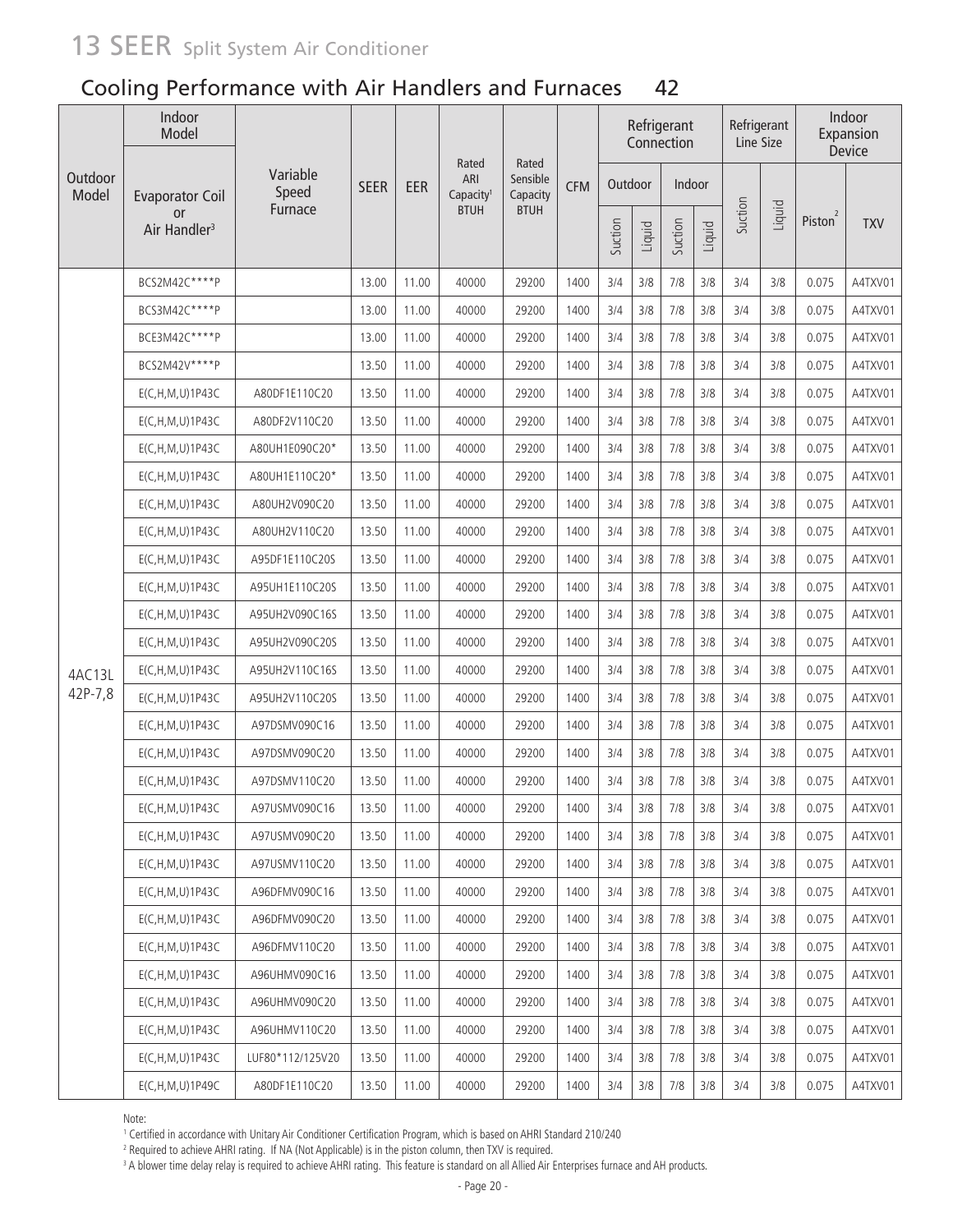| Outdoor | Indoor<br>Model                       |                   |             |       |                                       |                               |            |         |        | Refrigerant<br>Connection |        | Refrigerant<br>Line Size |        |                     | Indoor<br>Expansion<br>Device |
|---------|---------------------------------------|-------------------|-------------|-------|---------------------------------------|-------------------------------|------------|---------|--------|---------------------------|--------|--------------------------|--------|---------------------|-------------------------------|
| Model   | <b>Evaporator Coil</b>                | Variable<br>Speed | <b>SEER</b> | EER   | Rated<br>ARI<br>Capacity <sup>1</sup> | Rated<br>Sensible<br>Capacity | <b>CFM</b> | Outdoor |        | Indoor                    |        |                          |        |                     |                               |
|         | <b>or</b><br>Air Handler <sup>3</sup> | Furnace           |             |       | <b>BTUH</b>                           | <b>BTUH</b>                   |            | Suction | Liquid | Suction                   | Liquid | Suction                  | Liquid | Piston <sup>2</sup> | <b>TXV</b>                    |
|         | E(C,H,M,U)1P49C                       | A80DF2V110C20     | 13.50       | 11.00 | 40000                                 | 29200                         | 1400       | 3/4     | 3/8    | 7/8                       | 3/8    | 3/4                      | 3/8    | 0.075               | A4TXV01                       |
|         | E(C,H,M,U)1P49C                       | A80UH1E090C20*    | 13.50       | 11.00 | 40000                                 | 29200                         | 1400       | 3/4     | 3/8    | 7/8                       | 3/8    | 3/4                      | 3/8    | 0.075               | A4TXV01                       |
|         | E(C,H,M,U)1P49C                       | A80UH1E110C20*    | 13.50       | 11.00 | 40000                                 | 29200                         | 1400       | 3/4     | 3/8    | 7/8                       | 3/8    | 3/4                      | 3/8    | 0.075               | A4TXV01                       |
|         | E(C,H,M,U)1P49C                       | A80UH2V090C20     | 13.50       | 11.00 | 40000                                 | 29200                         | 1400       | 3/4     | 3/8    | 7/8                       | 3/8    | 3/4                      | 3/8    | 0.075               | A4TXV01                       |
|         | E(C, H, M, U) 1P49C                   | A80UH2V110C20     | 13.50       | 11.00 | 40000                                 | 29200                         | 1400       | 3/4     | 3/8    | 7/8                       | 3/8    | 3/4                      | 3/8    | 0.075               | A4TXV01                       |
|         | E(C, H, M, U) 1P49C                   | A95DF1E110C20S    | 13.50       | 11.00 | 40000                                 | 29200                         | 1400       | 3/4     | 3/8    | 7/8                       | 3/8    | 3/4                      | 3/8    | 0.075               | A4TXV01                       |
|         | E(C, H, M, U) 1P49C                   | A95UH1E110C20S    | 13.50       | 11.00 | 40000                                 | 29200                         | 1400       | 3/4     | 3/8    | 7/8                       | 3/8    | 3/4                      | 3/8    | 0.075               | A4TXV01                       |
|         | E(C,H,M,U)1P49C                       | A95UH2V090C16S    | 13.50       | 11.00 | 40000                                 | 29200                         | 1400       | 3/4     | 3/8    | 7/8                       | 3/8    | 3/4                      | 3/8    | 0.075               | A4TXV01                       |
|         | E(C,H,M,U)1P49C                       | A95UH2V090C20S    | 13.50       | 11.00 | 40000                                 | 29200                         | 1400       | 3/4     | 3/8    | 7/8                       | 3/8    | 3/4                      | 3/8    | 0.075               | A4TXV01                       |
|         | E(C,H,M,U)1P49C                       | A95UH2V110C16S    | 13.50       | 11.00 | 40000                                 | 29200                         | 1400       | 3/4     | 3/8    | 7/8                       | 3/8    | 3/4                      | 3/8    | 0.075               | A4TXV01                       |
|         | E(C,H,M,U)1P49C                       | A95UH2V110C20S    | 13.50       | 11.00 | 40000                                 | 29200                         | 1400       | 3/4     | 3/8    | 7/8                       | 3/8    | 3/4                      | 3/8    | 0.075               | A4TXV01                       |
|         | E(C,H,M,U)1P49C                       | A97DSMV090C16     | 13.50       | 11.00 | 40000                                 | 29200                         | 1400       | 3/4     | 3/8    | 7/8                       | 3/8    | 3/4                      | 3/8    | 0.075               | A4TXV01                       |
|         | E(C,H,M,U)1P49C                       | A97DSMV110C20     | 13.50       | 11.00 | 40000                                 | 29200                         | 1400       | 3/4     | 3/8    | 7/8                       | 3/8    | 3/4                      | 3/8    | 0.075               | A4TXV01                       |
|         | E(C,H,M,U)1P49C                       | A97USMV090C16     | 13.50       | 11.00 | 40000                                 | 29200                         | 1400       | 3/4     | 3/8    | 7/8                       | 3/8    | 3/4                      | 3/8    | 0.075               | A4TXV01                       |
| 4AC13L  | E(C,H,M,U)1P49C                       | A97USMV090C20     | 13.50       | 11.00 | 40000                                 | 29200                         | 1400       | 3/4     | 3/8    | 7/8                       | 3/8    | 3/4                      | 3/8    | 0.075               | A4TXV01                       |
| 42P-7,8 | E(C,H,M,U)1P49C                       | A97USMV110C20     | 13.50       | 11.00 | 40000                                 | 29200                         | 1400       | 3/4     | 3/8    | 7/8                       | 3/8    | 3/4                      | 3/8    | 0.075               | A4TXV01                       |
|         | E(C,H,M,U)1P49C                       | A96DFMV090C16     | 13.50       | 11.00 | 40000                                 | 29200                         | 1400       | 3/4     | 3/8    | 7/8                       | 3/8    | 3/4                      | 3/8    | 0.075               | A4TXV01                       |
|         | E(C,H,M,U)1P49C                       | A96DFMV110C20     | 13.50       | 11.00 | 40000                                 | 29200                         | 1400       | 3/4     | 3/8    | 7/8                       | 3/8    | 3/4                      | 3/8    | 0.075               | A4TXV01                       |
|         | E(C, H, M, U) 1P49C                   | A96UHMV090C16     | 13.50       | 11.00 | 40000                                 | 29200                         | 1400       | 3/4     | 3/8    | 7/8                       | 3/8    | 3/4                      | 3/8    | 0.075               | A4TXV01                       |
|         | E(C,H,M,U)1P49C                       | A96UHMV090C20     | 13.50       | 11.00 | 40000                                 | 29200                         | 1400       | 3/4     | 3/8    | 7/8                       | 3/8    | 3/4                      | 3/8    | 0.075               | A4TXV01                       |
|         | E(C, H, M, U) 1P49C                   | A96UHMV110C20     | 13.50       | 11.00 | 40000                                 | 29200                         | 1400       | 3/4     | 3/8    | 7/8                       | 3/8    | 3/4                      | 3/8    | 0.075               | A4TXV01                       |
|         | E(C, H, M, U) 1P49C                   | LUF80*112/125V20  | 13.50       | 11.00 | 40000                                 | 29200                         | 1400       | 3/4     | 3/8    | 7/8                       | 3/8    | 3/4                      | 3/8    | 0.075               | A4TXV01                       |
|         | E(C, H, M, U) 1 P 50C                 | A80DF1E110C20     | 13.50       | 11.00 | 40000                                 | 29200                         | 1400       | 3/4     | 3/8    | 7/8                       | 3/8    | 3/4                      | 3/8    | 0.075               | A4TXV01                       |
|         | E(C, H, M, U) 1 P 50 C                | A80DF2V110C20     | 13.50       | 11.00 | 40000                                 | 29200                         | 1400       | 3/4     | 3/8    | 7/8                       | 3/8    | 3/4                      | 3/8    | 0.075               | A4TXV01                       |
|         | E(C, H, M, U) 1 P 50C                 | A80UH1E090C20*    | 13.50       | 11.00 | 40000                                 | 29200                         | 1400       | 3/4     | 3/8    | 7/8                       | 3/8    | 3/4                      | 3/8    | 0.075               | A4TXV01                       |
|         | E(C, H, M, U) 1 P 50C                 | A80UH1E110C20*    | 13.50       | 11.00 | 40000                                 | 29200                         | 1400       | 3/4     | 3/8    | 7/8                       | 3/8    | 3/4                      | 3/8    | 0.075               | A4TXV01                       |
|         | E(C, H, M, U) 1P50C                   | A80UH2V090C20     | 13.50       | 11.00 | 40000                                 | 29200                         | 1400       | 3/4     | 3/8    | 7/8                       | 3/8    | 3/4                      | 3/8    | 0.075               | A4TXV01                       |
|         | E(C, H, M, U) 1P50C                   | A95DF1E110C20S    | 13.50       | 11.00 | 40000                                 | 29200                         | 1400       | 3/4     | 3/8    | 7/8                       | 3/8    | 3/4                      | 3/8    | 0.075               | A4TXV01                       |
|         | E(C, H, M, U) 1P50C                   | A95UH2V090C16S    | 13.50       | 11.00 | 40000                                 | 29200                         | 1400       | 3/4     | 3/8    | 7/8                       | 3/8    | 3/4                      | 3/8    | 0.075               | A4TXV01                       |
|         | E(C, H, M, U) 1P50C                   | A95UH2V090C20S    | 13.50       | 11.00 | 40000                                 | 29200                         | 1400       | 3/4     | 3/8    | 7/8                       | 3/8    | 3/4                      | 3/8    | 0.075               | A4TXV01                       |

Note:

.......<br>1 Certified in accordance with Unitary Air Conditioner Certification Program, which is based on AHRI Standard 210/240<br>2 Required to achieve AHRI rating . If NA (Not Applicable) is in the piston column, then TXV is

<sup>2</sup> Required to achieve AHRI rating. If NA (Not Applicable) is in the piston column, then TXV is required.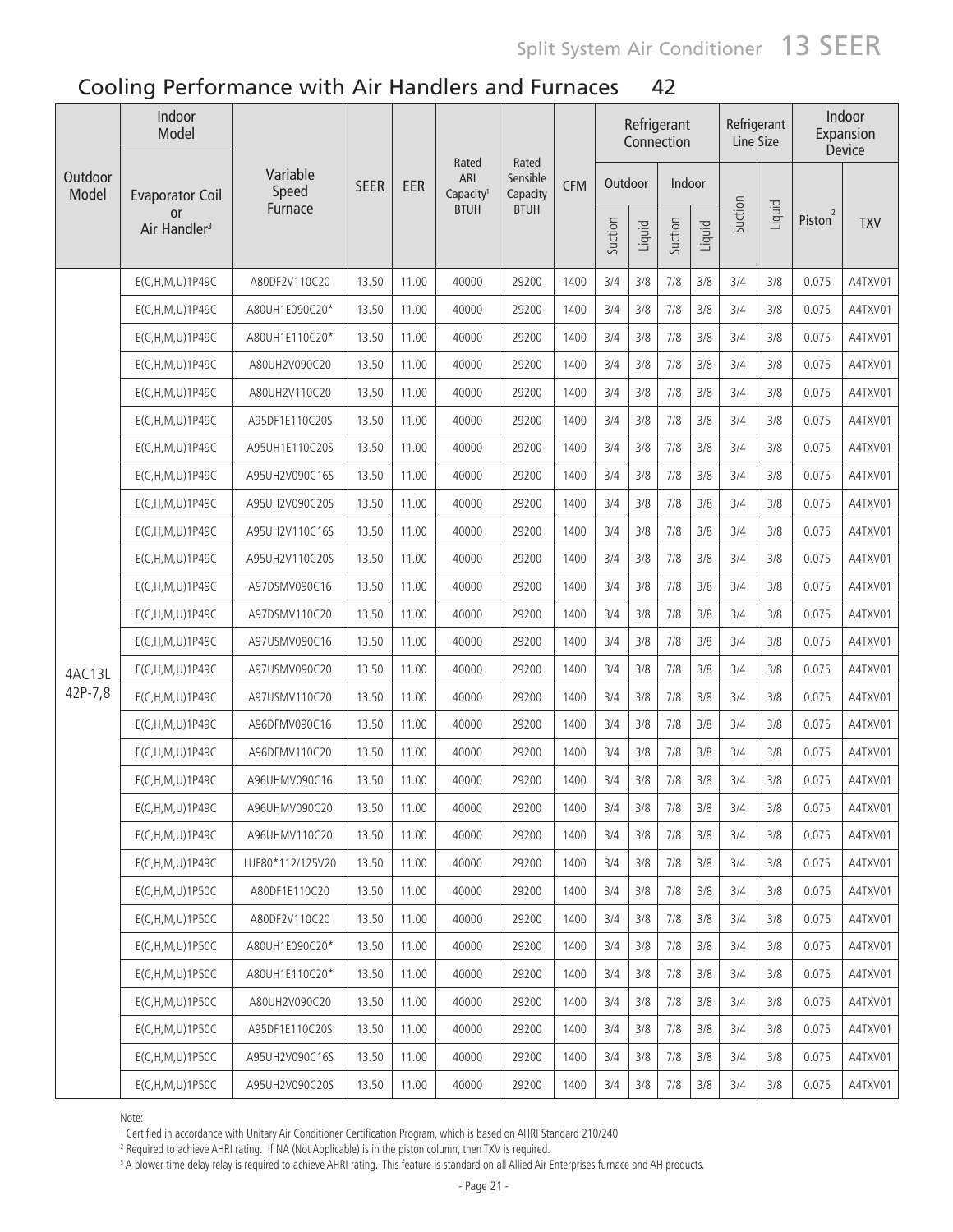### Cooling Performance with Air Handlers and Furnaces 42, 48, 60

|                  | Indoor<br>Model                |                   |             |       |                                       |                               |            |         |        | Refrigerant<br>Connection |        | Refrigerant<br>Line Size |        |                     | Indoor<br>Expansion<br>Device |
|------------------|--------------------------------|-------------------|-------------|-------|---------------------------------------|-------------------------------|------------|---------|--------|---------------------------|--------|--------------------------|--------|---------------------|-------------------------------|
| Outdoor<br>Model | <b>Evaporator Coil</b>         | Variable<br>Speed | <b>SEER</b> | EER   | Rated<br>ARI<br>Capacity <sup>1</sup> | Rated<br>Sensible<br>Capacity | <b>CFM</b> | Outdoor |        | Indoor                    |        |                          |        |                     |                               |
|                  | or<br>Air Handler <sup>3</sup> | Furnace           |             |       | <b>BTUH</b>                           | <b>BTUH</b>                   |            | Suction | Liquid | Suction                   | Liquid | Suction                  | Liquid | Piston <sup>2</sup> | <b>TXV</b>                    |
|                  | E(C, H, M, U) 1 P 50C          | A95UH2V110C16S    | 13.50       | 11.00 | 40000                                 | 29200                         | 1400       | 3/4     | 3/8    | 7/8                       | 3/8    | 3/4                      | 3/8    | 0.075               | A4TXV01                       |
|                  | E(C, H, M, U) 1P50C            | A95UH2V110C20S    | 13.50       | 11.00 | 40000                                 | 29200                         | 1400       | 3/4     | 3/8    | 7/8                       | 3/8    | 3/4                      | 3/8    | 0.075               | A4TXV01                       |
|                  | E(C, H, M, U) 1 P 50 C         | A97USMV090C16     | 13.50       | 11.00 | 40000                                 | 29200                         | 1400       | 3/4     | 3/8    | 7/8                       | 3/8    | 3/4                      | 3/8    | 0.075               | A4TXV01                       |
| 4AC13L           | E(C, H, M, U) 1 P 50C          | A97USMV090C20     | 13.50       | 11.00 | 40000                                 | 29200                         | 1400       | 3/4     | 3/8    | 7/8                       | 3/8    | 3/4                      | 3/8    | 0.075               | A4TXV01                       |
| 42P-7,8          | E(C, H, M, U) 1 P 50C          | A97USMV110C20     | 13.50       | 11.00 | 40000                                 | 29200                         | 1400       | 3/4     | 3/8    | 7/8                       | 3/8    | 3/4                      | 3/8    | 0.075               | A4TXV01                       |
|                  | E(C,H,M,U)1P50C                | A96UHMV090C16     | 13.50       | 11.00 | 40000                                 | 29200                         | 1400       | 3/4     | 3/8    | 7/8                       | 3/8    | 3/4                      | 3/8    | 0.075               | A4TXV01                       |
|                  | E(C, H, M, U) 1P50C            | A96UHMV090C20     | 13.50       | 11.00 | 40000                                 | 29200                         | 1400       | 3/4     | 3/8    | 7/8                       | 3/8    | 3/4                      | 3/8    | 0.075               | A4TXV01                       |
|                  | E(C, H, M, U) 1P50C            | A96UHMV110C20     | 13.50       | 11.00 | 40000                                 | 29200                         | 1400       | 3/4     | 3/8    | 7/8                       | 3/8    | 3/4                      | 3/8    | 0.075               | A4TXV01                       |
|                  | BCS2M48C****P                  |                   | 13.00       | 11.00 | 47000                                 | 34300                         | 1600       | 7/8     | 3/8    | 7/8                       | 3/8    | 7/8                      | 3/8    | 0.082               | A4TXV02                       |
| 4AC13L           | BCS3M48C****P                  |                   | 13.00       | 11.00 | 47000                                 | 34300                         | 1600       | 7/8     | 3/8    | 7/8                       | 3/8    | 7/8                      | 3/8    | 0.082               | A4TXV02                       |
| 48P-7,8          | BCE3M48C****P                  |                   | 13.00       | 11.00 | 47000                                 | 34300                         | 1600       | 7/8     | 3/8    | 7/8                       | 3/8    | 7/8                      | 3/8    | 0.082               | A4TXV02                       |
|                  | BCS2M48V****P                  |                   | 13.50       | 11.00 | 47000                                 | 34300                         | 1600       | 7/8     | 3/8    | 7/8                       | 3/8    | 7/8                      | 3/8    | 0.082               | A4TXV02                       |
|                  | BCS2M60C****P                  |                   | 13.00       | 11.00 | 57000                                 | 41000                         | 1800       | 7/8     | 3/8    | 7/8                       | 3/8    | 7/8                      | 3/8    | 0.090               | A4TXV02                       |
| 4AC13L           | BCS3M60C****P                  |                   | 13.00       | 11.00 | 56000                                 | 40200                         | 1800       | 7/8     | 3/8    | 7/8                       | 3/8    | 7/8                      | 3/8    | 0.090               | A4TXV02                       |
| 60P-7,8          | BCE3M60C****P                  |                   | 13.00       | 11.00 | 56000                                 | 40200                         | 1800       | 7/8     | 3/8    | 7/8                       | 3/8    | 7/8                      | 3/8    | 0.090               | A4TXV02                       |
|                  | BCS2M60V **** P                |                   | 13.50       | 11.00 | 57000                                 | 41000                         | 1800       | 7/8     | 3/8    | 7/8                       | 3/8    | 7/8                      | 3/8    | 0.090               | A4TXV02                       |

Note:

10 Certified in accordance with Unitary Air Conditioner Certification Program, which is based on AHRI Standard 210/240<br><sup>2</sup> Bequired to achieve AHRI rating 15 NA (Not Applicable) is in the piston column, then TXV is require

<sup>2</sup> Required to achieve AHRI rating. If NA (Not Applicable) is in the piston column, then TXV is required.<br><sup>3</sup> A blower time delay relay is required to achieve AHRI rating. This feature is standard on all Allied Air Enterp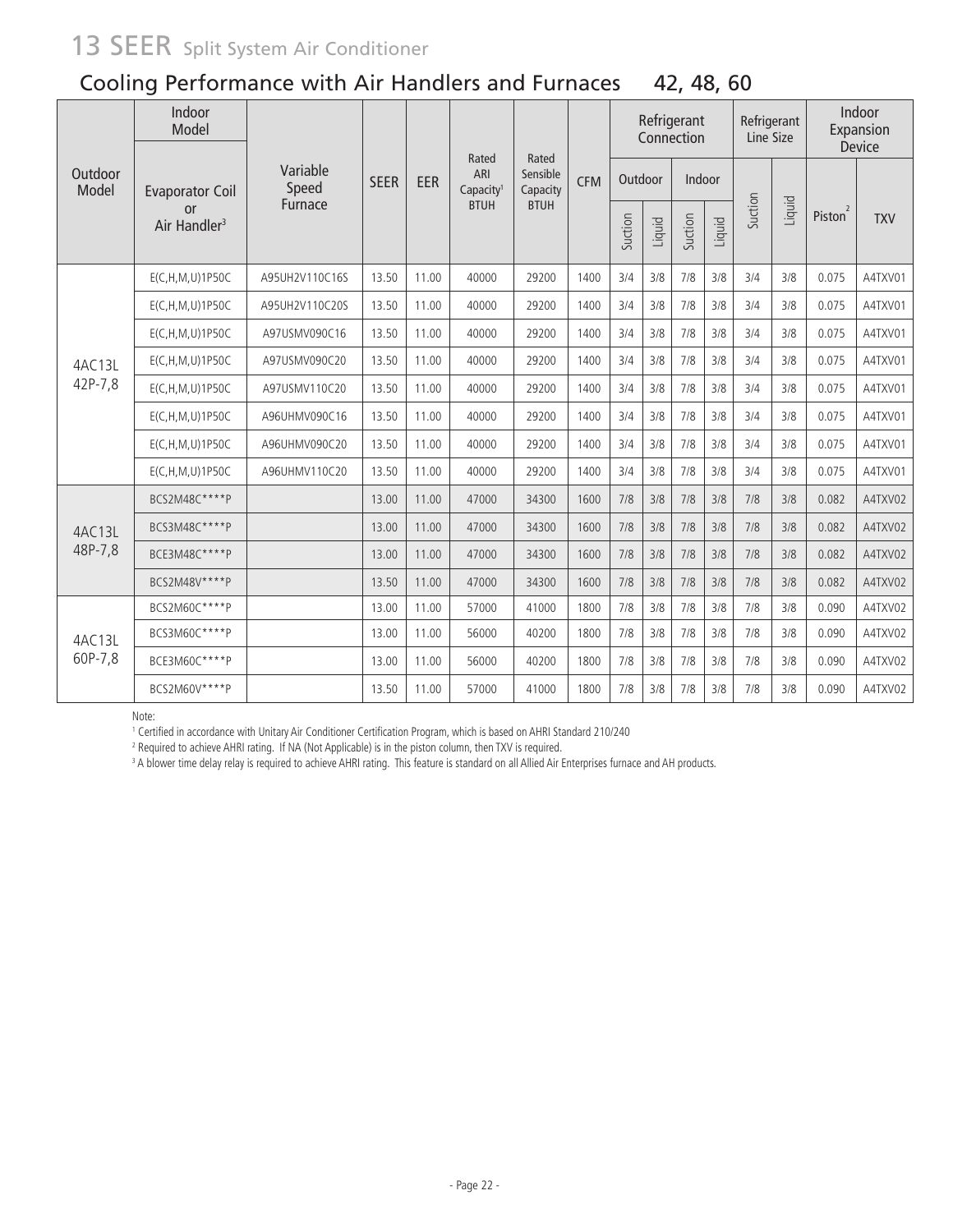### Cooling Performance — Extended Ratings

|            | Indoor                                        |                                               |               |      |      |              |      |      | Outdoor Temp - DB°F |      |      |              |      |      |             |      |      |
|------------|-----------------------------------------------|-----------------------------------------------|---------------|------|------|--------------|------|------|---------------------|------|------|--------------|------|------|-------------|------|------|
| Outdoor    | Model                                         | Indoor<br>Temp                                |               | 65   |      |              | 82   |      |                     | 95   |      |              | 105  |      |             | 115  |      |
| Model      | Piston or<br>Field<br>Installed<br><b>TXV</b> | DB/WB<br>$\,{}^\circ \hskip -1pt {\mathsf F}$ | <b>Btuh</b>   | S/T  | kW   | <b>B</b> tuh | S/T  | kW   | <b>Btuh</b>         | S/T  | kW   | <b>B</b> tuh | S/T  | kW   | <b>Btuh</b> | S/T  | kW   |
|            |                                               | 85/72                                         | 23,500        | 0.63 | 1.27 | 21,200       | 0.65 | 1.52 | 20,700              | 0.68 | 1.66 | 18,500       | 0.70 | 1.83 | 18,000      | 0.73 | 2.00 |
| 4AC13*18P- | $E*1P24$                                      | 80/67                                         | 21,600        | 0.68 | 1.25 | 20,600       | 0.70 | 1.41 | 19,000              | 0.73 | 1.64 | 18,000       | 0.78 | 1.80 | 16,600      | 0.81 | 2.02 |
| 7,8        |                                               | 75/63                                         | 20,200        | 0.74 | 1.26 | 18,500       | 0.76 | 1.35 | 17,000              | 0.80 | 1.64 | 15,100       | 0.83 | 1.80 | 14,200      | 0.88 | 1.99 |
|            |                                               | 75/57                                         | 18,200        | 1.00 | 1.26 | 16,300       | 1.00 | 1.30 | 15,700              | 1.00 | 1.65 | 14,300       | 1.00 | 1.81 | 13,400      | 1.00 | 1.99 |
|            |                                               | 85/72                                         | 29,500        | 0.63 | 1.61 | 27,400       | 0.65 | 1.99 | 25,900              | 0.68 | 2.12 | 23,500       | 0.72 | 2.34 | 22,400      | 0.73 | 2.58 |
| 4AC13*24P- | $E*1P24$                                      | 80/67                                         | 27,200        | 0.70 | 1.59 | 25,300       | 0.72 | 1.95 | 23,600              | 0.76 | 2.10 | 20,500       | 0.79 | 2.31 | 19,600      | 0.83 | 2.54 |
| 7,8        |                                               | 75/63                                         | 25,500        | 0.73 | 1.57 | 24,100       | 0.75 | 1.91 | 21,200              | 0.80 | 2.08 | 19,600       | 0.81 | 2.29 | 17,600      | 0.87 | 2.50 |
|            |                                               | 75/57                                         | 22,800        | 1.00 | 1.56 | 21,600       | 1.00 | 1.89 | 19,200              | 1.00 | 2.06 | 18,400       | 1.00 | 2.28 | 16,600      | 1.00 | 2.50 |
|            |                                               | 85/72                                         | 35,100        | 0.62 | 1.96 | 33,100       | 0.65 | 2.41 | 31,000              | 0.67 | 2.57 | 28,400       | 0.69 | 3.00 | 26,800      | 0.72 | 3.17 |
| 4AC13*30P- | E*1P24                                        | 80/67                                         | 33,000        | 0.68 | 1.92 | 31,500       | 0.69 | 2.39 | 29,500              | 0.75 | 2.56 | 26,500       | 0.79 | 2.97 | 23,800      | 0.82 | 3.13 |
| 7,8        |                                               | 75/63                                         | 31,000        | 0.71 | 1.90 | 29,100       | 0.73 | 2.31 | 26,200              | 0.77 | 2.51 | 24,300       | 0.82 | 2.95 | 21,900      | 0.84 | 3.09 |
|            |                                               | 75/57                                         | 29,500        | 1.00 | 1.89 | 26,400       | 1.00 | 2.10 | 24,000              | 1.00 | 2.48 | 22,100       | 1.00 | 2.89 | 19,600      | 1.00 | 3.01 |
|            |                                               | 85/72                                         | 42,100        | 0.61 | 2.40 | 39,890       | 0.64 | 2.86 | 38,200              | 0.67 | 3.22 | 35,650       | 0.70 | 3.61 | 33,100      | 0.73 | 3.99 |
| 4AC13*36P- |                                               | 80/67                                         | 39,900        | 0.68 | 2.38 | 37,010       | 0.73 | 2.85 | 34,800              | 0.76 | 3.21 | 32,150       | 0.79 | 3.58 | 29,500      | 0.81 | 3.95 |
| 7,8        | $E*1P36$                                      | 75/63                                         | 37,900        | 0.71 | 2.36 | 34,727       | 0.75 | 2.82 | 32,300              | 0.78 | 3.17 | 29,600       | 0.82 | 3.53 | 26,900      | 0.86 | 3.88 |
|            |                                               | 75/57                                         | 35,800        | 1.00 | 2.33 | 32,570       | 1.00 | 2.77 | 30,100              | 1.00 | 3.11 | 27,150       | 1.00 | 3.47 | 24,200      | 1.00 | 3.82 |
|            |                                               | 85/72                                         | 52,200        | 0.61 | 2.97 | 49,100       | 0.63 | 3.56 | 46,900              | 0.65 | 3.91 | 44,800       | 0.69 | 4.62 | 41,300      | 0.70 | 4.79 |
| 4AC13*43P- | $E*1P43$                                      | 80/67                                         | 48,300        | 0.68 | 2.92 | 44,200       | 0.73 | 3.49 | 42,300              | 0.75 | 3.89 | 40,200       | 0.77 | 4.52 | 36,400      | 0.79 | 4.69 |
| 7,8        |                                               | 75/63                                         | 45,100        | 0.72 | 2.88 | 41,600       | 0.72 | 3.35 | 39,200              | 0.77 | 3.80 | 37,100       | 0.81 | 4.49 | 32,400      | 0.83 | 4.59 |
|            |                                               | 75/57                                         | 40,300        | 1.00 | 2.83 | 38,200       | 1.00 | 3.34 | 35,500              | 1.00 | 3.74 | 34,000       | 1.00 | 4.45 | 32,200      | 1.00 | 4.50 |
|            |                                               | 85/72                                         | $61,100$ 0.63 |      | 3.56 | 57,870       | 0.65 | 4.50 | 55,400              | 0.66 | 4.57 | 52,000       | 0.69 | 5.03 | 48,600      | 0.71 | 5.48 |
| 4AC13*48P- | $E*1P49$                                      | 80/67                                         | 56,800        | 0.69 | 3.49 | 53,230       | 0.71 | 4.06 | 50,500              | 0.73 | 4.50 | 46,800       | 0.76 | 4.95 | 43,100      | 0.79 | 5.39 |
| 7, 8       |                                               | 75/63                                         | 53,300        | 0.72 | 3.44 | 49,447       | 0.75 | 4.01 | 46,500              | 0.77 | 4.44 | 42,800       | 0.80 | 4.92 | 39,100      | 0.83 | 5.39 |
|            |                                               | 75/57                                         | 47,000        | 1.00 | 3.39 | 43,713       | 1.00 | 3.95 | 41,200              | 1.00 | 4.38 | 38,500       | 1.00 | 4.85 | 35,800      | 1.00 | 5.31 |
|            |                                               | 85/72                                         | 69,800        | 0.61 | 4.02 | 66,457       | 0.63 | 4.75 | 63,900              | 0.64 | 5.30 | 59,950       | 0.67 | 5.87 | 56,000      | 0.69 | 6.44 |
| 4AC13*60P- |                                               | 80/67                                         | 65,400        | 0.68 | 3.96 | 61,490       | 0.70 | 4.72 | 58,500              | 0.71 | 5.30 | 54,600       | 0.74 | 5.83 | 50,700      | 0.77 | 6.36 |
| 7,8        | $E*1P49$                                      | 75/63                                         | 61,400        | 0.71 | 3.90 | 56,923       | 0.73 | 4.59 | 53,500              | 0.75 | 5.12 | 49,650       | 0.78 | 5.70 | 45,800      | 0.81 | 6.27 |
|            |                                               | 75/57                                         | 45,400        | 1.00 | 3.83 | 46,760       | 1.00 | 4.54 | 47,800              | 1.00 | 5.09 | 45,600       | 1.00 | 5.67 | 43,400      | 1.00 | 6.24 |

Note: Extended data shown is actual for models listed and typical for all AHRI matches. \* \* = Louvered